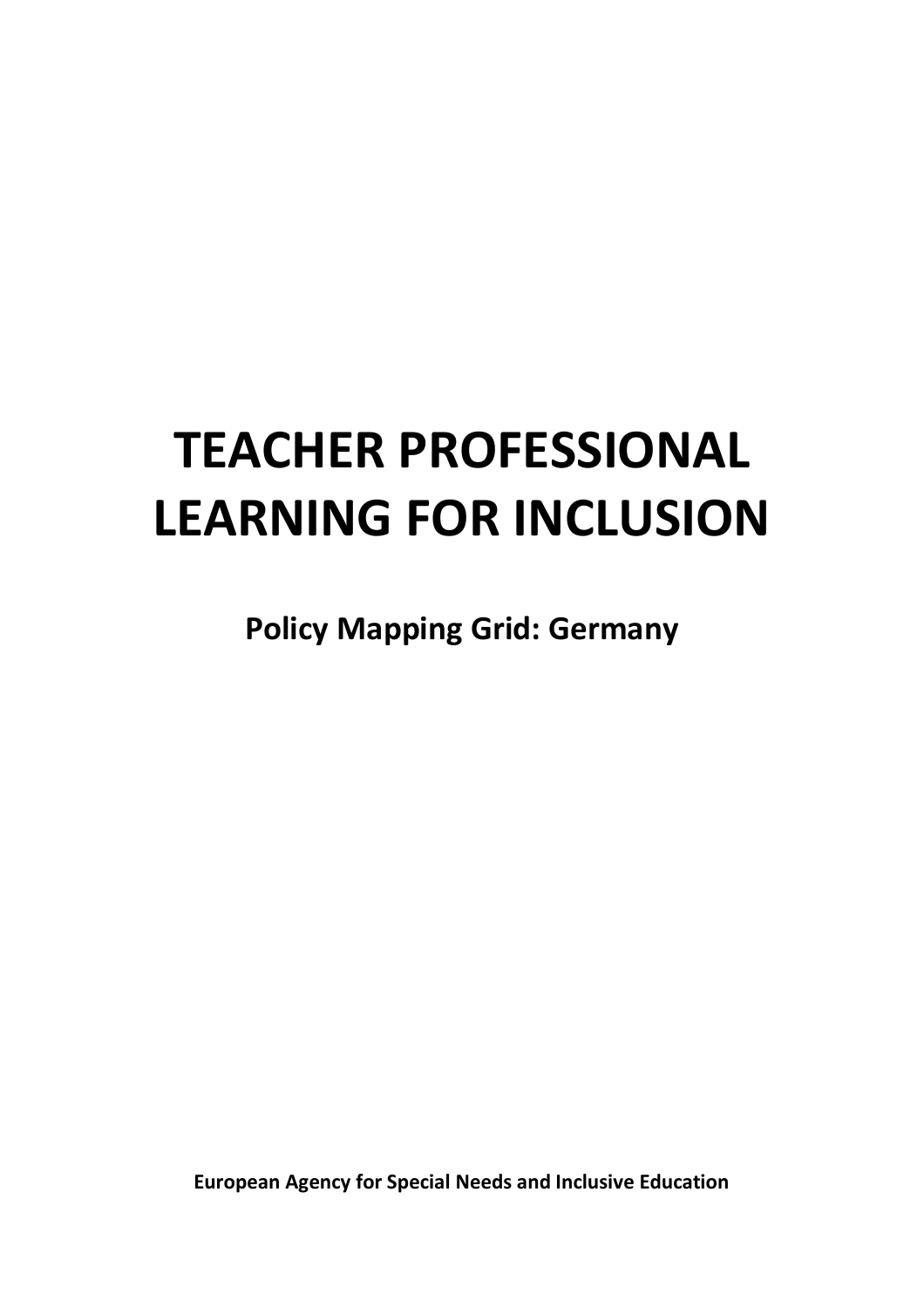

The European Agency for Special Needs and Inclusive Education (the Agency) is an independent and self-governing organisation. The Agency is co-funded by the ministries of education in its member countries and by the European Commission via an operating grant within the European Union (EU) Erasmus+ education programme (2014–2020).



Co-funded by the Erasmus+ Programme of the European Union

The European Commission support for the production of this publication does not constitute an endorsement of the contents which reflects the views only of the authors, and the Commission cannot be held responsible for any use which may be made of the information contained therein.

The views expressed by any individual in this document do not necessarily represent the official views of the Agency, its member countries or the Commission.

Extracts from the document are permitted provided that a clear reference to the source is given. This document should be referenced as follows: European Agency for Special Needs and Inclusive Education, 2020. *Teacher Professional Learning for Inclusion – Policy Mapping Grid: Germany*. Odense, Denmark

The information in this document was current in February 2020.

Further information about the Teacher Professional Learning for Inclusion (TPL4I) activities is available on the [TPL4I web area.](https://www.european-agency.org/projects/tpl4i)

## © **European Agency for Special Needs and Inclusive Education 2020**

**Secretariat** Østre Stationsvej 33 DK-5000 Odense C Denmark Tel: +45 64 41 00 20 [secretariat@european-agency.org](mailto:secretariat@european-agency.org)

Brussels Office Rue Montoyer, 21 BE-1000 Brussels Belgium Tel: +32 2 213 62 80 [brussels.office@european-agency.org](mailto:brussels.office@european-agency.org)

#### **[www.european-agency.org](http://www.european-agency.org/)**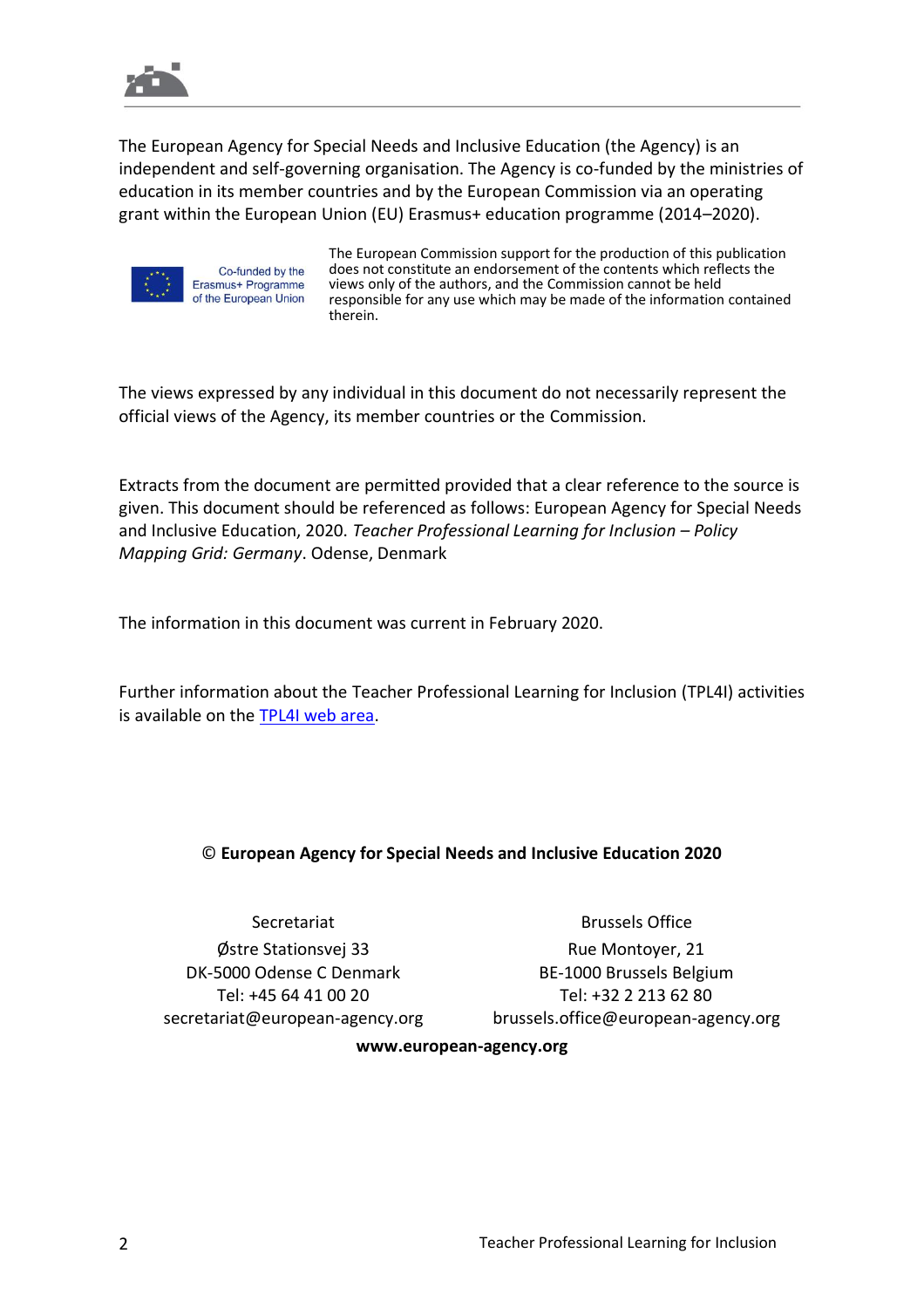

# **CONTENTS**

| SECTION 2: VISION AND MAIN PRINCIPLES OF TPL4I POLICY _________________________8    |    |
|-------------------------------------------------------------------------------------|----|
|                                                                                     |    |
|                                                                                     |    |
|                                                                                     |    |
|                                                                                     |    |
| SECTION 3: GOALS AND CONTINUUM OF SUPPORT FOR TPL4I POLICY _____________________20  |    |
|                                                                                     |    |
|                                                                                     |    |
|                                                                                     |    |
| Evaluative comments for 'Continuum of support'___________________________________33 |    |
| SECTION 4: CAPACITY BUILDING, FUNDING AND MONITORING OF TPL4I POLICY 34             |    |
|                                                                                     |    |
|                                                                                     |    |
|                                                                                     |    |
|                                                                                     | 40 |
|                                                                                     | 41 |
|                                                                                     |    |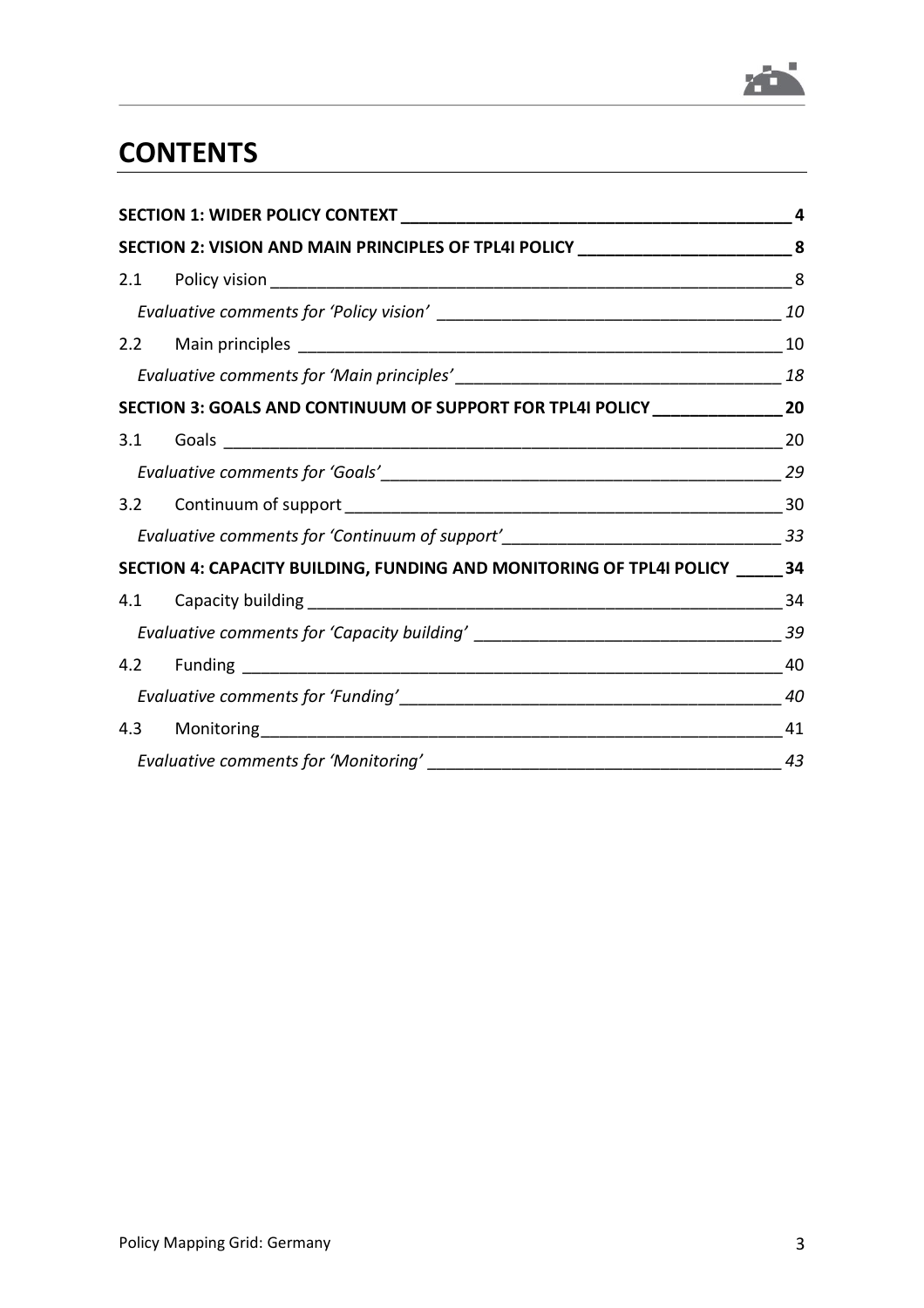# **SECTION 1: WIDER POLICY CONTEXT**

# **Wider policy context**

In Germany, teacher training at all types of schools is regulated by Land legislation. The relevant statutory provisions include laws (R110–119) and regulations for teacher training, *Studienordnungen* (study regulations) for teacher training courses, *Prüfungsordnungen* (examination regulations) for the *Erste Staatsprüfung* (First State Examination) or for Bachelor's and Master's examinations, *Ausbildungsordnungen* (training regulations) for the *Vorbereitungsdienst* (preparatory service) and examination regulations for the (Second) State Examination.

Responsibility for teacher training rests with the Ministries of Education and Cultural Affairs and Ministries of Science of the Länder which regulate training through study regulations or training regulations and examination regulations or corresponding statutory provisions.

(KMK, [The Education System in the Federal Republic of Germany 2016/2017: Teachers](https://www.kmk.org/fileadmin/Dateien/pdf/Eurydice/Bildungswesen-engl-pdfs/teachers.pdf)  [and education staff,](https://www.kmk.org/fileadmin/Dateien/pdf/Eurydice/Bildungswesen-engl-pdfs/teachers.pdf) p. 191).

All Landers provide various offers for in-service and further teacher training. The legal bases, formats, structures and quality assurance of these offers are [regularly published](https://www.kmk.org/fileadmin/Dateien/pdf/Bildung/AllgBildung/2017-12-19_Lehrerfortbildung_in_den_Laendern__003_.pdf)  [in the KMK.](https://www.kmk.org/fileadmin/Dateien/pdf/Bildung/AllgBildung/2017-12-19_Lehrerfortbildung_in_den_Laendern__003_.pdf)

The Federal Government continues to work towards making inclusive learning a matter of course in Germany, even though 'education' is mainly the responsibility of the Länder. Based on the agreement in the Joint Science Conference (GWK) in 2013, the Federal Government and the Länder work together to improve the structure and content of the entire process of teacher education. This particularly applies to teacher education for inclusion up to the entry phase and continuing education. Funding is aimed in particular at the further development of teacher education for heterogeneity and inclusion, as well as the permeability and openness of all educational pathways.

(*Nationaler Aktionsplan [2.0 der Bundesregierung zur UN-Behindertenrechtskonvention](https://www.gemeinsam-einfach-machen.de/SharedDocs/Downloads/DE/AS/NAP2/NAP2.pdf?__blob=publicationFile&v=3) [\(UN-BRK\)](https://www.gemeinsam-einfach-machen.de/SharedDocs/Downloads/DE/AS/NAP2/NAP2.pdf?__blob=publicationFile&v=3)*, p. 51)

At any school, it is the teachers who will create an environment in which diversity is acknowledged and appreciated as normality and as a strength. Teachers need professional competences to allow them to recognise pupils' special gifts and any disadvantages, impediments and other obstacles that they might exhibit or experience and to put in place appropriate pedagogical measures for prevention or support. Cooperation and communication between teachers in different teaching functions and between the various professions are gaining in importance. Therefore, degree programmes which lead to a teaching position in any type of school and at any level of schooling should prepare prospective teachers cooperatively to take a constructive and professional approach to diversity.

(KMK, [Educating teachers to embrace diversity,](https://www.kmk.org/fileadmin/Dateien/veroeffentlichungen_beschluesse/2015/2015_03_12-KMK-HRK-Empfehlung-Vielfalt-englisch.pdf) p. 2[; Monitoring Teacher Education\)](https://www.monitor-lehrerbildung.de/web/publikationen/inklusion/Wie-kann-Inklusion-in-der-Lehrerbildung-umgesetzt-werden).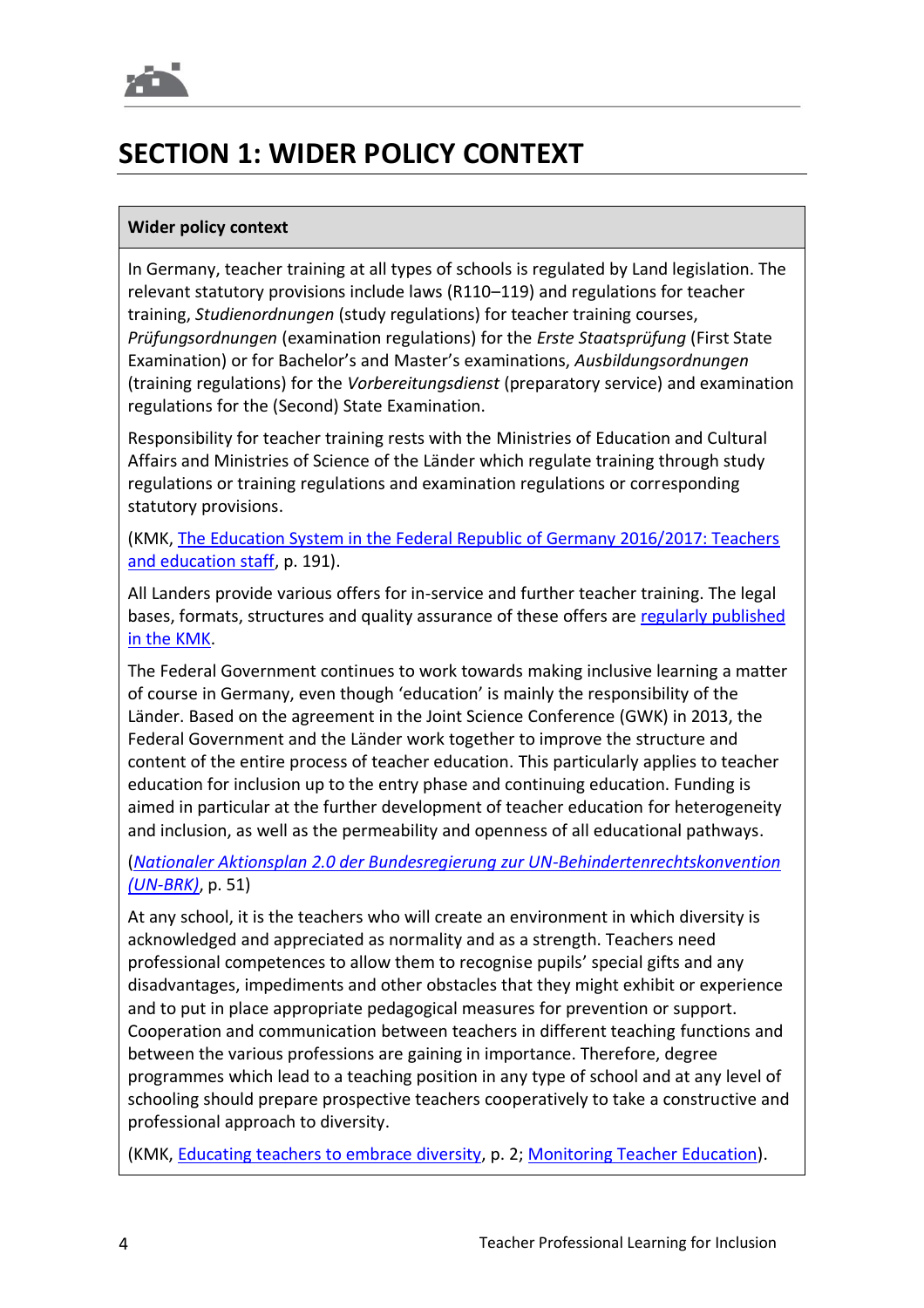

### **Wider policy context**

Social change, scientific developments and rapid technological progress confront teachers as much as teacher training and continuing professional development (CPD) with numerous new challenges, which also change their daily professional practice. As to guarantee the continuous improvement of German teacher education in times of change, the Federal Government and the Länder have launched a joint programme, the *[Qualitätsoffensive Lehrerbildung](https://www.qualitaetsoffensive-lehrerbildung.de/)*.

More than half of the funded projects have implemented special student support services and coaching offers for their teaching programmes. Over 80 percent of the projects focus on the further development of their teacher training courses and curricula especially regarding issues of heterogeneity and inclusion. The measures within the programme have a practical impact, and at the same time, they are researchoriented and data-based. Since 2015, 49 projects at 59 universities and universities of education have worked towards the successful implementation of the *Qualitätsoffensive Lehrerbildung*. About every second teacher educating institution at university level in Germany is participating in the programme.

# (Interim results of the '*[Qualitätsoffensive Lehrerbildung](https://www.qualitaetsoffensive-lehrerbildung.de/files/BMBF_QLB_2019_ENG_barrierefrei.pdf)*', p. 2; *[Perspektiven für eine](https://www.qualitaetsoffensive-lehrerbildung.de/files/Perspektiven_fuer_eine_gelingende_Inklusion.pdf)  [gelingende Inklusion](https://www.qualitaetsoffensive-lehrerbildung.de/files/Perspektiven_fuer_eine_gelingende_Inklusion.pdf)*).

In the Federal Republic of Germany responsibility for the education system is determined by the federal structure of the state. Unless the Basic Law (*Grundgesetz* – R1) awards legislative powers to the Federation, the Länder have the right to legislate. Within the education system, this applies to the school sector, the higher education sector, adult education and continuing education. Administration of the education system in these areas is almost exclusively a matter for the Länder.

The scope of the Federal Government's responsibilities in the field of education is defined in the Basic Law, according to which the Federation bears responsibility particularly for the regulations governing the following domains of education, science and research:

- In-company vocational training and vocational further education
- Admission to higher education institutions and higher education degrees (here the Länder may enact laws at variance with the legislation of the Federation)
- Financial assistance for pupils and students
- Promotion of scientific and academic research and technological development
- Child and youth welfare (in particular early childhood education and care in day-care centres and child-minding services)
- Legal protection of participants of correspondence courses
- Regulations on entry to the legal profession
- Regulations on entry to medical and paramedical professions
- Employment promotion measures as well as occupational and labour market research.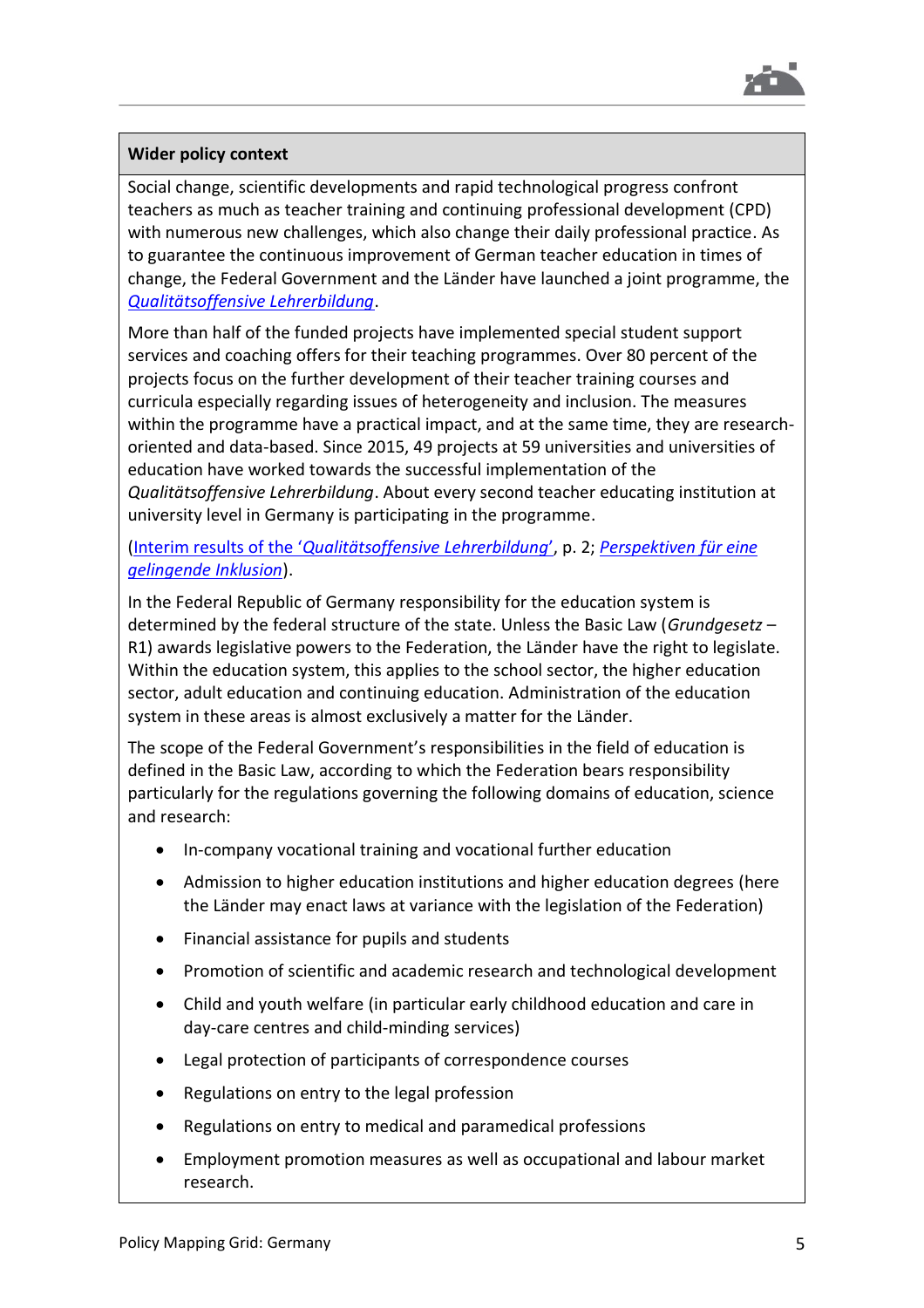

# **Wider policy context**

In addition to the division of responsibilities described above, the Basic Law also provides for particular forms of cooperation between the Federation and the Länder within the scope of the so-called joint tasks (*Gemeinschaftsaufgaben*). Joint tasks in the field of science and education are regulated in Article 91b of the Basic Law.

(KMK, [The Education System in the Federal Republic of Germany 2016/2017,](https://www.kmk.org/dokumentation-statistik/informationen-zum-deutschen-bildungssystem/dossier-englisch.html) p. 302)

Early childhood education and care is not part of the state-organised school system in Germany but almost exclusively assigned to the child and youth welfare sector, which is partly federal and partly regional. Joint objectives and interests of all states with regard to education are coordinated and formulated in The Standing Conference of the Ministers of Education and Cultural Affairs of the Länder in the Federal Republic of Germany. (Eurydice, National Education Systems, Germany, [Overview\)](https://eacea.ec.europa.eu/national-policies/eurydice/content/germany_en)

Administration of the education system in these areas is almost exclusively a matter for the Länder. This country analysis for TPL4I will therefore focus on the joint policies, while adding examples of specific policy by naming the Länder where the policy applies. As such, the diversity of educational policies may not be equally described in the country grids as it has been done for other federal states in Europe, e.g. Belgium or the United Kingdom. Where evidence of educational policy for TPL4I is exemplary, it will be referred to as such.

'The pedagogic staff in the early childhood sector consists mainly of *Erzieher*/*Erzieherinnen* (state-recognised youth or child-care workers)' (Eurydice, National Education Systems, Germany, [Teachers and Education Staff\)](https://eacea.ec.europa.eu/national-policies/eurydice/content/teachers-and-education-staff-30_en). As such, information in this TPL4I analysis may not cover early childhood education.

The German Qualifications Framework for Lifelong Learning (DQR) is driven by the Federal Ministry of Education and Research (BMBF) and the Standing Conference of the Ministers of Education and Cultural Affairs of the Länder in the Federal Republic of Germany (KMK) in co-operation with all relevant education partners from early childhood to vocational education. For child and youth welfare services, the focus is on qualification and classification in collective agreements on the part of skilled workers and recognition of competences and occupational opportunities of their addressees. The Working Group for Child and Youth Services (AGJ) develops the European Qualifications Framework (EQF) and implements in the DQF from the perspective of 'Qualification, Research, Skilled Workers', 'Youth' and 'Child and Youth Services Policy in Europe'.

(AGJ, *[Herausforderungen des Deutschen Qualifikationsrahmens \(DQR\) für die Kinder](https://www.bvktp.de/media/dqr_agj_stellungnahme.pdf)[und Jugendhilfe Stellungnahme der Arbeitsgemeinschaft für Kinder-](https://www.bvktp.de/media/dqr_agj_stellungnahme.pdf) und Jugendhilfe*)

The right of children with disabilities to education and training appropriate to their needs is stated in the Basic Law (*Grundgesetz*, Art. 3 – R1), in Book Twelve of the Social Code (*Sozialgesetzbuch* XII – *Sozialhilfe*) and in the Länder constitutions (R14–29). More detailed provisions are set out in the school legislation of the Länder (R70, R72, R74, R76, R78, R81, R83, R85, R87–88, R90, R92, R98, R100–102). The introduction to Article 3, paragraph 3, clause 2 states: 'No-one shall be discriminated against because of their disability'.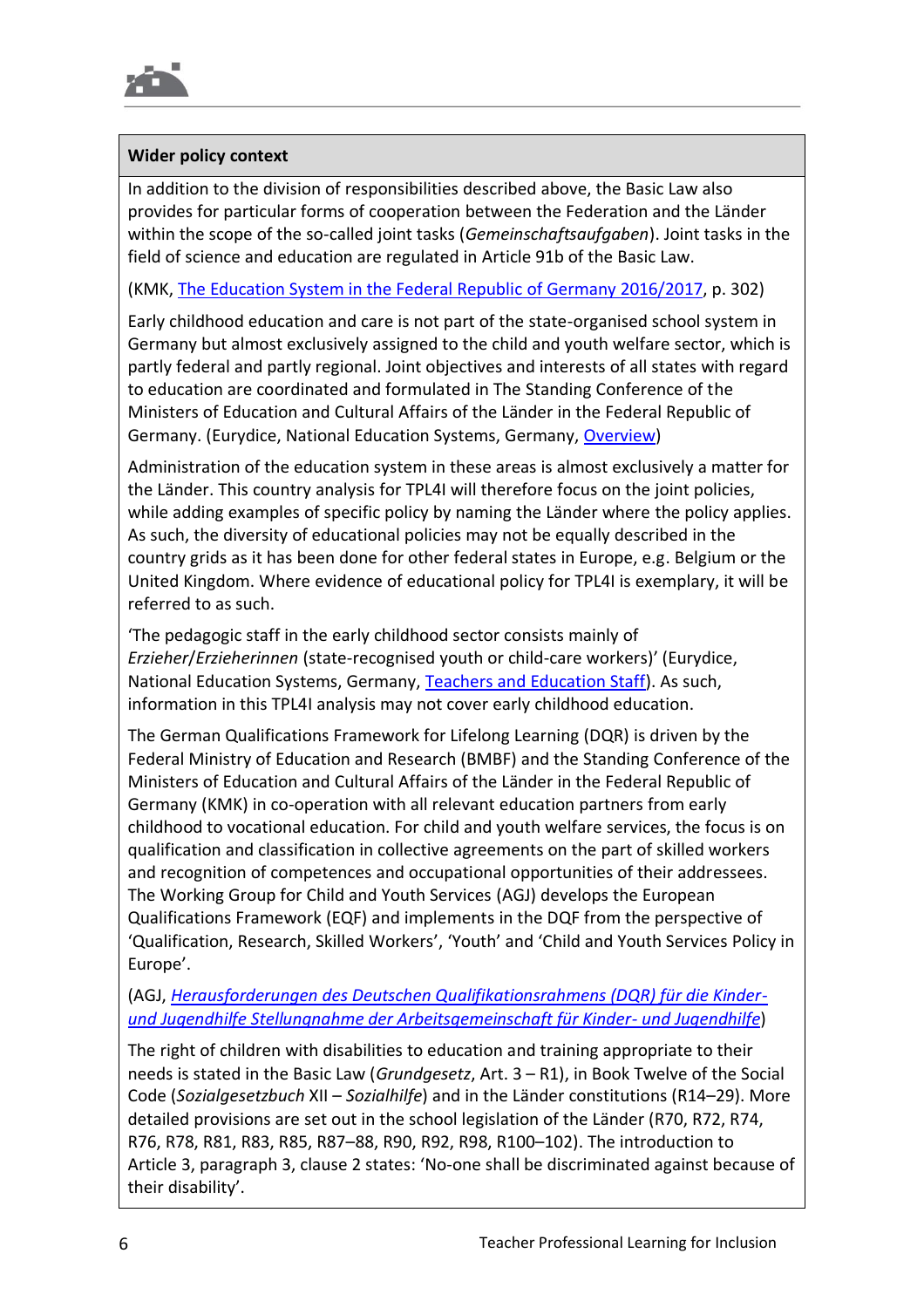

### **Wider policy context**

Based on this Article in the Basic Law, in April 2001, the new Social Welfare Code IX (SGBIX) came into force. It focuses on rehabilitation and access and has two parts:

- Regulations for people with disabilities and people at risk of exclusion
- Special regulations to enable the participation of people with severe disabilities.

All Länder adapted their school laws to the KMK's recommendations of May 1994. On 18 November 2010, the KMK adopted a position paper on 'Educational and legal aspects in the implementation of the United Nations Convention of 13 December 2006 on the Rights of Persons with Disabilities in school education'

(*Behindertenrechtskonvention* – *[VN-BRK in der schulischen Bildung](https://www.kmk.org/fileadmin/Dateien/veroeffentlichungen_beschluesse/2010/2010_11_18-Behindertenrechtkonvention.pdf)*). In October 2011, the KMK adopted the decision on inclusive education of children and young people with disabilities in schools. The current situation is documented in [The Education System in](https://www.kmk.org/fileadmin/Dateien/pdf/Eurydice/Bildungswesen-engl-pdfs/dossier_en_ebook.pdf)  [the Federal Republic of Germany 2016/2017:](https://www.kmk.org/fileadmin/Dateien/pdf/Eurydice/Bildungswesen-engl-pdfs/dossier_en_ebook.pdf) Educational Support and Guidance.

The Ministers of Education and Cultural Affairs will become active and are still active in seven areas:

- measures to improve linguistic competence as early as early childhood education;
- measures to strengthen the link between the early childhood sector and primary school with the aim of an early school entry;
- measures for the improvement of primary education and the continuous improvement of reading literacy and basic understanding of mathematical and scientific concepts;
- measures for efficient support of educationally disadvantaged children with particular regard to children and young people with a migrant background;
- measures to thoroughly develop and assure the quality of teaching and schools on the basis of binding educational standards and result-oriented evaluation;
- measures to improve professionalism in teaching with particular regard to diagnostic and methodical competence as an element of systematic school development;
- measures to expand provision of all-day activities and care with the aim of increasing opportunities for education and support with particular regard to pupils with educational deficits and especially gifted pupils (ibid., pp. 237–238).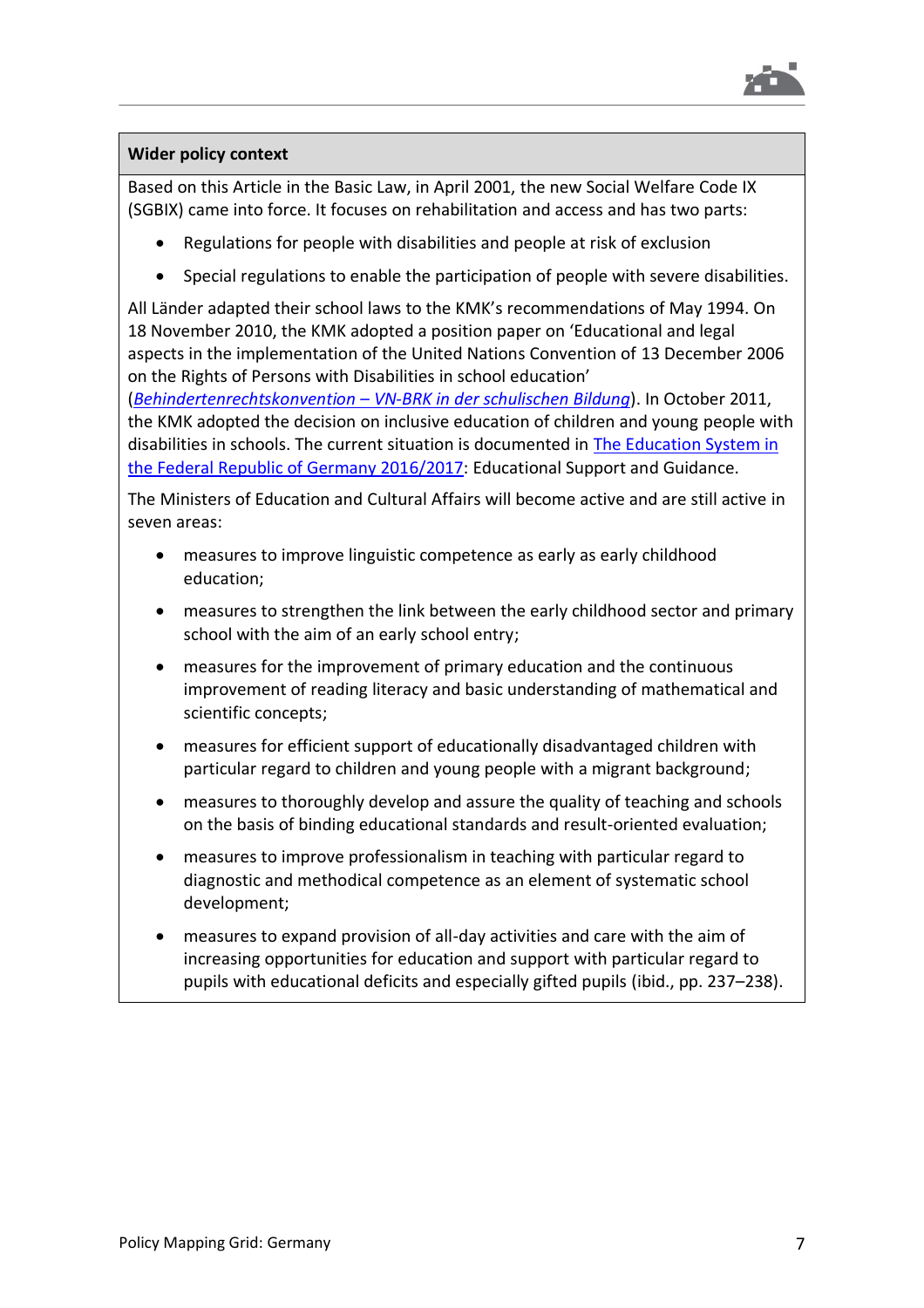# **SECTION 2: VISION AND MAIN PRINCIPLES OF TPL4I POLICY**

# **2.1 Policy vision**

| <b>Policy priorities</b> |                                                                                                                                                                                                                                                                     | <b>Findings</b>                                                                                                                                                                                                                                                                                                                                                                                                                                                                                                                                                                                                                                                                                                                                                                                                                                         |
|--------------------------|---------------------------------------------------------------------------------------------------------------------------------------------------------------------------------------------------------------------------------------------------------------------|---------------------------------------------------------------------------------------------------------------------------------------------------------------------------------------------------------------------------------------------------------------------------------------------------------------------------------------------------------------------------------------------------------------------------------------------------------------------------------------------------------------------------------------------------------------------------------------------------------------------------------------------------------------------------------------------------------------------------------------------------------------------------------------------------------------------------------------------------------|
| 2.1.1                    | Policy is guided by a vision that all<br>teachers (i.e. student teachers,<br>beginning teachers, experienced<br>teachers, teacher educators) can<br>access career-long professional<br>learning opportunities regarding<br>the principles of inclusive<br>education | 2.1.1.1<br>A resolution passed by the Standing Conference of the Ministers of Education and Cultural Affairs of<br>the States in the Federal Republic of Germany on 12 March 2015 and a resolution passed by the<br>German Rectors' Conference on 18 March 2015 led to a joint recommendation 'Educating teachers<br>to embrace diversity' (Lehrerbildung für eine Schule der Vielfalt). It states:<br>'All teachers should be educated and continuously trained in a way that will allow them to acquire<br>fundamental transferable competences in general teaching and in special needs education. This<br>should also enable them to develop a professional approach to dealing with diversity in schools,<br>particularly in the areas of educational diagnostics and special programmes to foster and support<br>their pupils' (p. 3).<br>2.1.1.2 |
|                          |                                                                                                                                                                                                                                                                     | Training and professionalisation of specialists for the realisation of inclusive education in Germany -<br>action strategies and research for the education and professionalisation of specialists in the field of<br>general education.                                                                                                                                                                                                                                                                                                                                                                                                                                                                                                                                                                                                                |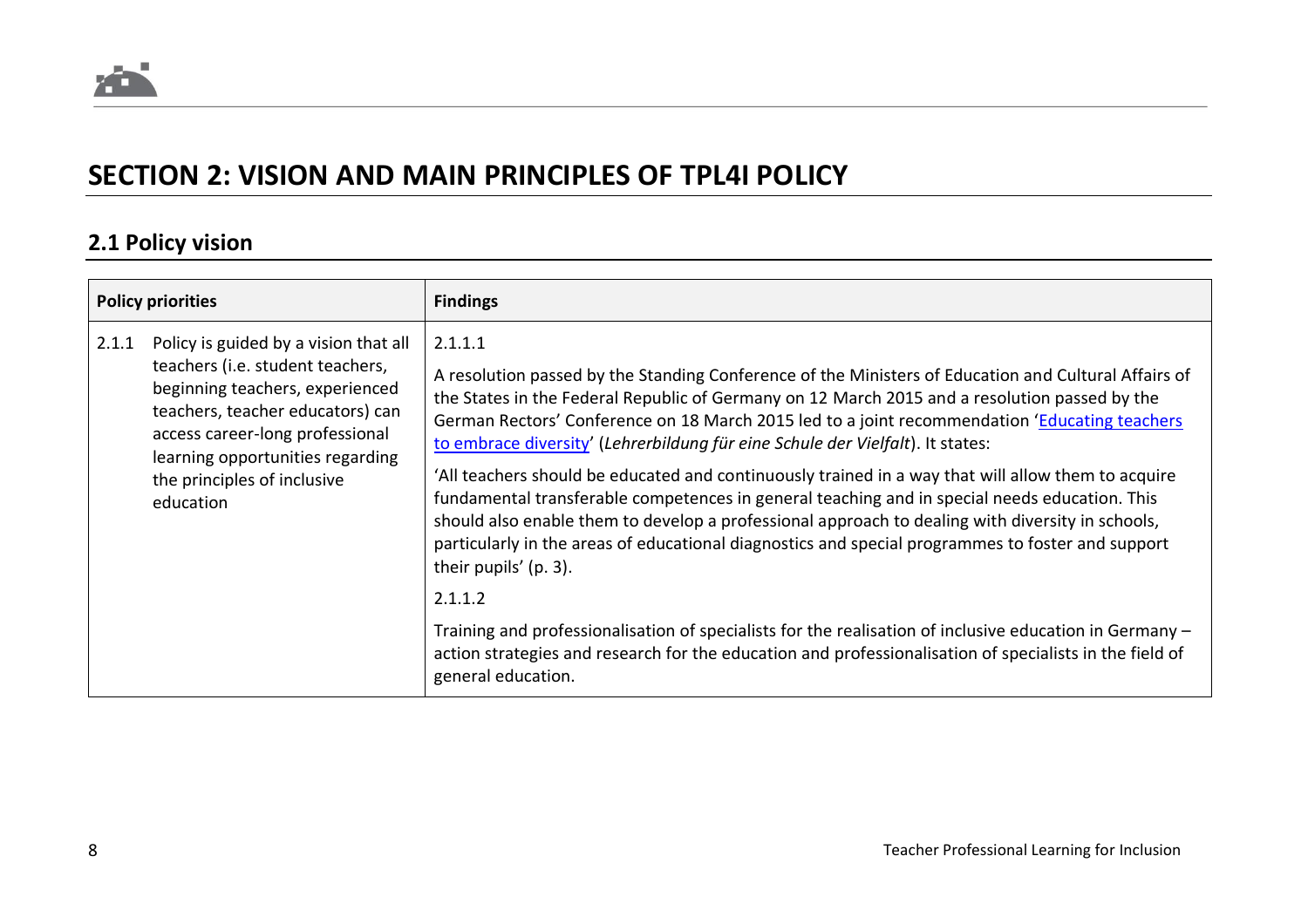

| <b>Policy priorities</b> |                                                                                                                                                                                                                  | <b>Findings</b>                                                                                                                                                                                                                                                                                                                                                                                                                                                                                                                                                                                                                                                                                                                                                                                                                        |
|--------------------------|------------------------------------------------------------------------------------------------------------------------------------------------------------------------------------------------------------------|----------------------------------------------------------------------------------------------------------------------------------------------------------------------------------------------------------------------------------------------------------------------------------------------------------------------------------------------------------------------------------------------------------------------------------------------------------------------------------------------------------------------------------------------------------------------------------------------------------------------------------------------------------------------------------------------------------------------------------------------------------------------------------------------------------------------------------------|
| 2.1.2                    | Policy is guided by a vision that all<br>teachers receive education<br>regarding their role and<br>collaboration in and contribution<br>to inclusive education                                                   | 2.1.2.1<br>'Diversity in the wider meaning of the word is part of the real world and the responsibility of all<br>schools. Consequently, schools also need to take the different aspects of diversity into account.<br>These include disabilities within the meaning of the Convention on the Rights of Persons with<br>Disabilities and inherent conditions such as language, living situation, cultural and religious<br>orientation, gender as well as special gifts and talents' (KMK, Educating teachers to embrace<br>diversity, p. 2).<br>2.1.2.2                                                                                                                                                                                                                                                                               |
|                          |                                                                                                                                                                                                                  | 'Professional cooperation between different strands of the teaching profession and/or professional<br>groups is a crucial factor in the success of inclusive schools. It is therefore recommended that multi-<br>professional teams be formed that will fulfil the complex professional duties when dealing with<br>diversity, cooperation and networking within the school community and beyond. A professional<br>attitude to the limits of their own competence, the knowledge of the potential offered by other<br>professions and the readiness to work with colleagues are essential elements of a career in teaching.<br>These elements are acquiring greater significance and university teachers must take account of them<br>so they can set good examples themselves' (KMK, Educating teachers to embrace diversity, p. 3). |
| 2.1.3                    | Policy is guided by a vision that all<br>teachers receive education<br>regarding their pedagogical<br>responsibility to promote the<br>interaction, learning, participation<br>and collaboration of all learners | 2.1.3.1<br>'At any school, it is the teachers who will create an environment in which diversity is acknowledged<br>and appreciated as normality and as a strength. Teachers need professional competences to allow<br>them to recognise pupils' special gifts and any disadvantages, impediments and other obstacles that<br>they might exhibit or experience and to put in place appropriate pedagogical measures for<br>prevention or support. Cooperation and communication between teachers in different teaching<br>functions and between the various professions are gaining in importance. Therefore, degree<br>programmes which lead to a teaching position in any type of school and at any level of schooling                                                                                                                |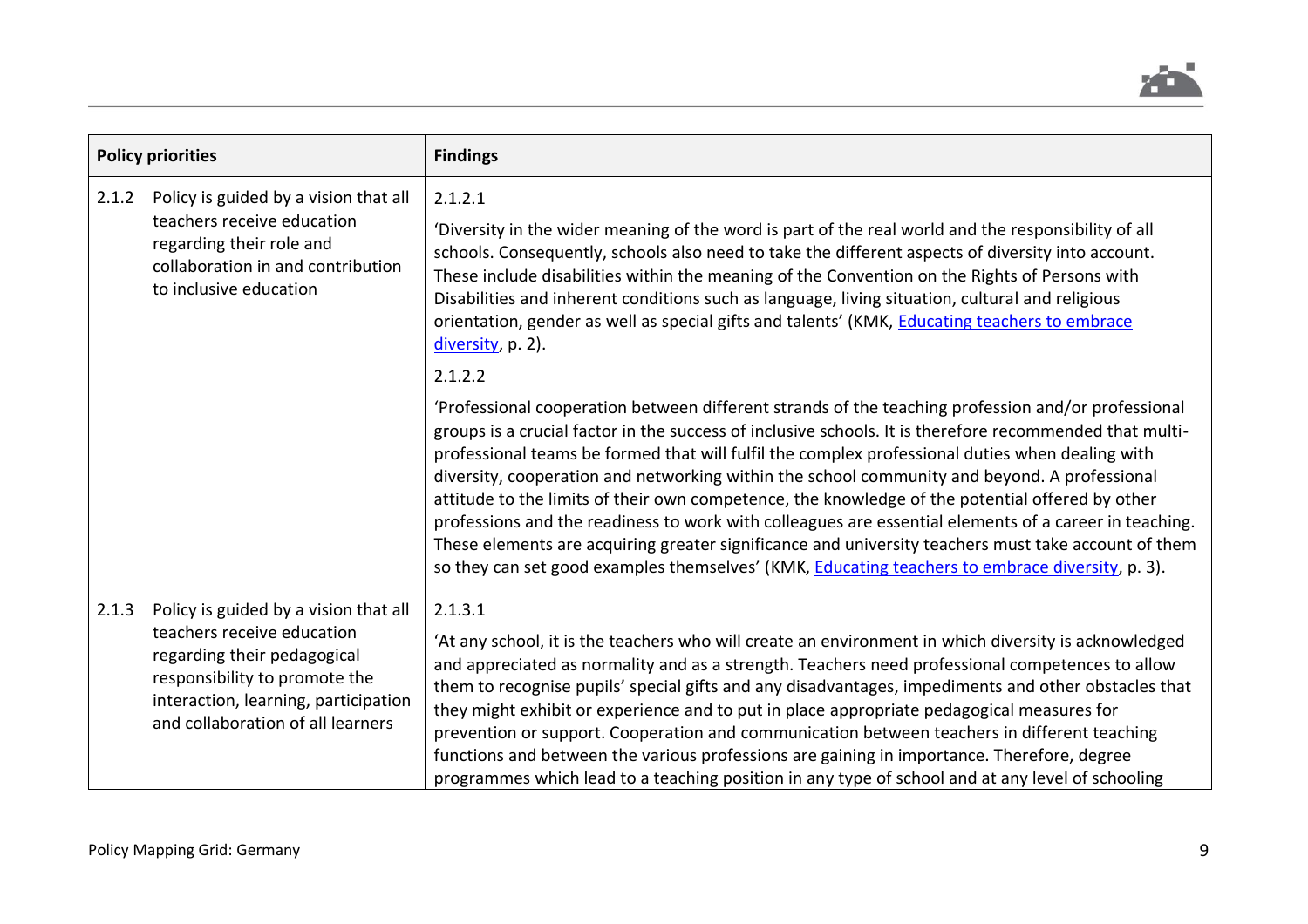

| <b>Policy priorities</b> | <b>Findings</b>                                                                                                                                                           |
|--------------------------|---------------------------------------------------------------------------------------------------------------------------------------------------------------------------|
|                          | should prepare prospective teachers cooperatively to take a constructive and professional approach<br>to diversity' (KMK, Educating teachers to embrace diversity, p. 2). |
|                          | 2.1.3.2                                                                                                                                                                   |
|                          | The KMK recommendations form the framework for legislation and implementation in the German<br>Länder and are updated regularly (Sachstand in der Lehrerbildung).         |

#### **Evaluative comments for 'Policy vision'**

In the [National Action Plan 2.0,](https://www.gemeinsam-einfach-machen.de/SharedDocs/Downloads/DE/AS/NAP2/NAP2.pdf?__blob=publicationFile&v=3) the education section relates to Article 24 of the United Nations Convention on the Rights of Persons with Disabilities, in which the States Parties recognise the right of people with disabilities to education. The aim of this part of the action plan is to implement inclusive learning in Germany. Since the Länder are primarily responsible for education, the measures of the Federal Government are largely to pursue the three instrumental objectives of the National Action Plan 2.0 – raising awareness, improving the databases and networking of various actors. However, some measures also implement the instrumental goals of further developing regulations and compensating for disadvantages.

[\(National Action Plan 2.0,](https://www.gemeinsam-einfach-machen.de/SharedDocs/Downloads/DE/AS/NAP2/NAP2.pdf?__blob=publicationFile&v=3) p. 51)

# **2.2 Main principles**

| <b>Policy priorities</b> |                                                                                                      | <b>Findings</b>                                                                                                                                                                                                                                                |
|--------------------------|------------------------------------------------------------------------------------------------------|----------------------------------------------------------------------------------------------------------------------------------------------------------------------------------------------------------------------------------------------------------------|
| 2.2.1                    | Teachers' professional learning is<br>defined in policy as a prerequisite<br>for inclusive education | 2.2.1.1<br>Educating teachers to embrace diversity:<br>'At any school, it is the teachers who will create an environment in which diversity is acknowledged<br>and appreciated as normality and as a strength. Teachers need professional competences to allow |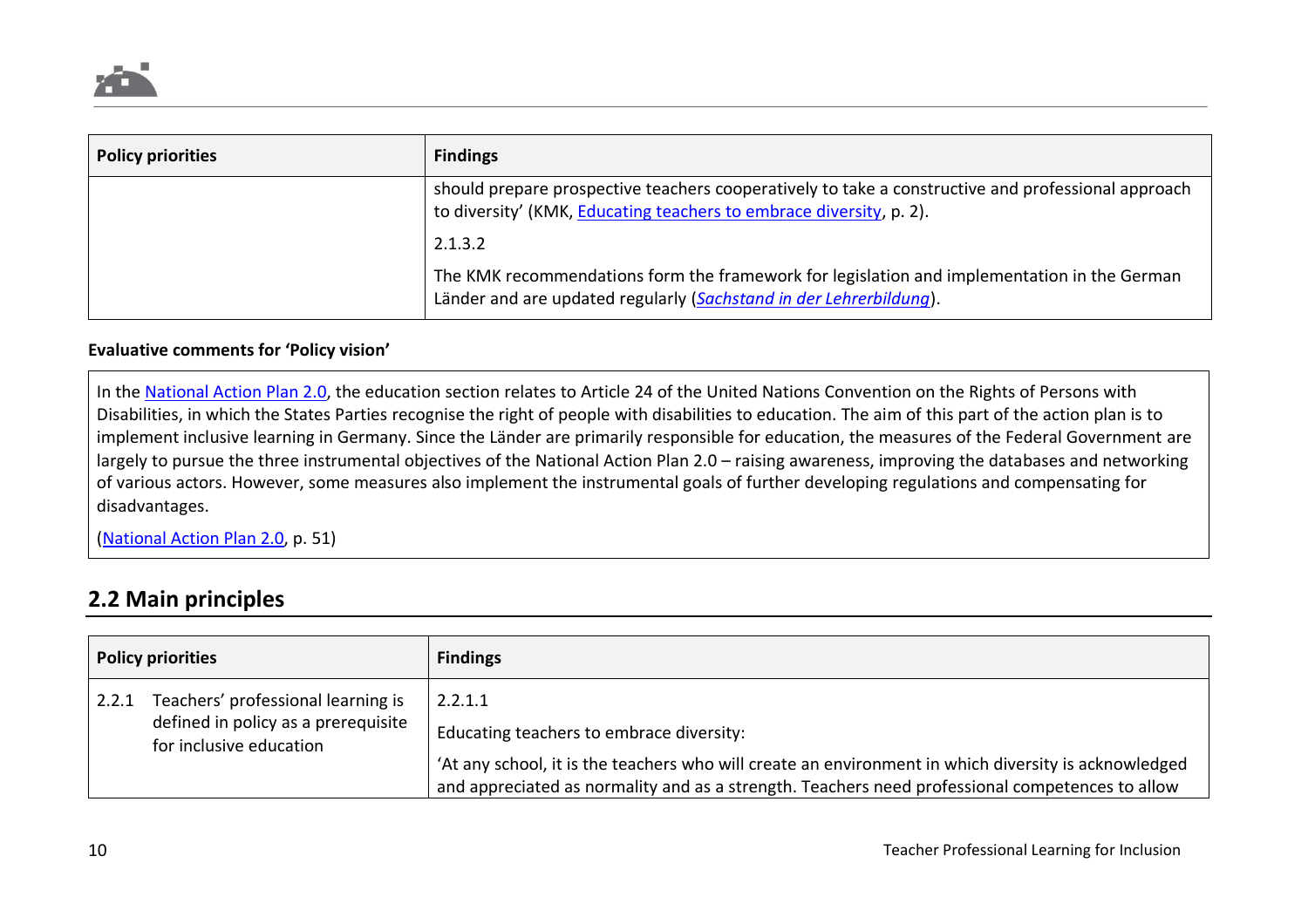

| <b>Policy priorities</b> |                                                                                                                            | <b>Findings</b>                                                                                                                                                                                                                                                                                                                                                                                                                                                                                                                                                                                                                                                                                                                                                           |
|--------------------------|----------------------------------------------------------------------------------------------------------------------------|---------------------------------------------------------------------------------------------------------------------------------------------------------------------------------------------------------------------------------------------------------------------------------------------------------------------------------------------------------------------------------------------------------------------------------------------------------------------------------------------------------------------------------------------------------------------------------------------------------------------------------------------------------------------------------------------------------------------------------------------------------------------------|
|                          |                                                                                                                            | them to recognise pupils' special gifts and any disadvantages, impediments and other obstacles that<br>they might exhibit or experience and to put in place appropriate pedagogical measures for<br>prevention or support. Cooperation and communication between teachers in different teaching<br>functions and between the various professions are gaining in importance. Therefore, degree<br>programmes which lead to a teaching position in any type of school and at any level of schooling<br>should prepare prospective teachers cooperatively to take a constructive and professional approach<br>to diversity' (Educating teachers to embrace diversity, p. 2; Monitoring Teacher Education).<br>Regulations on teacher education and training at Länder level. |
| 2.2.2                    | Policy states that the principles<br>and practice of inclusive education<br>should be part of initial teacher<br>education | 2.2.2.1<br>The Standards for Teacher Training: Educational Sciences adopted by the KMK in 2004 define the<br>requirements to be met by teaching staff. They refer to the education and training objectives<br>formulated in the Education Acts of the Länder. The requirements are generated by the<br>competences aimed for, which are subdivided into four areas: Teaching; Education; Assessment;<br>Innovation. In June 2014, the Standards for Teacher Training: Educational Sciences were amended<br>and updated with regard to inclusive teaching requirements.                                                                                                                                                                                                    |
|                          |                                                                                                                            | 2.2.2.2                                                                                                                                                                                                                                                                                                                                                                                                                                                                                                                                                                                                                                                                                                                                                                   |
|                          |                                                                                                                            | In March 2015, the Standing Conference and the German Rector's Conference (HRK) resolved a joint<br>recommendation Teacher Training for a School of Diversity (Lehrerbildung für eine Schule der<br>Vielfalt) on the topic of inclusion. The teacher training courses should be further developed so that<br>the future teachers are better prepared for the challenges of a diversified body of pupils.                                                                                                                                                                                                                                                                                                                                                                  |
|                          |                                                                                                                            | (Eurydice, National Education Systems, Germany, Initial Education for Teachers Working in Early<br>Childhood and School Education; KMK, Educating teachers to embrace diversity)                                                                                                                                                                                                                                                                                                                                                                                                                                                                                                                                                                                          |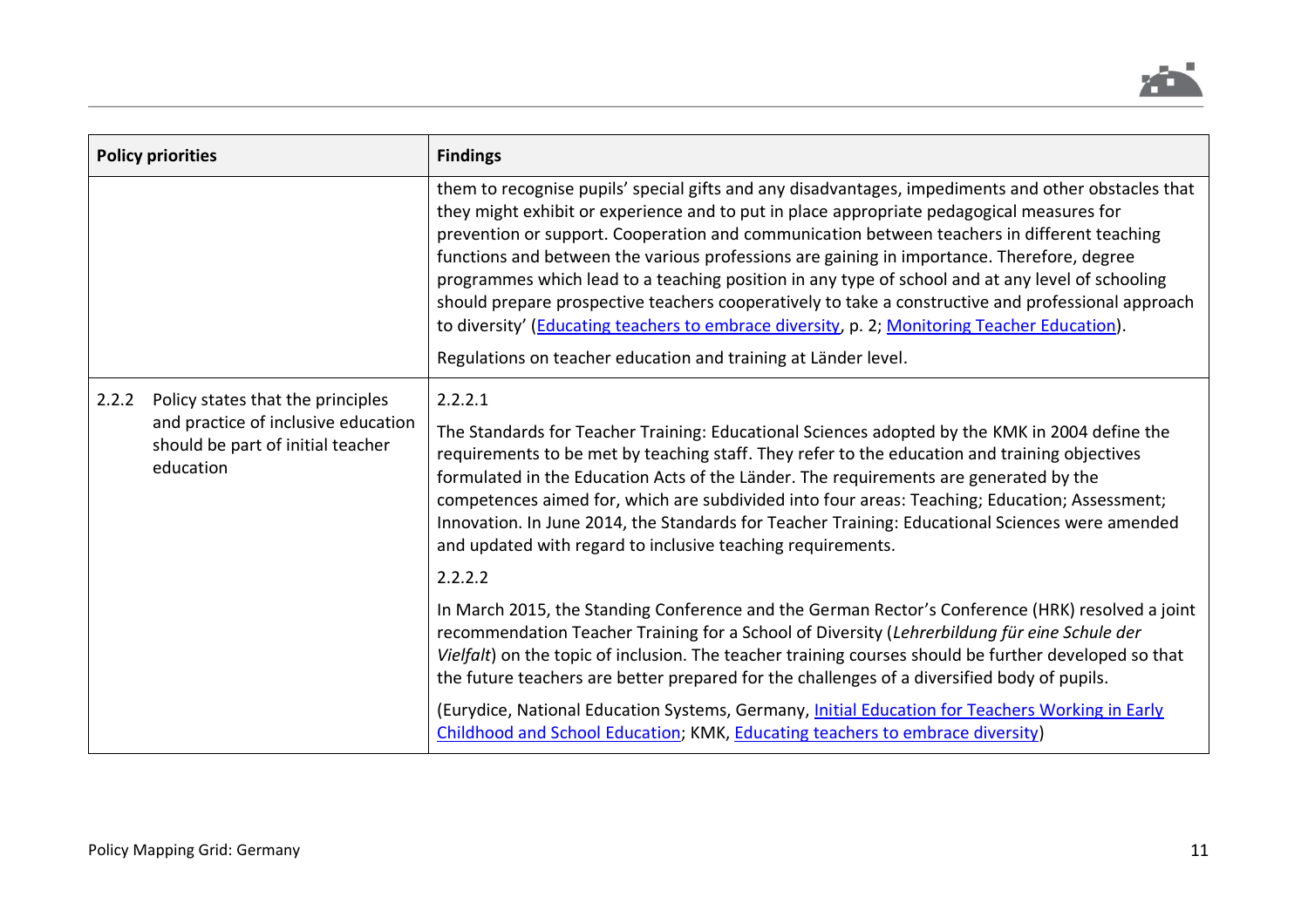

| <b>Policy priorities</b> |                                                                                                                                                                                             | <b>Findings</b>                                                                                                                                                                                                                                                                                                                                                                                                                                                                                                                                                                                                                                                                                                                                                                                                                                                                                                                                                                                                                                                                                                                               |
|--------------------------|---------------------------------------------------------------------------------------------------------------------------------------------------------------------------------------------|-----------------------------------------------------------------------------------------------------------------------------------------------------------------------------------------------------------------------------------------------------------------------------------------------------------------------------------------------------------------------------------------------------------------------------------------------------------------------------------------------------------------------------------------------------------------------------------------------------------------------------------------------------------------------------------------------------------------------------------------------------------------------------------------------------------------------------------------------------------------------------------------------------------------------------------------------------------------------------------------------------------------------------------------------------------------------------------------------------------------------------------------------|
|                          |                                                                                                                                                                                             | 2.2.2.3                                                                                                                                                                                                                                                                                                                                                                                                                                                                                                                                                                                                                                                                                                                                                                                                                                                                                                                                                                                                                                                                                                                                       |
|                          |                                                                                                                                                                                             | 'Dealing professionally with inclusion will become a general requirement of teacher education.<br>Educating teachers to embrace inclusive schooling is therefore a cross-sectional task for educational<br>sciences, subject-specific didactics and academic disciplines which must be dealt with cooperatively<br>and mutually agreed upon for all types of teaching. Classroom practice in the second phase of<br>teacher education should develop appropriate concepts for teaching methodologies which view the<br>heterogeneity of the groups of learners as the accepted standard. The continuing education and<br>career development of teachers who are already working in schools should be given particular<br>consideration. The required competences for teachers include not only knowledge, abilities and<br>skills. Teachers should also exhibit an attitude and a disposition towards diversity which is to be<br>developed through professional processes of reflection, based on experience and supported by<br>theory, and made tangible by practical experience' (KMK, Educating teachers to embrace diversity,<br>p. 3). |
| 2.2.3                    | Policy states that beginning<br>teachers should receive<br>appropriate education and<br>support to enable them to acquire<br>the knowledge, attitudes and skills<br>for inclusive education | 2.2.3.1<br>'The successful completion of a teacher training course conveying the educational prerequisites for<br>teaching positions entitles the holder of the degree to be accepted into the Vorbereitungsdienst<br>(state preparatory service)' (Eurydice. National Education Systems, Germany, Initial Education for<br>Teachers Working in Early Childhood and School Education).                                                                                                                                                                                                                                                                                                                                                                                                                                                                                                                                                                                                                                                                                                                                                        |
| 2.2.4                    | Policy ensures that experienced<br>teachers receive appropriate<br>education and support to enable<br>them to acquire the knowledge,<br>attitudes and skills for inclusive<br>education     | 2.2.4.1<br>For early childhood education, several Federal initiatives have been taken to promote and enhance<br>qualification and CPD for day-care/early childhood education staff, such as:<br>the Qualification Initiative for Germany (Federal Government, 2008) for the continuing<br>$\bullet$<br>training of 80,000 state recognised youth or child-care workers and day-care personnel;                                                                                                                                                                                                                                                                                                                                                                                                                                                                                                                                                                                                                                                                                                                                                |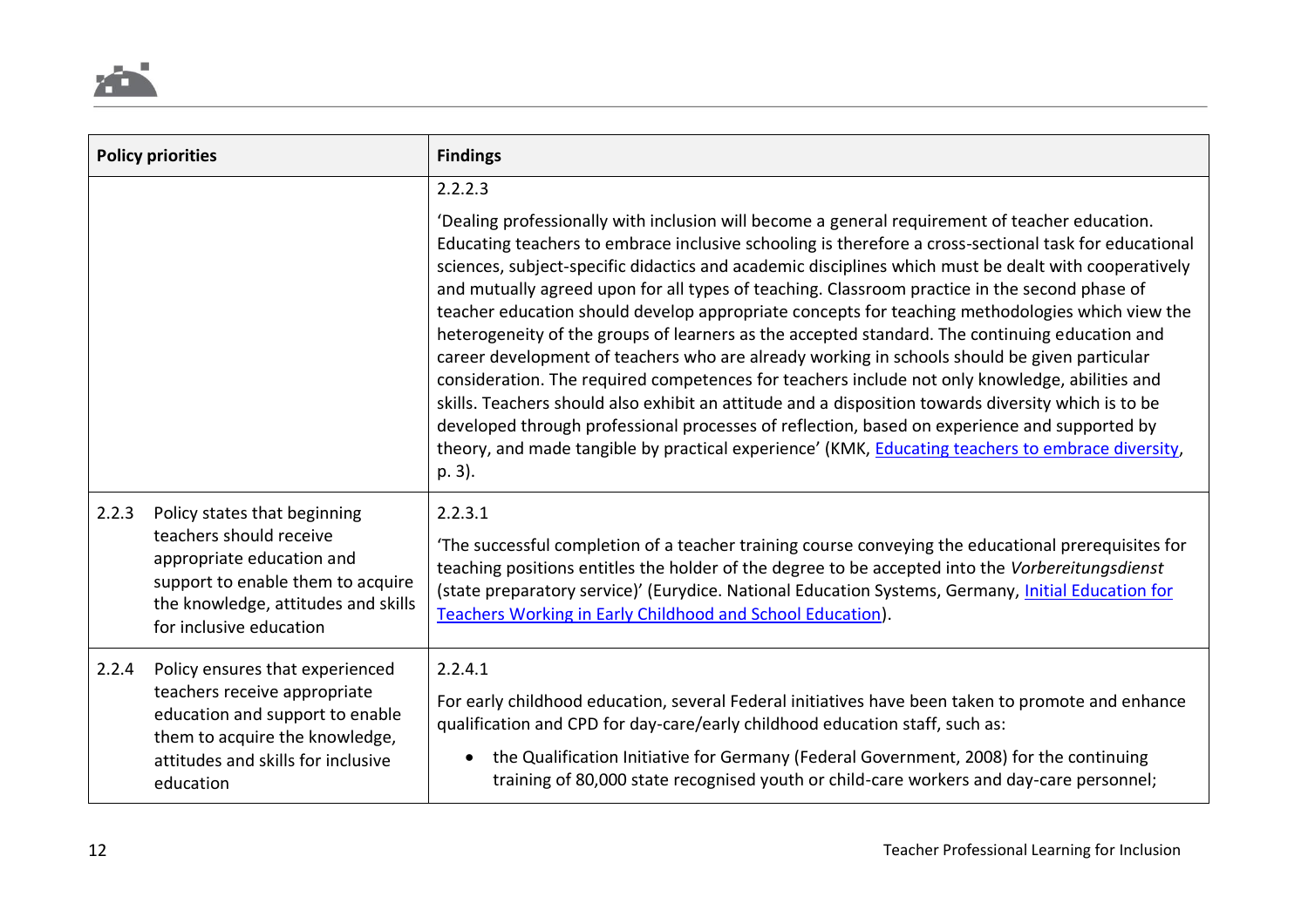

| <b>Policy priorities</b> | <b>Findings</b>                                                                                                                                                                                                                                                                                                                                                                                                                                                                                                                                                     |
|--------------------------|---------------------------------------------------------------------------------------------------------------------------------------------------------------------------------------------------------------------------------------------------------------------------------------------------------------------------------------------------------------------------------------------------------------------------------------------------------------------------------------------------------------------------------------------------------------------|
|                          | amendment of the Upgrading Training Assistance Act (2009) to promote upgrading training<br>as Erzieher(in) nationwide; amendment of the AFBG (2016);                                                                                                                                                                                                                                                                                                                                                                                                                |
|                          | further training for early childhood education staff launched by the Ministry of Education and<br>Research, in conjunction with the Robert Bosch Stiftung (Robert Bosch Foundation) and the<br>German Youth Institute (Deutsches Jugendinstitut - DJI); the Action Programme Day Care for<br>Children (Federal Ministry for Family Affairs, Senior Citizens, Women and Youth, BMFSFJ),<br>replaced in 2016 by the Child Day Care federal programme, which promotes the in-service<br>continuing qualification and permanent employment contracts of day-care staff. |
|                          | (Eurydice, National Education Systems, Germany, Continuing Professional Development for Teachers<br><b>Working in Early Childhood and School Education)</b>                                                                                                                                                                                                                                                                                                                                                                                                         |
|                          | 2.2.4.2                                                                                                                                                                                                                                                                                                                                                                                                                                                                                                                                                             |
|                          | Refer to the National Action Plan 2.0 (p. 52) for the focus on inclusive education.                                                                                                                                                                                                                                                                                                                                                                                                                                                                                 |
|                          | 2.2.4.3                                                                                                                                                                                                                                                                                                                                                                                                                                                                                                                                                             |
|                          | Together with the Robert Bosch Stiftung and in co-operation with the German Youth Institute, the<br>Federal Government is promoting the development of qualification approaches and materials for<br>the initial, further and continuing training of educational staff in day-care facilities for children by<br>initiating the Early Childhood Education Initiative (Weiterbildungsinitiative Frühpädagogische<br>Fachkräfte - WiFF). In addition, it offers a platform for science and practice for exchange and<br>networking.                                   |
|                          | The path to inclusive early childhood education requires a change in the facilities (accessibility,<br>including design, multi-professional teams) and the framework (laws, funding, equipment).<br>Professionals must also further develop their professional attitude and pedagogical actions.<br>Together with experts, WiFF has defined which competences day-care professionals need in relation<br>to inclusive education and how further education can develop these competences. The competence                                                             |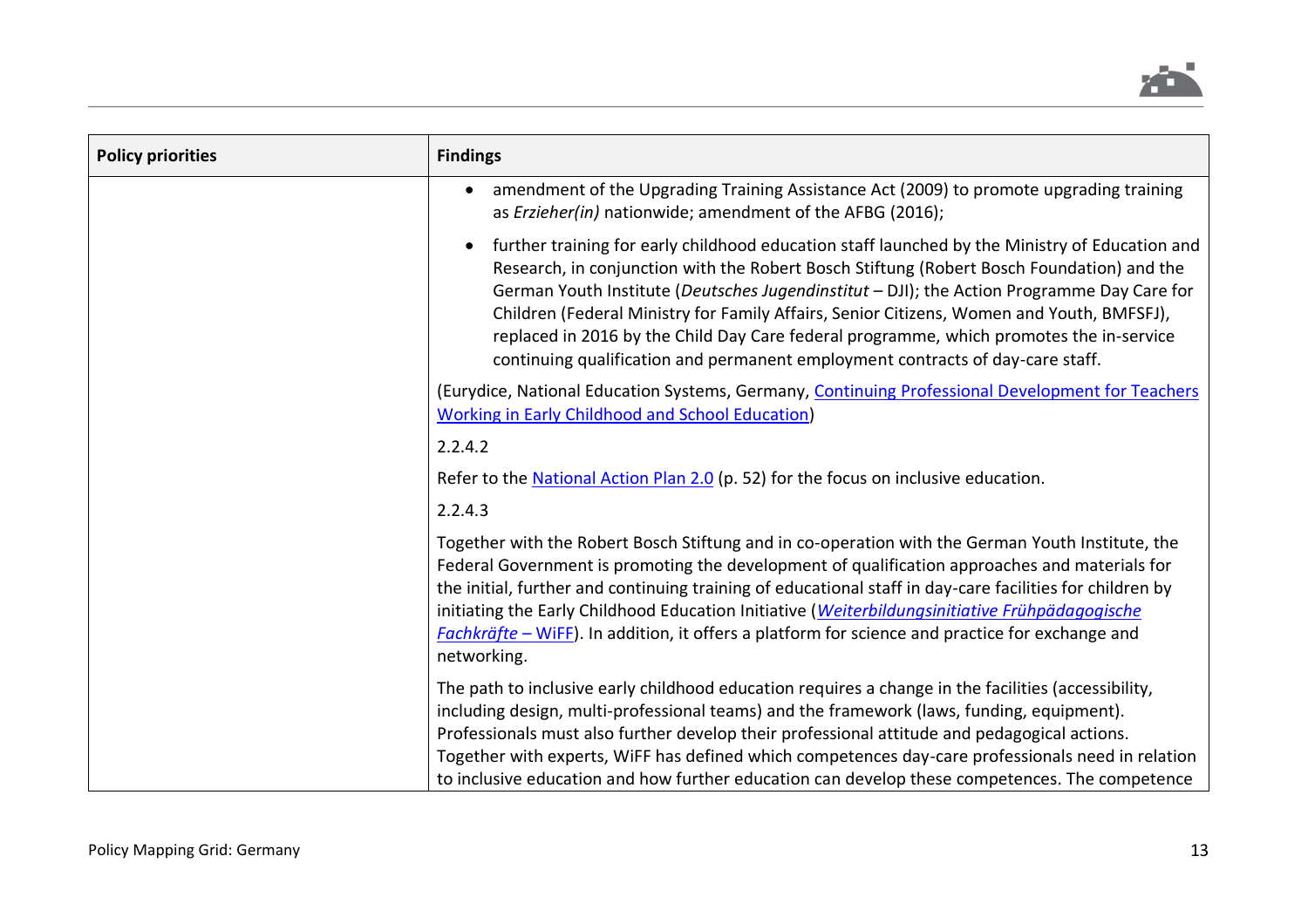

| <b>Policy priorities</b> | <b>Findings</b>                                                                                                                                                                                                                                                                                                                                                                                                                                                                                                                                                                                                                                                                                                                                                      |
|--------------------------|----------------------------------------------------------------------------------------------------------------------------------------------------------------------------------------------------------------------------------------------------------------------------------------------------------------------------------------------------------------------------------------------------------------------------------------------------------------------------------------------------------------------------------------------------------------------------------------------------------------------------------------------------------------------------------------------------------------------------------------------------------------------|
|                          | profiles developed are the basis for the design of competence-oriented offers for educational<br>specialists. In addition, WiFF expertise on the topic of inclusion offers scientific analyses of current<br>issues.                                                                                                                                                                                                                                                                                                                                                                                                                                                                                                                                                 |
|                          | 2.2.4.4                                                                                                                                                                                                                                                                                                                                                                                                                                                                                                                                                                                                                                                                                                                                                              |
|                          | In-service training $-$ like initial training $-$ is the responsibility of the Länder. The Ministry of Education<br>and Cultural Affairs is the highest school supervisory authority and usually the employer of teachers.<br>All Länder have established state-run in-service training institutes, which for the most part are<br>subordinate to the Ministries of Education and Cultural Affairs as dependent Länder institutions.                                                                                                                                                                                                                                                                                                                                 |
|                          | 'The goals of in-service teacher training have been laid down by most Länder in their laws and<br>regulations for teacher training or school legislation [] Some Länder have also formulated the<br>fundamental aims and tasks of in-service teacher training in directives or publications and not in<br>legal provisions. The duty of teachers to undergo in-service training is expressly laid down in all<br>Länder by law or ordinance, whilst it is the duty of the employers (usually the Ministries of Education<br>and Cultural Affairs) to ensure that suitable training programmes are provided' (Eurydice, National<br>Education Systems, Germany, Continuing Professional Development for Teachers Working in Early<br>Childhood and School Education). |
|                          | 2.2.4.5                                                                                                                                                                                                                                                                                                                                                                                                                                                                                                                                                                                                                                                                                                                                                              |
|                          | Teacher training and in-service training are regulated by Land law in slightly different ways. The KMK<br>provides an <i>updated</i> overview of the Land regulations.                                                                                                                                                                                                                                                                                                                                                                                                                                                                                                                                                                                               |
|                          | Examples (there are similar institutions in all Länder):                                                                                                                                                                                                                                                                                                                                                                                                                                                                                                                                                                                                                                                                                                             |
|                          | The <i>Hessische Lehrkräfteakademie</i> , the state school boards and the universities provide in-<br>$\bullet$<br>service training on learning strategies, different subjects, dealing with heterogeneity in the<br>classroom, classroom management, special needs and more. Training is provided for<br>individual teachers, groups and the entire school staff in various settings. All training and                                                                                                                                                                                                                                                                                                                                                              |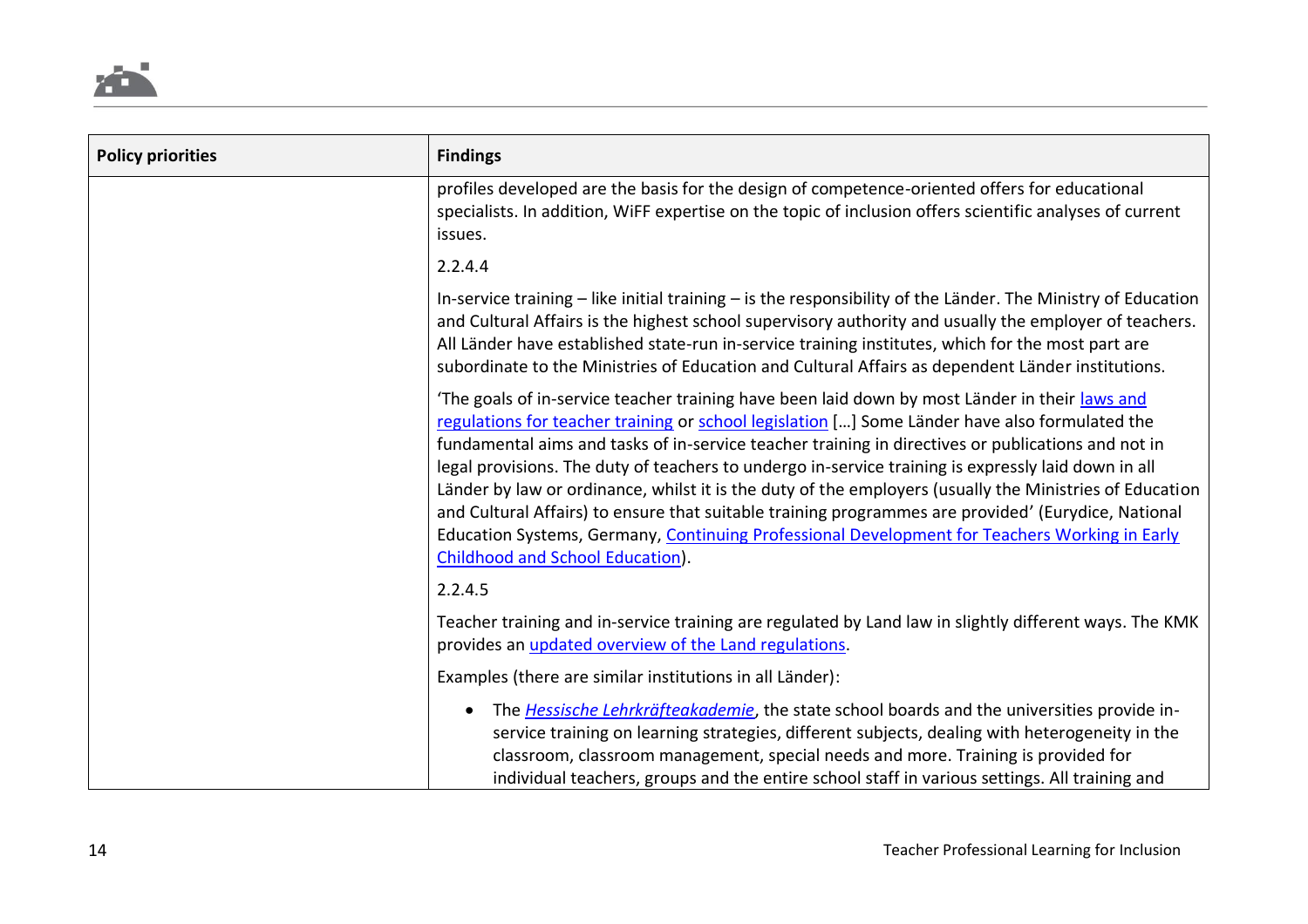

| <b>Policy priorities</b> | <b>Findings</b>                                                                                                                                                                                                                                                                                                                                        |
|--------------------------|--------------------------------------------------------------------------------------------------------------------------------------------------------------------------------------------------------------------------------------------------------------------------------------------------------------------------------------------------------|
|                          | counselling offers are published in the Veranstaltungskatalog. They can be filtered according<br>to specific keywords or criteria ('date', 'school form', 'target group' or 'subject/occupational<br>field', etc.). A targeted search for in-service training on prioritised topics is also possible.                                                  |
|                          | The <b>Inclusive School Advisory Service</b> in Schleswig Holstein supports schools on their journey<br>to inclusive education. Central fields of work are:                                                                                                                                                                                            |
|                          | Information and counselling<br>$\circ$                                                                                                                                                                                                                                                                                                                 |
|                          | Support of inclusive school development processes<br>$\circ$                                                                                                                                                                                                                                                                                           |
|                          | Organisation of training events                                                                                                                                                                                                                                                                                                                        |
|                          | Co-operation and networking.                                                                                                                                                                                                                                                                                                                           |
|                          | 2.2.4.6                                                                                                                                                                                                                                                                                                                                                |
|                          | In the preparatory service teachers receive pedagogical and subject-related didactics training at<br>teacher-training colleges. The Länder are responsible for the organisation of these colleges. The<br>head of a teacher-training college is, as a rule, appointed by the Ministry of Education and Cultural<br>Affairs and reports directly to it. |
|                          | Training at the teacher-training colleges is in the hands of teachers (lecturers/heads of department)<br>with special scientific and practical expertise, who are given time off from their own lessons to teach<br>at the colleges or are seconded to a teacher-training college full-time for a limited period.                                      |
|                          | Teachers at schools who are particularly highly skilled both professionally and methodologically are<br>responsible for training trainee teachers in schools; the trainee teachers are assigned to these<br>teaching staff for training.                                                                                                               |
|                          | The teachers involved in the preparatory service undergo continual in-service training.                                                                                                                                                                                                                                                                |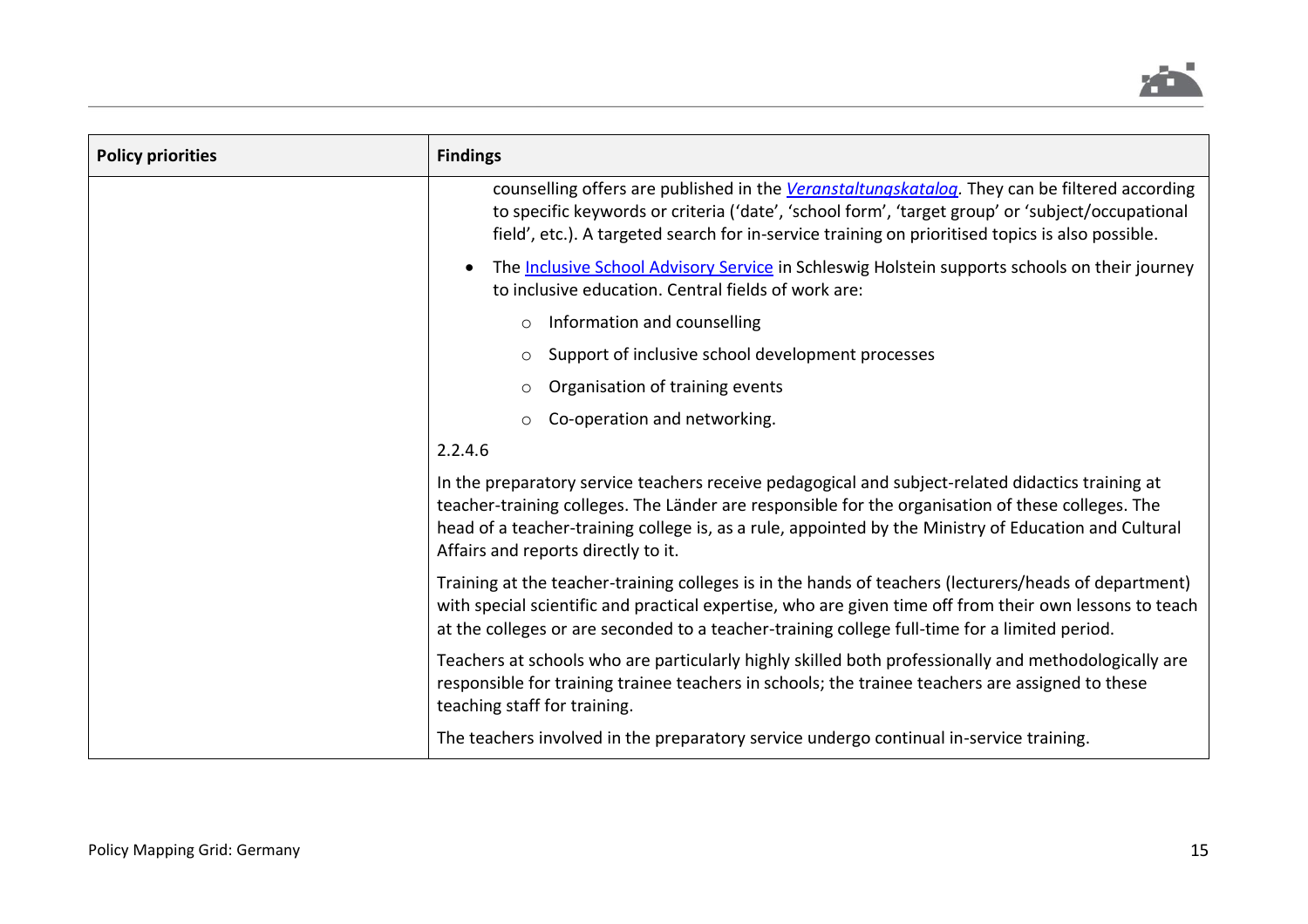

| <b>Policy priorities</b> |                                                                                                                                                                                                                                                                                                                                                                    | <b>Findings</b>                                                                                                                                                                                                                                                                                                                                                                                                                                                                                                                                                                                                                                                                                                                                                                                                                                                                                                                                                                                                                                                                                                              |
|--------------------------|--------------------------------------------------------------------------------------------------------------------------------------------------------------------------------------------------------------------------------------------------------------------------------------------------------------------------------------------------------------------|------------------------------------------------------------------------------------------------------------------------------------------------------------------------------------------------------------------------------------------------------------------------------------------------------------------------------------------------------------------------------------------------------------------------------------------------------------------------------------------------------------------------------------------------------------------------------------------------------------------------------------------------------------------------------------------------------------------------------------------------------------------------------------------------------------------------------------------------------------------------------------------------------------------------------------------------------------------------------------------------------------------------------------------------------------------------------------------------------------------------------|
|                          |                                                                                                                                                                                                                                                                                                                                                                    | (Eurydice, National Education Systems, Germany, Initial Education for Teachers Working in Early<br>Childhood and School Education).                                                                                                                                                                                                                                                                                                                                                                                                                                                                                                                                                                                                                                                                                                                                                                                                                                                                                                                                                                                          |
| 2.2.5                    | Policy states that specialist<br>teachers and other professionals<br>(e.g. speech and language<br>therapists, multilingual education<br>teachers and other professionals<br>who work in schools) receive<br>appropriate education and<br>support to enable them to acquire<br>the knowledge, attitudes and skills<br>for inclusive education                       | 2.2.5.1<br>'Great importance is attached to in-service training for teachers at special education institutions,<br>especially in connection with the integration or inclusion of children with disabilities in mainstream<br>schools' (Eurydice, National Education Systems, Germany, Continuing Professional Development for<br>Teachers Working in Early Childhood and School Education).                                                                                                                                                                                                                                                                                                                                                                                                                                                                                                                                                                                                                                                                                                                                  |
| 2.2.6                    | Policy states that teacher<br>educators working in university<br>education departments or<br>pedagogical institutes should be<br>trained and committed to the<br>inclusive education agenda in their<br>courses, as understood in the<br>United Nations Convention on the<br><b>Rights of Persons with Disabilities</b><br>and the European Disability<br>Strategy | 2.2.6.1<br>The KMK recommendation incorporated in the Standards for teacher training states:<br>'To enable higher education institutions to meet the expectations associated with educating<br>teachers for inclusive teaching, the higher education institution, faculty or department management<br>need to give the issue the necessary priority. Discourse within the higher education institutions on<br>educational sciences, special-needs education, subject-specific didactics and academic disciplines in<br>order to develop the teacher education curricula is indispensable. This discourse should facilitate the<br>processes of change and use the tools available to higher education institution management to<br>reinforce and safeguard positive approaches in research and teaching. The cooperation of higher<br>education institutions, teacher training institutions, schools, institutions offering continuing<br>education and cooperation partners outside of schools in this area will contribute to the success of<br>further development' (KMK, Educating teachers to embrace diversity, p. 3). |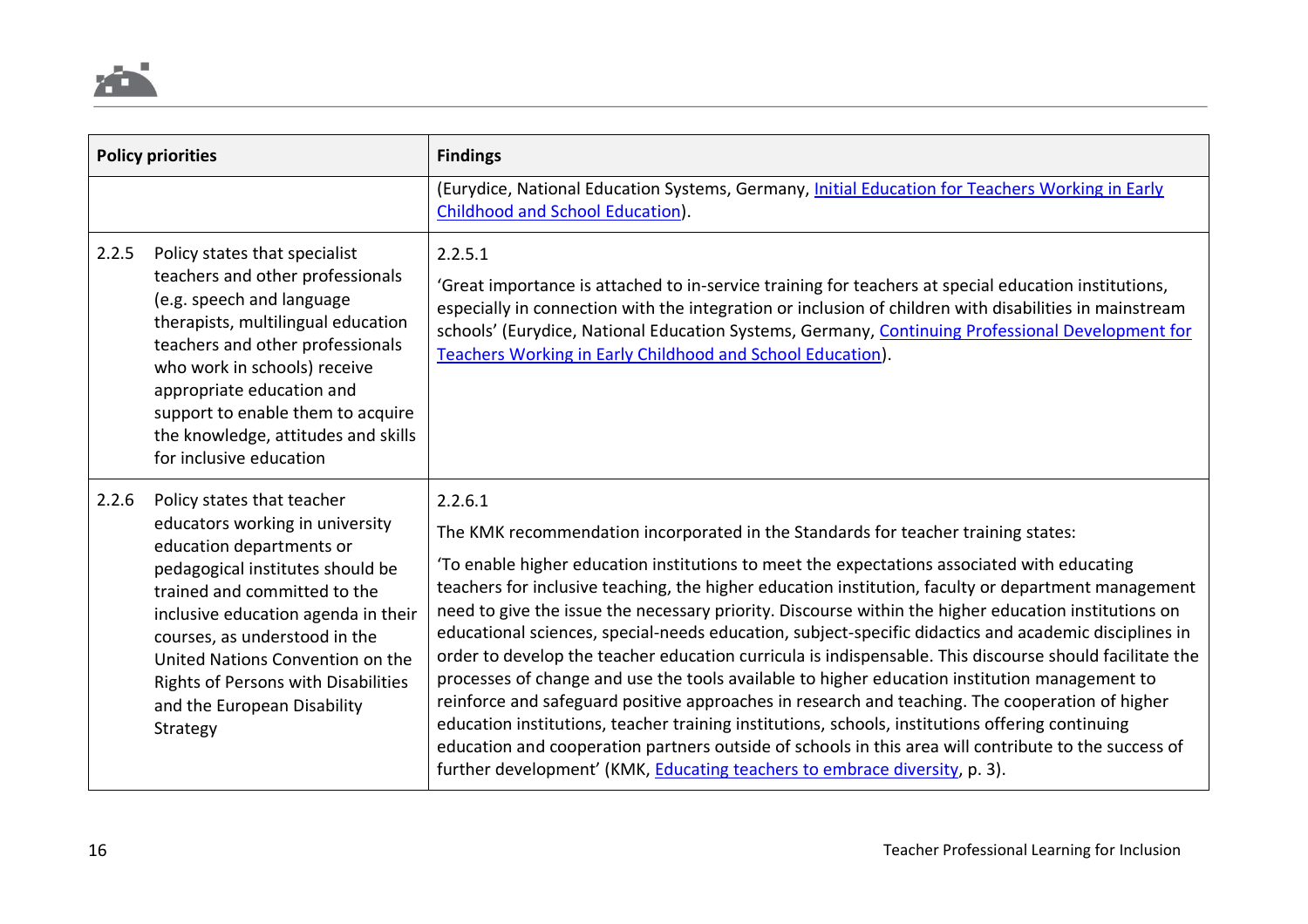

| <b>Policy priorities</b> | <b>Findings</b>                                                                                                                                                                                                                                                                                                                                                                                                                                                                                                                                                                                                                                         |
|--------------------------|---------------------------------------------------------------------------------------------------------------------------------------------------------------------------------------------------------------------------------------------------------------------------------------------------------------------------------------------------------------------------------------------------------------------------------------------------------------------------------------------------------------------------------------------------------------------------------------------------------------------------------------------------------|
|                          | 'The HRK and KMK urge everyone involved in teacher education to fulfil their responsibility for<br>creating the institutional and conceptual basis and content of teacher education that will allow<br>teachers to embrace diversity. They agree to evaluate the progress of the implementation and<br>subject it to consideration at appropriate intervals' (KMK, Educating teachers to embrace diversity,<br>p. 5).                                                                                                                                                                                                                                   |
|                          | 2.2.6.2                                                                                                                                                                                                                                                                                                                                                                                                                                                                                                                                                                                                                                                 |
|                          | Teacher training is basically divided into two stages: a course of higher education including periods<br>of practical training and practical training in a school setting.                                                                                                                                                                                                                                                                                                                                                                                                                                                                              |
|                          | Initial teacher training courses are offered at universities, Technische Hochschulen / Technische<br>Universitäten, Pädagogische Hochschulen (colleges of education) and colleges of art and music.                                                                                                                                                                                                                                                                                                                                                                                                                                                     |
|                          | Practical teacher training in the form of a Vorbereitungsdienst (preparatory service) takes place in<br>teacher training institutes (Studienseminare) or comparable institutions and training schools.                                                                                                                                                                                                                                                                                                                                                                                                                                                  |
|                          | (The Education System in the Federal Republic of Germany 2016/2017: Teachers and education<br>staff, p. 192)                                                                                                                                                                                                                                                                                                                                                                                                                                                                                                                                            |
|                          | The Hessian Teaching Academy, for example, is responsible for training staff/teacher educators at<br>the Hessian study seminars. It also carries out further education measures for schools and teachers.<br>It qualifies teachers for counselling and training activities and for special school development<br>projects. It also carries out technical supervision of the Hessian media centres. The Hessian Teaching<br>Academy is the training authority for the pedagogical preparation service in Hessen and performs its<br>tasks through centralised facilities or through regional offices (study seminars). (Hessian teacher<br>training law) |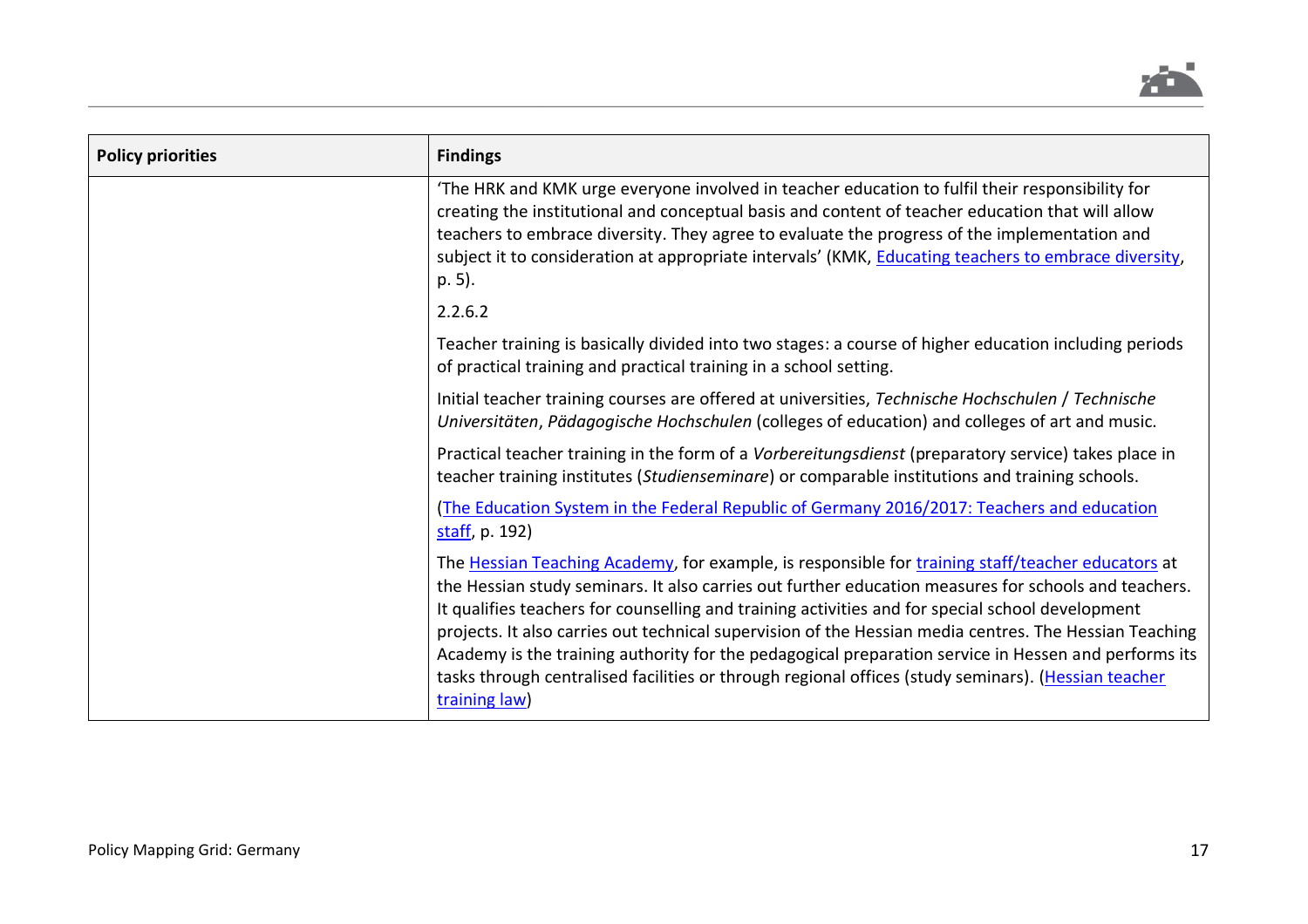

#### **Evaluative comments for 'Main principles'**

In July 2004, the Federation and the Länder adopted a joint strategy for lifelong learning in Germany (*Strategie für Lebenslanges Lernen in der Bundesrepublik Deutschland*). Lifelong learning includes all formal, non-formal and informal learning. The strategy is oriented around the various phases in a person's life, from early childhood to old age, and around key elements for lifelong learning that represent main development focuses. Within this framework, realistic long-term prospects are to be developed that build on the existing educational structures, activities and experiences and define a structured framework for lifelong learning that is flexible and open for the necessary continuous further development.

Development focuses of this strategy are:

- Inclusion of informal learning
- Self-guidance
- Development of competences
- **Networking**
- Modularisation
- Learning counselling
- New learning culture/popularisation of learning
- Equity of access.

Necessary reforms in continuing education are therefore:

- developing local and regional centres for continuing education and the further development of continuing education (InfoWeb);
- quality assurance in continuing education through recognised testing agencies and suitable certification methods;
- modularisation of study courses and the award of credit points;
- promotion of participation in continuing education and of continuing education;
- institutions that align themselves with current supply and demand;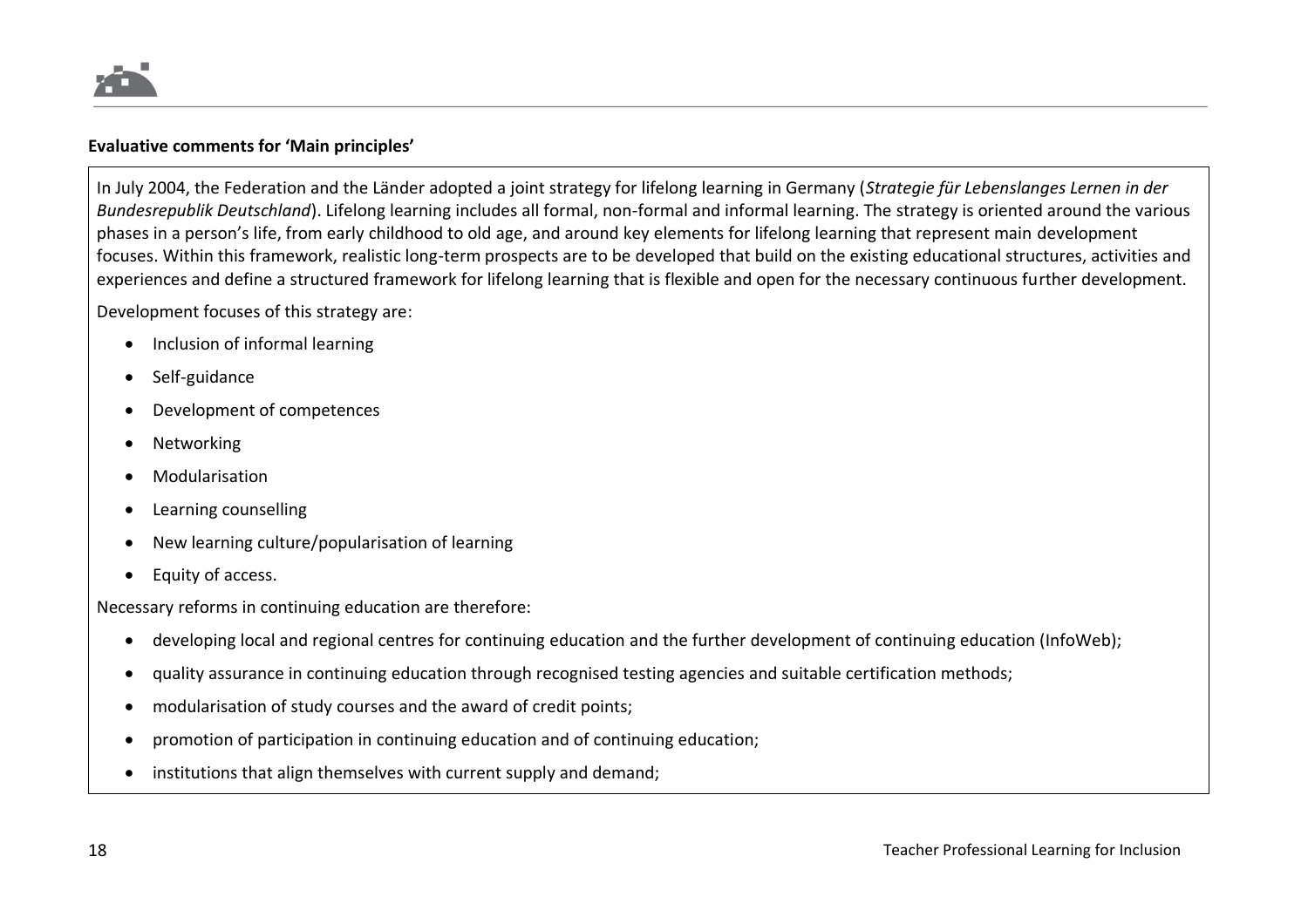

- inclusion of lifelong learning in collectively agreed salary arrangements;
- development of scientific and academic continuing education;
- new financing instruments.

(European Agency, Country information for Germany, [Legislation and policy\)](https://www.european-agency.org/country-information/germany/legislation-and-policy)

2.2.2

Wider regulations at Länder level: There are different initial teacher education programmes in the Länder. For example:

- At the [University of Potsdam,](https://www.uni-potsdam.de/de/inklusion/index.html) prospective primary school teachers study the core subjects (German and mathematics) and compulsory parts of the curriculum in the support areas of 'language', 'learning' and 'emotional and social development'. The aim is to enable them to diagnose the support needs of all learners, to develop individual learning plans and to provide professional support for basic literacy and mathematical skills. However, they should also learn when and where their own limits are reached and when they need to seek help from other professionals.
- At the [University of Siegen,](https://www.uni-siegen.de/zlb/studieninformationen/studiengaenge/haupt-real-gesamtschule-foerderpaedagogik.html?lang=de) there are two types of teacher training courses with integrated remedial education. Two special features characterise these courses of study:
	- o within the framework of educational science, students attend courses with content related to the support priorities 'emotional and social development' and 'learning'.
	- o following the ten-semester teacher training course with integrated special needs education, students can complete a twosemester continuing education master's degree course, 'Teaching profession for special needs education', which concludes with the additional acquisition of the teaching qualification for special needs education.

(HRK, [Recommendations for teacher training\)](https://www.hrk.de/uploads/media/2015-01_Lehrerbildung_01.pdf)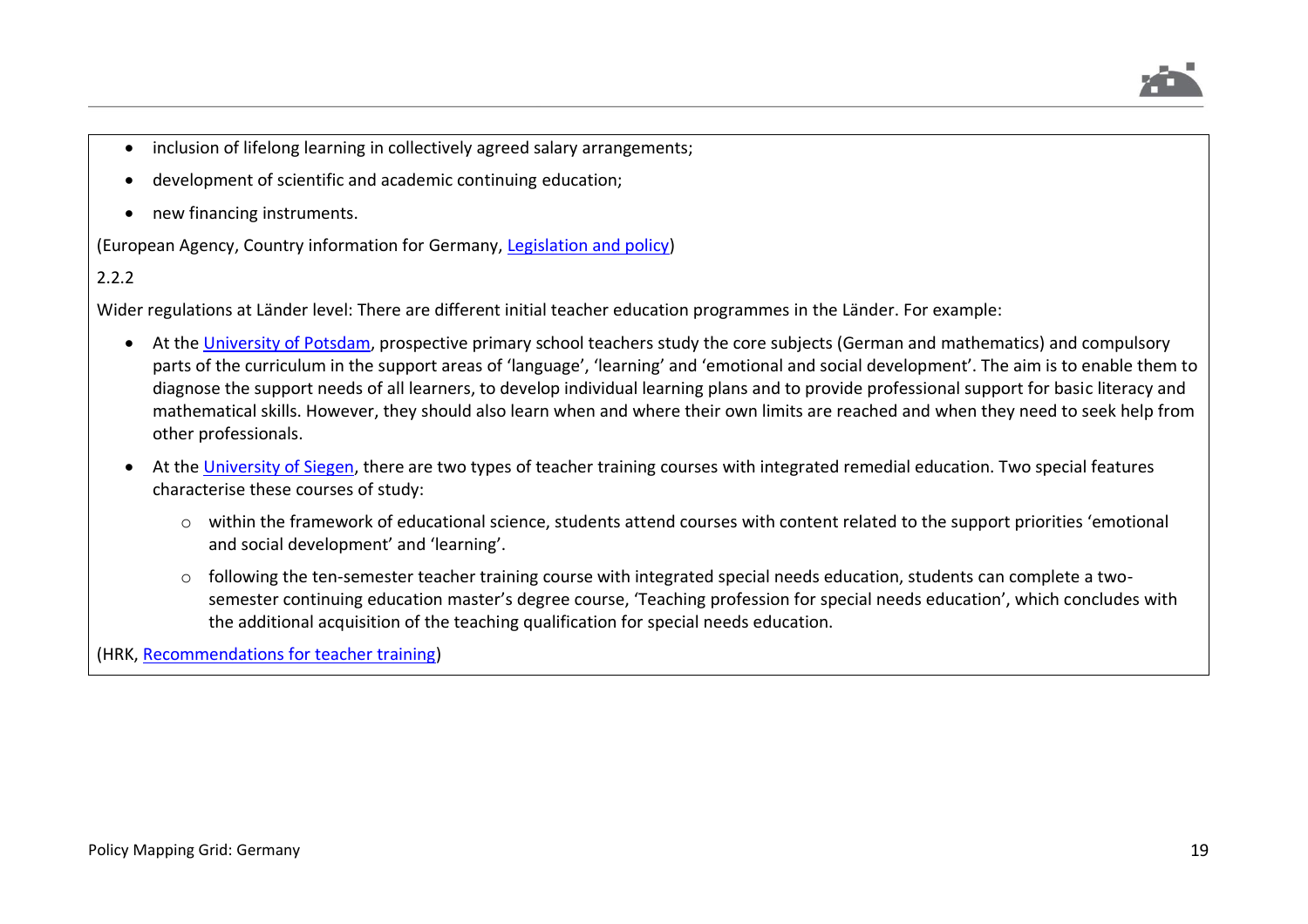

# **SECTION 3: GOALS AND CONTINUUM OF SUPPORT FOR TPL4I POLICY**

# **3.1 Goals**

| <b>Policy priorities</b> |                                                                                                                | <b>Findings</b>                                                                                                                                                                                                                                                                                                                                                                                                                                                                                                                                                     |
|--------------------------|----------------------------------------------------------------------------------------------------------------|---------------------------------------------------------------------------------------------------------------------------------------------------------------------------------------------------------------------------------------------------------------------------------------------------------------------------------------------------------------------------------------------------------------------------------------------------------------------------------------------------------------------------------------------------------------------|
| 3.1.1                    | Policy states that all teachers<br>should have qualifications that<br>reflect an inclusive education<br>agenda | 3.1.1.1<br>In Bachelor's and Master's study courses which provide the qualifications required for admission to<br>the preparatory service, the state responsibility for content requirements in teacher training is<br>ensured through the involvement of a representative of the highest Land education authority for the<br>school system in the accreditation procedure; any accreditation of individual study courses requires<br>the approval of this representative' (Eurydice, National Education Systems, Germany, Teachers and<br><b>Education Staff).</b> |
|                          |                                                                                                                | 3.1.1.2                                                                                                                                                                                                                                                                                                                                                                                                                                                                                                                                                             |
|                          |                                                                                                                | 'Qualification as a special education teacher can be obtained either by:                                                                                                                                                                                                                                                                                                                                                                                                                                                                                            |
|                          |                                                                                                                | passing the (Second) State Examination after obtaining a related higher education<br>$\bullet$<br>qualification;                                                                                                                                                                                                                                                                                                                                                                                                                                                    |
|                          |                                                                                                                | passing the First State Examination and undertaking an additional course of study after<br>qualifying for a different type of teaching career.                                                                                                                                                                                                                                                                                                                                                                                                                      |
|                          |                                                                                                                | In the Länder, the two forms of training exist side by side or as alternatives' (European Agency,<br>Country information for Germany, Teacher Education for inclusive education).                                                                                                                                                                                                                                                                                                                                                                                   |
|                          |                                                                                                                | 3.1.1.3                                                                                                                                                                                                                                                                                                                                                                                                                                                                                                                                                             |
|                          |                                                                                                                | The course of study for qualification as a special education teacher (240 European Credit Transfer<br>and Accumulation System credits - ECTS) incorporates discipline-specific and cross-discipline                                                                                                                                                                                                                                                                                                                                                                 |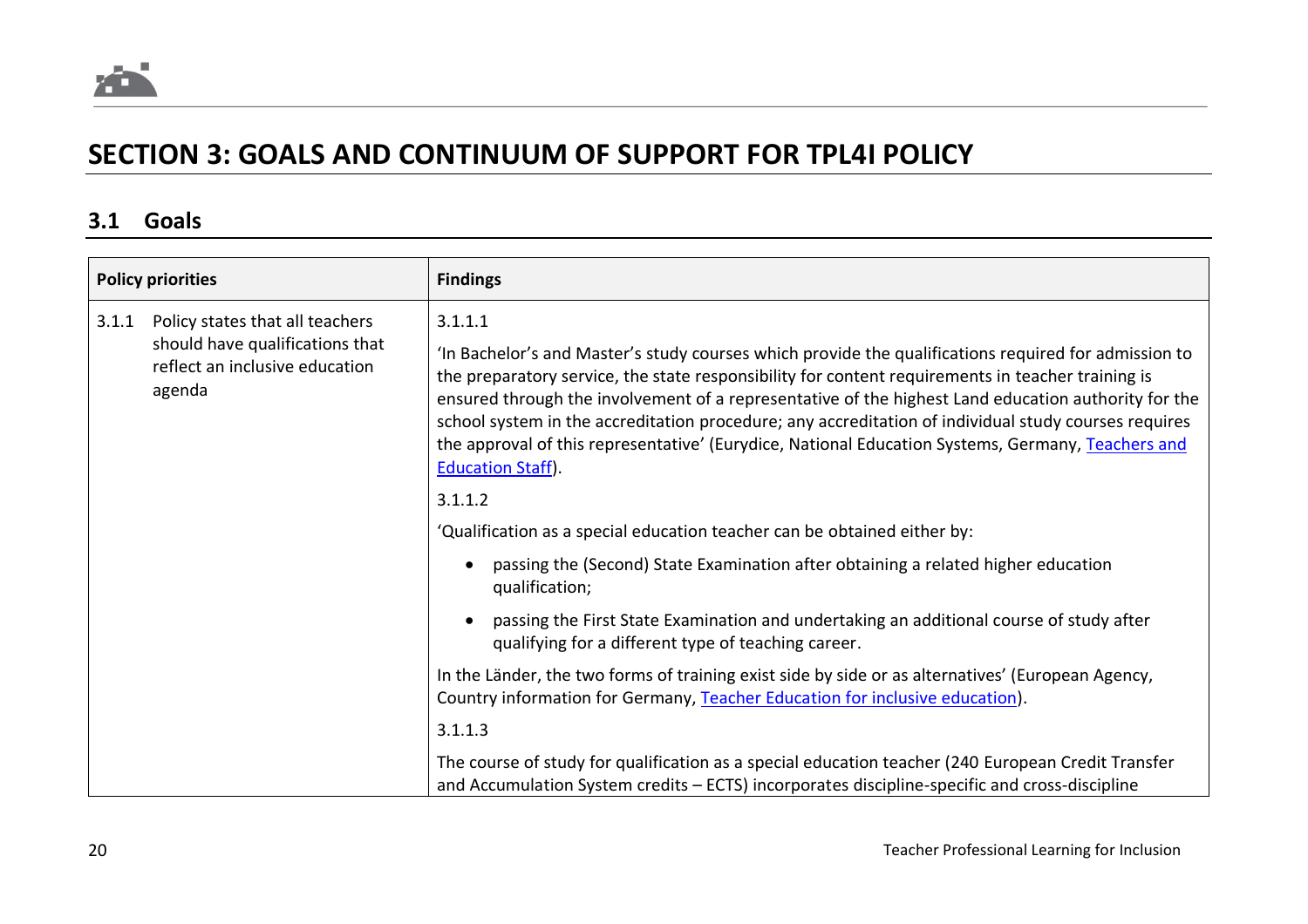

| <b>Policy priorities</b> | <b>Findings</b>                                                                                                                                                                                                                                                                                                           |
|--------------------------|---------------------------------------------------------------------------------------------------------------------------------------------------------------------------------------------------------------------------------------------------------------------------------------------------------------------------|
|                          | components, taking into account aspects of joint education of pupils with and without special<br>educational needs.                                                                                                                                                                                                       |
|                          | It covers four domains, in order of weight of ECTS:                                                                                                                                                                                                                                                                       |
|                          | study of special education (120 ECTS);<br>$\bullet$                                                                                                                                                                                                                                                                       |
|                          | subject-related studies and didactics in at least one teaching area/area of learning;<br>$\bullet$                                                                                                                                                                                                                        |
|                          | educational sciences and practical training in schools, with particular importance attached to<br>$\bullet$<br>educational and didactic basic qualifications in the areas dealing with heterogeneity and<br>inclusion and fundamental support diagnostics;                                                                |
|                          | scientific work.<br>$\bullet$                                                                                                                                                                                                                                                                                             |
|                          | (Eurydice, National Education Systems, Germany, Initial Education for Teachers Working in Early<br><b>Childhood and School Education)</b>                                                                                                                                                                                 |
|                          | 3.1.1.4                                                                                                                                                                                                                                                                                                                   |
|                          | Curriculum, level of specialisation, learning outcomes: The various careers for which teachers are<br>trained correspond to the levels and types of school in the Länder. In view of the resulting large<br>number of different designations for teaching careers, six types of teaching careers can be<br>distinguished: |
|                          | 1. Teaching careers at the Grundschule or primary level                                                                                                                                                                                                                                                                   |
|                          | 2. General teaching careers at primary and all/individual lower-secondary level school types                                                                                                                                                                                                                              |
|                          | 3. Teaching careers at all/individual lower-secondary level school types                                                                                                                                                                                                                                                  |
|                          | Teaching careers for general education subjects at upper-secondary level or for the<br>4.<br>Gymnasium                                                                                                                                                                                                                    |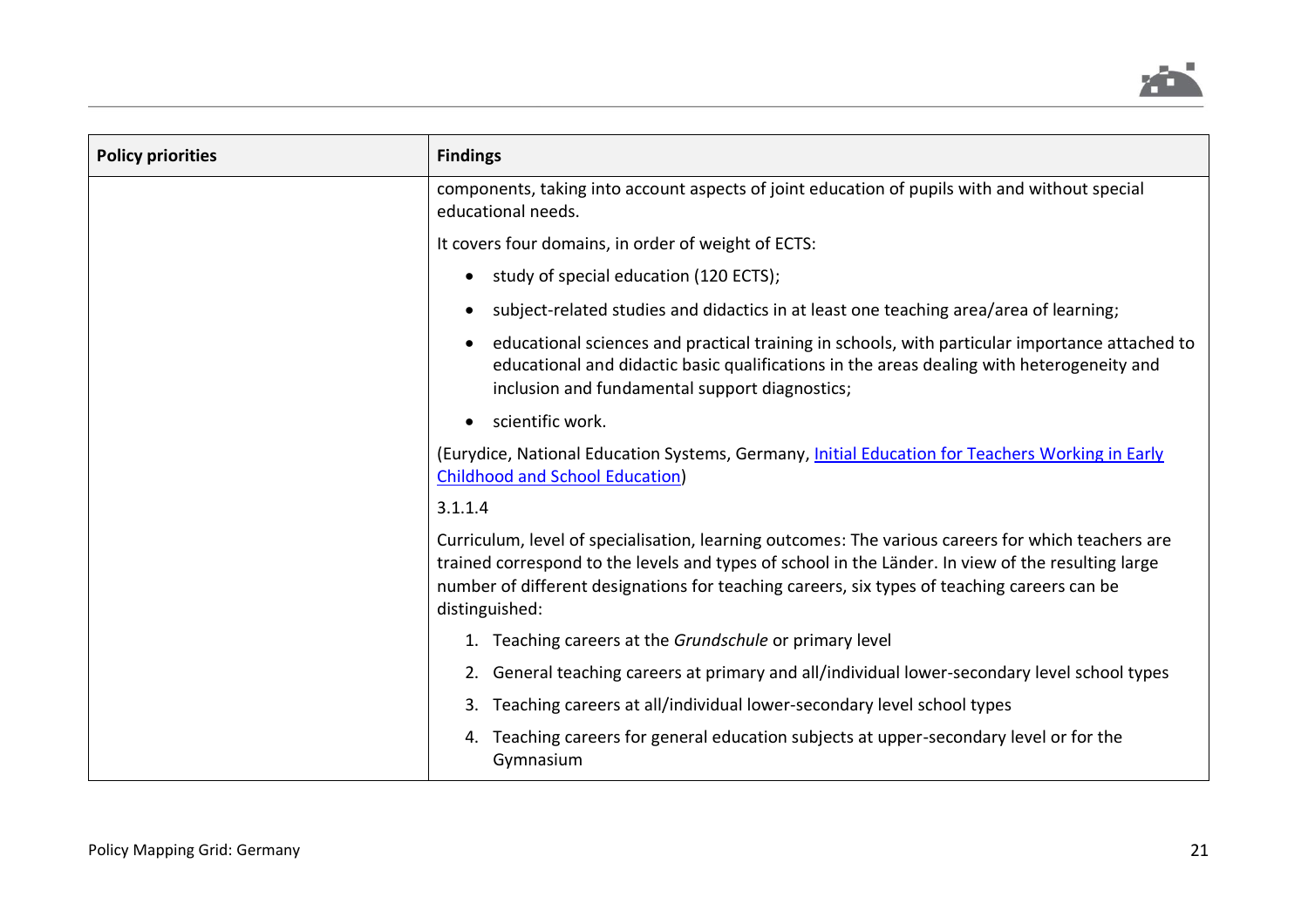

| <b>Policy priorities</b> | <b>Findings</b>                                                                                                                                                                                                                                                                                                                                                                                                                                                                                                                                           |
|--------------------------|-----------------------------------------------------------------------------------------------------------------------------------------------------------------------------------------------------------------------------------------------------------------------------------------------------------------------------------------------------------------------------------------------------------------------------------------------------------------------------------------------------------------------------------------------------------|
|                          | 5. Teaching careers in vocational subjects at upper-secondary level or vocational schools                                                                                                                                                                                                                                                                                                                                                                                                                                                                 |
|                          | 6. Teaching careers in special education.                                                                                                                                                                                                                                                                                                                                                                                                                                                                                                                 |
|                          | 3.1.1.5                                                                                                                                                                                                                                                                                                                                                                                                                                                                                                                                                   |
|                          | 'In March 2015, the Standing Conference and the German Rector's Conference<br>(Hochschulrektorenkonferenz - HRK) resolved a joint recommendation 'Teacher training for a school<br>of diversity' (Lehrerbildung für eine Schule der Vielfalt) on the topic of inclusion. The teacher training<br>courses should be further developed so that the future teachers are better prepared for the<br>challenges of a diversified body of pupils' (The Education System in the Federal Republic of Germany<br>2016/2017: Teachers and education staff, p. 194). |
|                          | 3.1.1.6                                                                                                                                                                                                                                                                                                                                                                                                                                                                                                                                                   |
|                          | The professional qualifications for all academic staff include 'teaching ability', alongside other<br>requirements for recruitment. (Eurydice, National Education Systems, Germany, Initial Education for<br><b>Teachers Working in Early Childhood and School Education)</b>                                                                                                                                                                                                                                                                             |
|                          | 3.1.1.7                                                                                                                                                                                                                                                                                                                                                                                                                                                                                                                                                   |
|                          | 'Teaching ability' means that the following competences are binding for all Länder and everybody<br>working with and in teacher education. These competences should be acquired during the various<br>phases of teacher training and in different education institutions:                                                                                                                                                                                                                                                                                 |
|                          | Basic competences with respect to the specialist sciences, their methods for acquiring and<br>$\bullet$<br>consolidating knowledge and way of working as well as the teaching methodology<br>requirements will be largely built up during the course of studies.                                                                                                                                                                                                                                                                                          |
|                          | The teaching of competences that are defined more by teaching practices, on the other<br>$\bullet$<br>hand, is above all the job of the preparatory service; numerous bases for this will, however,<br>be laid or initiated in the course of studies.                                                                                                                                                                                                                                                                                                     |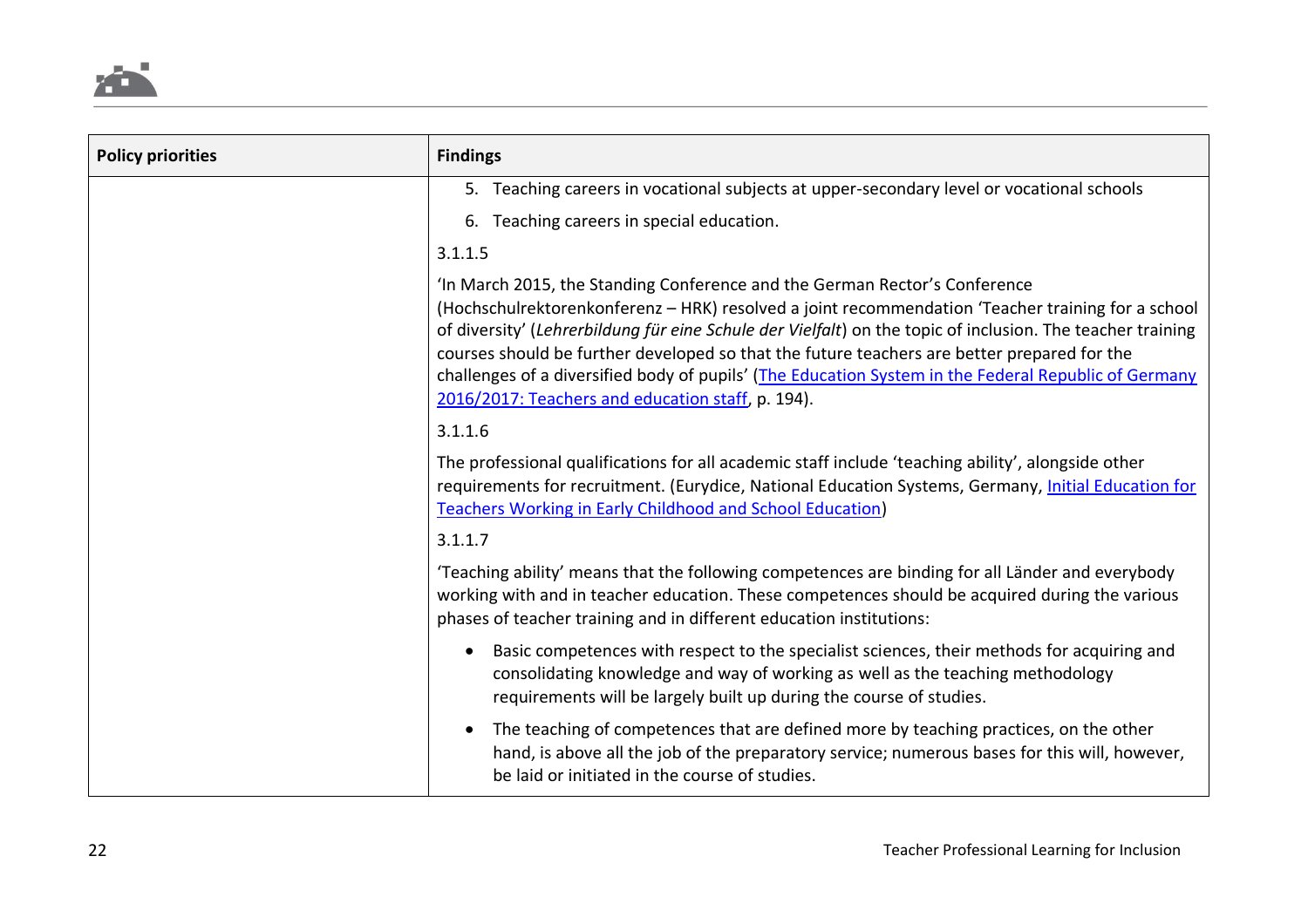

| <b>Policy priorities</b> | <b>Findings</b>                                                                                                                                                                                                                                                                                                                                                                                                                                                                                                                    |
|--------------------------|------------------------------------------------------------------------------------------------------------------------------------------------------------------------------------------------------------------------------------------------------------------------------------------------------------------------------------------------------------------------------------------------------------------------------------------------------------------------------------------------------------------------------------|
|                          | After all, further development in a professional role as a teacher is the job of further and<br>$\bullet$<br>continuing education.                                                                                                                                                                                                                                                                                                                                                                                                 |
|                          | These competences count for all academic staff in teacher training.                                                                                                                                                                                                                                                                                                                                                                                                                                                                |
|                          | Focusing on special needs and inclusive education:                                                                                                                                                                                                                                                                                                                                                                                                                                                                                 |
|                          | Special education teaching courses at universities and equivalent higher education institutions are<br>structured such that they meet the requirements of special needs education for pupils in all school<br>types and foster teachers' professional abilities in both specialist and educational terms.                                                                                                                                                                                                                          |
|                          | Qualification as a special education teacher can be obtained either by passing the (Second) State<br>Examination after obtaining a related higher education qualification, or by passing the First State<br>Examination and undertaking an additional course of study after qualifying for a different type of<br>teaching career. In the Länder, the two forms of training exist side by side or as alternatives. (The<br>Education System in the Federal Republic of Germany 2016/2017: Teachers and education staff,<br>p. 198) |
|                          | Teacher education and training for the hearing-impaired, visually impaired or physically and<br>motorically impaired pupils takes place at a few universities throughout Germany (e.g. Berlin,<br>Dortmund, Halle, Hamburg, Heidelberg, Marburg, München, Würzburg). Further training measures<br>are therefore in place in many Landers. Here, teachers learn, for example, how to teach Braille,<br>German sign language or Augmentative and Alternative Communication (AAC).                                                    |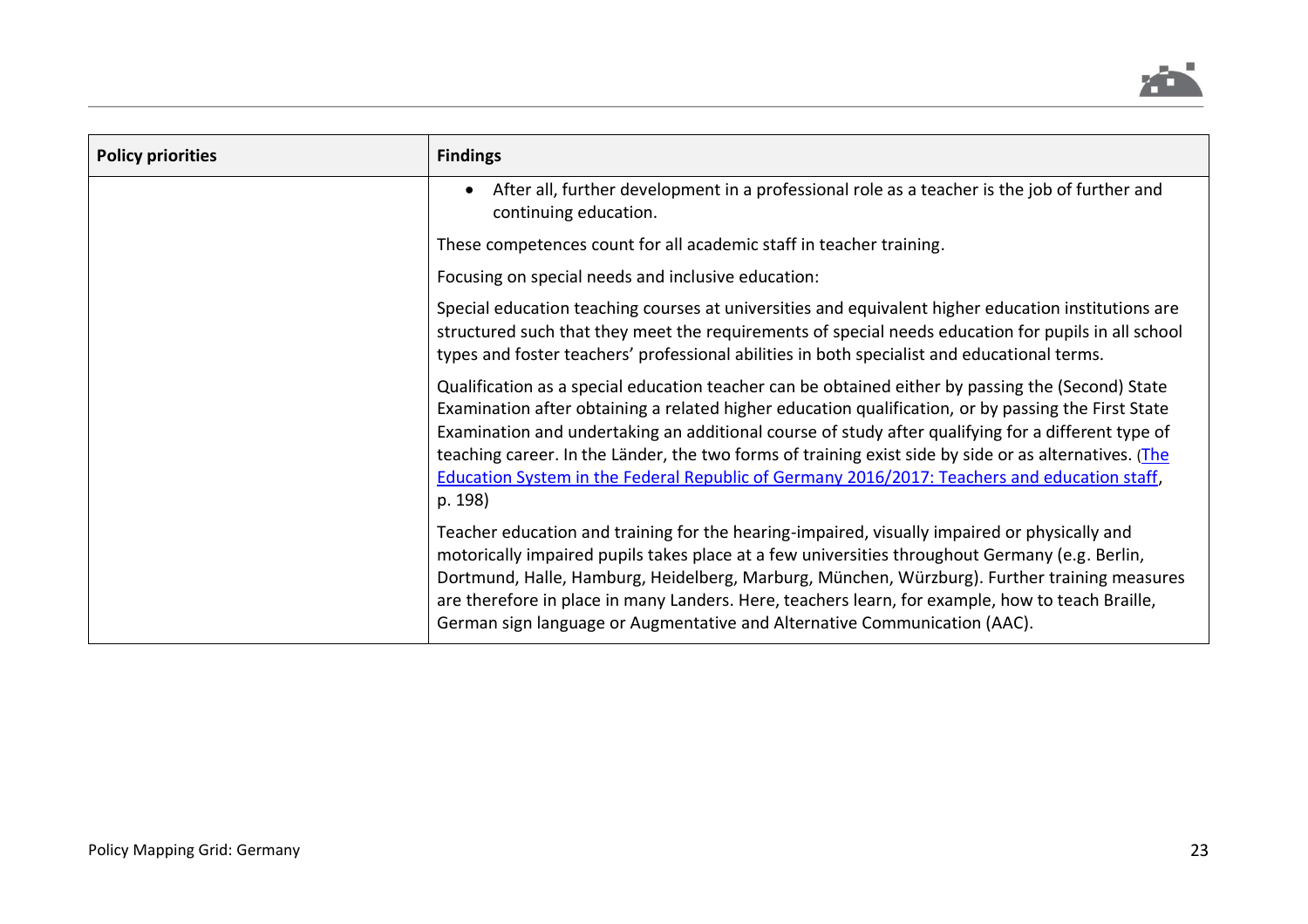

| <b>Policy priorities</b>                                                                                                                                                                                                                                                                                                       |                                                                                                                                                                                                                                                                                                                                                                                                                                                                                                                                                                                                                                                                                                                                                                                                                                    | <b>Findings</b>                                                                                                                                                                                                                                                                                                                                                        |
|--------------------------------------------------------------------------------------------------------------------------------------------------------------------------------------------------------------------------------------------------------------------------------------------------------------------------------|------------------------------------------------------------------------------------------------------------------------------------------------------------------------------------------------------------------------------------------------------------------------------------------------------------------------------------------------------------------------------------------------------------------------------------------------------------------------------------------------------------------------------------------------------------------------------------------------------------------------------------------------------------------------------------------------------------------------------------------------------------------------------------------------------------------------------------|------------------------------------------------------------------------------------------------------------------------------------------------------------------------------------------------------------------------------------------------------------------------------------------------------------------------------------------------------------------------|
| Policy states competence areas for<br>3.1.2<br>inclusive education for all teachers<br>working at different levels of<br>education (e.g. professional<br>development of all teachers to<br>facilitate their involvement in<br>co-teaching, planning together,<br>developing differentiated<br>materials collaboratively, etc.) | 3.1.2.1<br>'In December 2011, the Standing Conference of the Ministers of Education and Cultural Affairs<br>(Kultusministerkonferenz - KMK) developed a competence-based qualification profile for all fields of<br>work of pedagogic staff in early childhood education and care in training in a Fachschule. The<br>qualification profile defines the requirement level for the profession and describes the professional<br>competences a qualified person must have. This should make it easier to credit qualifications gained<br>at Fachschulen and Fachakademien to a degree course at an institution of higher education and thus<br>ensure the mobility and appeal of the profession' (Eurydice, National Education Systems, Germany,<br>Initial Education for Teachers Working in Early Childhood and School Education). |                                                                                                                                                                                                                                                                                                                                                                        |
|                                                                                                                                                                                                                                                                                                                                |                                                                                                                                                                                                                                                                                                                                                                                                                                                                                                                                                                                                                                                                                                                                                                                                                                    | 3.1.2.2                                                                                                                                                                                                                                                                                                                                                                |
|                                                                                                                                                                                                                                                                                                                                |                                                                                                                                                                                                                                                                                                                                                                                                                                                                                                                                                                                                                                                                                                                                                                                                                                    | The Standards for Teacher Training: Educational Sciences adopted by the Standing Conference in<br>2004 define the requirements to be met by teaching staff and refer to the education and training<br>objectives formulated in the Education Acts of the Länder. The requirements are generated by the<br>competences aimed for, which are subdivided into four areas: |
|                                                                                                                                                                                                                                                                                                                                |                                                                                                                                                                                                                                                                                                                                                                                                                                                                                                                                                                                                                                                                                                                                                                                                                                    | Teaching<br>$\bullet$                                                                                                                                                                                                                                                                                                                                                  |
|                                                                                                                                                                                                                                                                                                                                |                                                                                                                                                                                                                                                                                                                                                                                                                                                                                                                                                                                                                                                                                                                                                                                                                                    | Education                                                                                                                                                                                                                                                                                                                                                              |
|                                                                                                                                                                                                                                                                                                                                |                                                                                                                                                                                                                                                                                                                                                                                                                                                                                                                                                                                                                                                                                                                                                                                                                                    | Assessment                                                                                                                                                                                                                                                                                                                                                             |
|                                                                                                                                                                                                                                                                                                                                |                                                                                                                                                                                                                                                                                                                                                                                                                                                                                                                                                                                                                                                                                                                                                                                                                                    | Innovation.                                                                                                                                                                                                                                                                                                                                                            |
|                                                                                                                                                                                                                                                                                                                                |                                                                                                                                                                                                                                                                                                                                                                                                                                                                                                                                                                                                                                                                                                                                                                                                                                    | In June 2014 the Standards for Teacher Training: Educational Sciences were amended and updated<br>with regard to inclusive teaching requirements. (Eurydice, National Education Systems, Germany,<br>Initial Education for Teachers Working in Early Childhood and School Education)                                                                                   |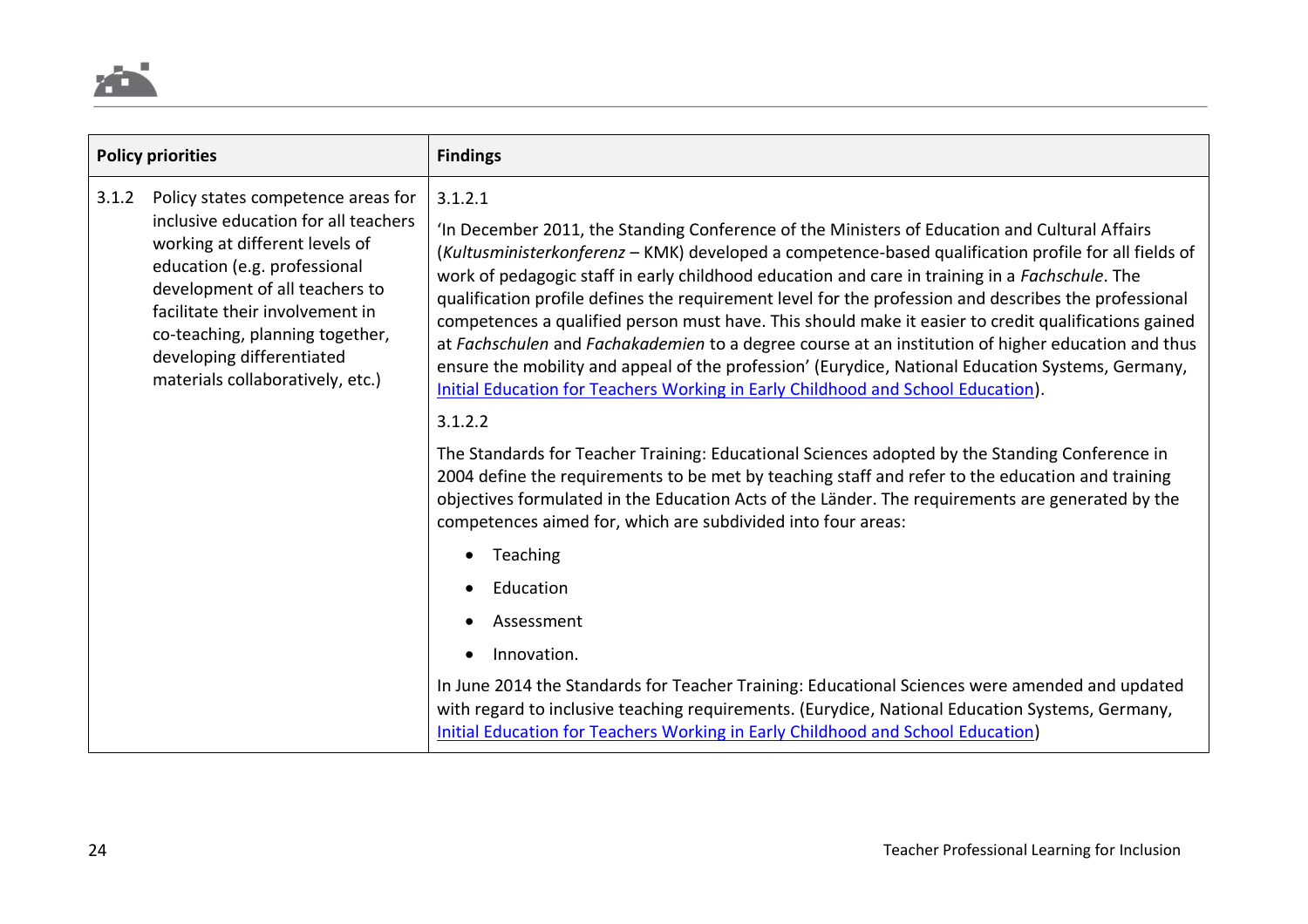

| <b>Policy priorities</b>                                                                                                                    | <b>Findings</b>                                                                                                                                                                                                                                                                                                                                                                                                                                                                                                                                                                                                                                                                                                                                                                                                                               |
|---------------------------------------------------------------------------------------------------------------------------------------------|-----------------------------------------------------------------------------------------------------------------------------------------------------------------------------------------------------------------------------------------------------------------------------------------------------------------------------------------------------------------------------------------------------------------------------------------------------------------------------------------------------------------------------------------------------------------------------------------------------------------------------------------------------------------------------------------------------------------------------------------------------------------------------------------------------------------------------------------------|
|                                                                                                                                             | 3.1.2.3                                                                                                                                                                                                                                                                                                                                                                                                                                                                                                                                                                                                                                                                                                                                                                                                                                       |
|                                                                                                                                             | Across states/Länder, there are six types of teaching career courses (primary education, primary<br>education and lower-secondary education, general education at upper-secondary education,<br>vocational education at upper-secondary education, special education).                                                                                                                                                                                                                                                                                                                                                                                                                                                                                                                                                                        |
|                                                                                                                                             | The characteristic elements of the courses are laid down by the Länder in Studienordnungen (study<br>regulations), Ausbildungsordnungen (training regulations) and Prüfungsordnungen (examination<br>regulations) or corresponding legal provisions. Among other requirements, these include provisions<br>on educational sciences. For all types of teaching careers, in initial teacher education 'particular<br>importance attaches to educational and didactic basic qualifications in the areas dealing with<br>heterogeneity and inclusion, and fundamental support diagnostics' (Eurydice, National Education<br>Systems, Germany, <i>Initial Education for Teachers Working in Early Childhood and School Education</i> ).<br>3.1.2.4<br>The KMK provides an overview of the standards of teacher education in the German Länder. The |
|                                                                                                                                             | overview is updated regularly.                                                                                                                                                                                                                                                                                                                                                                                                                                                                                                                                                                                                                                                                                                                                                                                                                |
| 3.1.3<br>Policy states that all teachers'<br>professional learning opportunities<br>consider teacher competences for<br>inclusive education | 3.1.3.1<br>The KMK recommendation states: 'All teachers should be educated and continuously trained in a<br>way that will allow them to acquire fundamental transferable competences in general teaching and<br>in special needs education [] These competences will be substantiated and consolidated by<br>studying subject-specific didactics and academic disciplines and will be analytically and practically<br>put to the test and also be reflected on in a task-based teaching practice. Subject-specific didactics<br>also have a key part to play in the development and implementation of concepts of differentiated<br>teaching. It remains essential that teachers provide in-depth expertise in special-needs teaching that<br>goes beyond basic competences' (KMK, <b>Educating teachers to embrace diversity</b> , p. 3).    |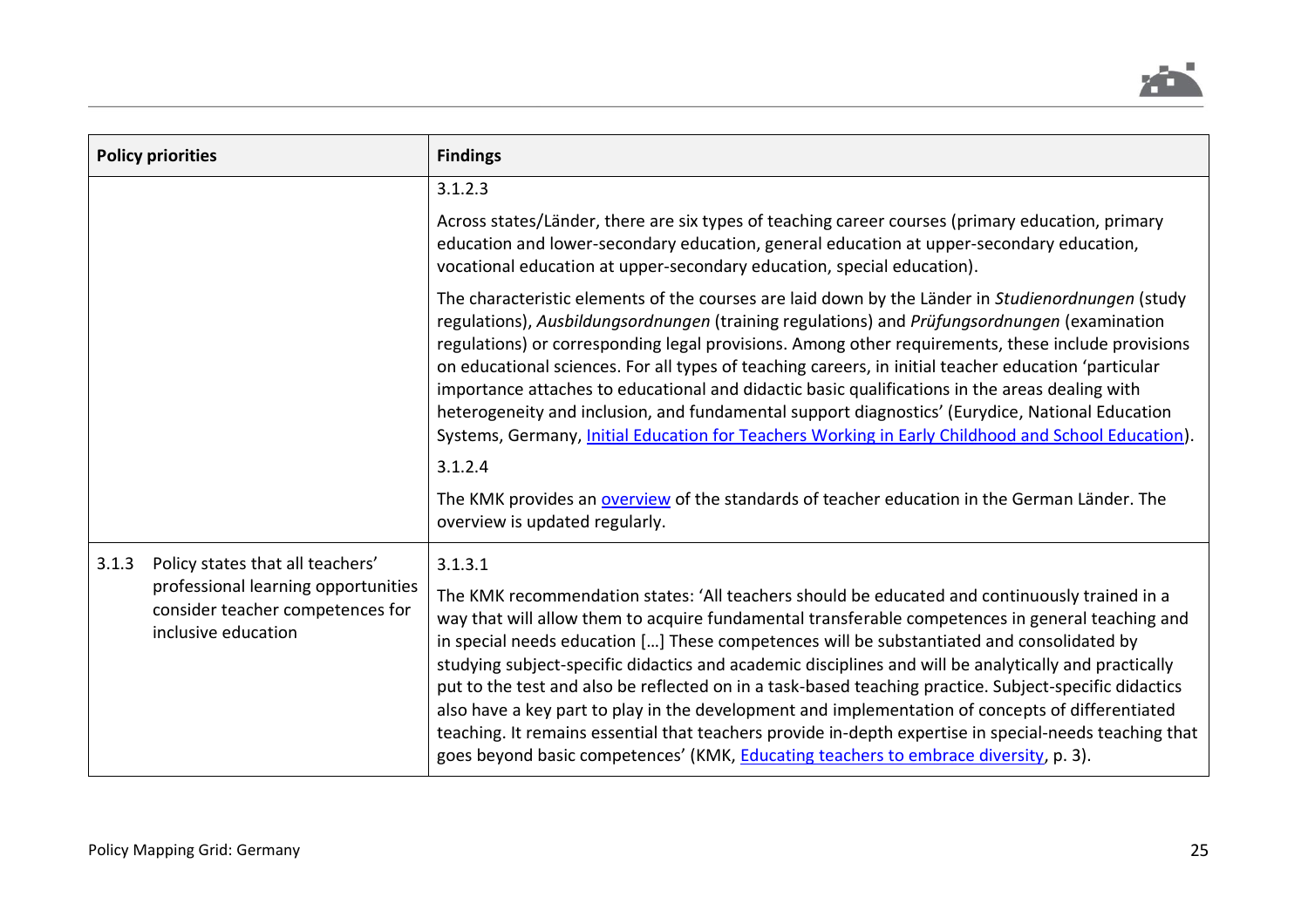

| <b>Policy priorities</b> | <b>Findings</b>                                                                                                                                                                                                                                                                                                                                                                                                                                                                                                                                                                                                                                                                                                                                                                                                                                                                                                                                                                                                                                                                   |
|--------------------------|-----------------------------------------------------------------------------------------------------------------------------------------------------------------------------------------------------------------------------------------------------------------------------------------------------------------------------------------------------------------------------------------------------------------------------------------------------------------------------------------------------------------------------------------------------------------------------------------------------------------------------------------------------------------------------------------------------------------------------------------------------------------------------------------------------------------------------------------------------------------------------------------------------------------------------------------------------------------------------------------------------------------------------------------------------------------------------------|
|                          | 3.1.3.2                                                                                                                                                                                                                                                                                                                                                                                                                                                                                                                                                                                                                                                                                                                                                                                                                                                                                                                                                                                                                                                                           |
|                          | 'In-service training serves to maintain and extend the professional competence of teachers. It helps<br>teachers to meet the current requirements of their teaching career and to fulfil the educational<br>mission of their school. Attendance of in-service training courses serves to deepen and extend the<br>knowledge and skills in the fields of educational theory, psychology, didactics and subject-related<br>studies which the teacher requires as part of his job. Great importance is attached to in-service<br>training for teachers at special education institutions, especially in connection with the integration<br>or inclusion of children with disabilities in mainstream schools' (Eurydice, National Education<br>Systems, Germany, Continuing Professional Development for Teachers Working in Early Childhood<br>and School Education).                                                                                                                                                                                                                |
|                          | 3.1.3.3                                                                                                                                                                                                                                                                                                                                                                                                                                                                                                                                                                                                                                                                                                                                                                                                                                                                                                                                                                                                                                                                           |
|                          | For academic staff, in-service training is included in the professional requirements. Professors and<br>junior professors as well as scientific and creative arts staff can be granted sabbaticals at certain<br>intervals, usually for the length of a semester, for purposes of research and further training. In<br>addition, the teaching commitments of professors are, as a rule, allocated in such a way that they<br>are still left with sufficient time for research, for gaining scientific and academic knowledge and for<br>the further development of teaching and study on academic foundations. In this respect in-service<br>training for staff in the higher education sector is a component of their professional tasks. Some<br>higher education institutions offer in-service training courses in the field of didactics in higher<br>education for teaching staff, attendance of which is voluntary. (Eurydice, National Education<br>Systems, Germany, Continuing Professional Development for Teachers Working in Early Childhood<br>and School Education) |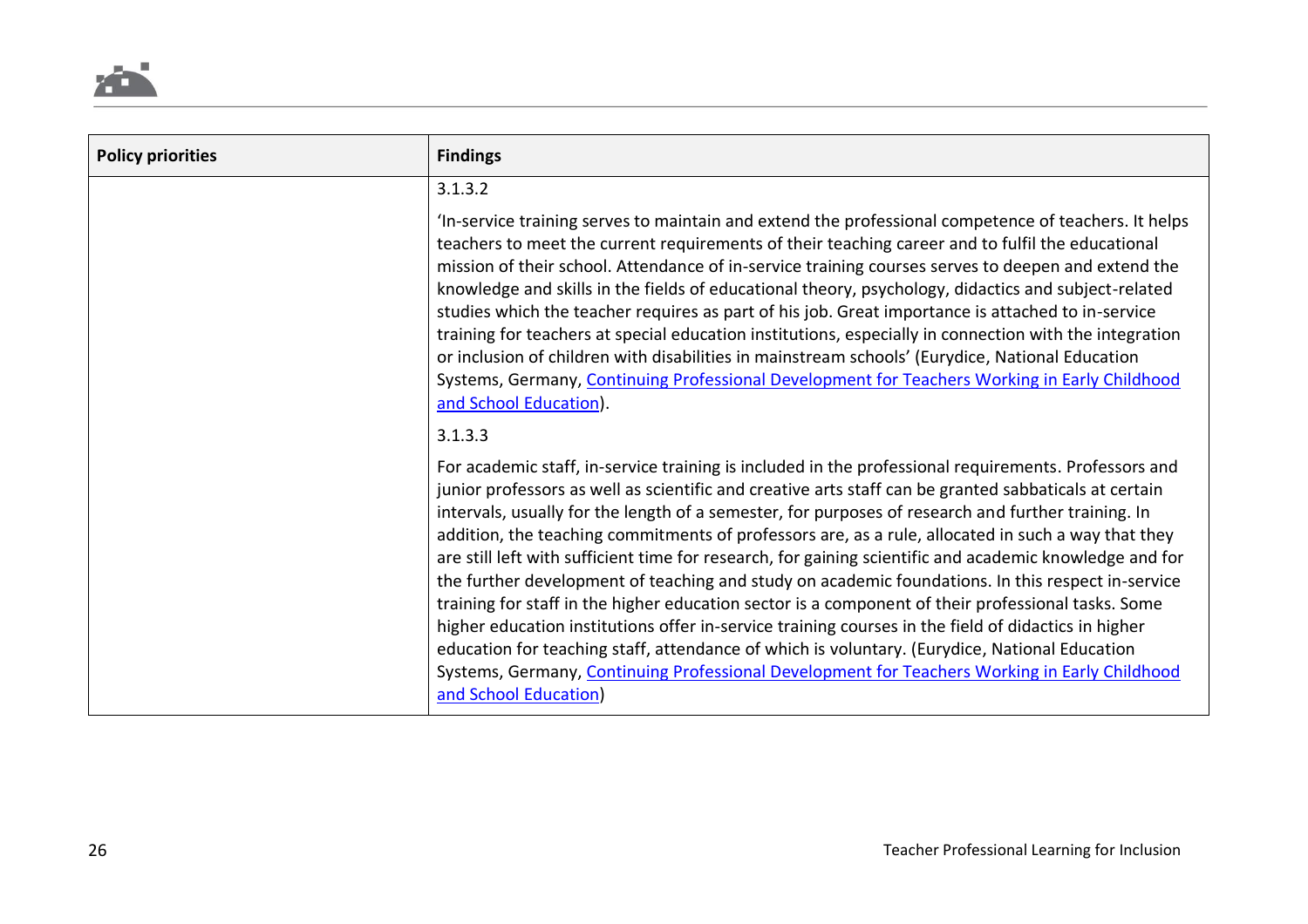

| <b>Policy priorities</b> |                                                                                                                                                                                                                                                           | <b>Findings</b>                                                                                                                                                                                                                                                                                                                                                                                                                                                                                                                                                                                                                                                                                                                                                            |
|--------------------------|-----------------------------------------------------------------------------------------------------------------------------------------------------------------------------------------------------------------------------------------------------------|----------------------------------------------------------------------------------------------------------------------------------------------------------------------------------------------------------------------------------------------------------------------------------------------------------------------------------------------------------------------------------------------------------------------------------------------------------------------------------------------------------------------------------------------------------------------------------------------------------------------------------------------------------------------------------------------------------------------------------------------------------------------------|
| 3.1.4                    | There is a formal strategy for<br>promoting dialogue between<br>ministries, regional/local<br>authorities/municipalities and<br>teacher educators to agree on the<br>requirements of teachers'<br>professional development<br>opportunities for inclusion | 3.1.4.1<br>See the Standing Committee strategy to formulate shared recommendations and regulations, such<br>as the resolution on Educating teachers to embrace diversity.<br>3.1.4.2<br>The Standing Conference of the Ministers of Education and Cultural Affairs plays a significant role as<br>an instrument for the co-ordination and development of education in the country. It is a consortium<br>of ministers responsible for education and schooling, institutes of higher education and research<br>and cultural affairs. In this capacity it formulates the joint interests and objectives of all 16 federal<br>states. Dealing with inclusion is one of the topics.                                                                                            |
| 3.1.5                    | There is a mechanism to ensure<br>that all professional learning<br>opportunities available to teachers<br>are aligned with national- and<br>local-level policy goals for an<br>understanding of inclusive<br>education                                   | 3.1.5.1<br>The main committees of the Standing Conference of the Ministers of Education and Cultural Affairs<br>and commissions set up to deal with important individual areas carry out preparatory work for<br>decisions to be taken by the Plenum and the Chiefs of Staff Conference. The committees and<br>commissions also facilitate the exchange of information and networking between the<br>representatives of the federal states.<br>Main committees<br>School Committee and Sub-committee for Vocational Education and Training and Continuing<br>$\bullet$<br><b>Education and Training</b><br>Higher Education Committee and Sub-committee for Medicine at Institutions of Higher<br>$\bullet$<br>Education<br><b>Cultural Affairs Committee</b><br>$\bullet$ |
|                          |                                                                                                                                                                                                                                                           | Federal Government-Federal States Committee for Schools Abroad                                                                                                                                                                                                                                                                                                                                                                                                                                                                                                                                                                                                                                                                                                             |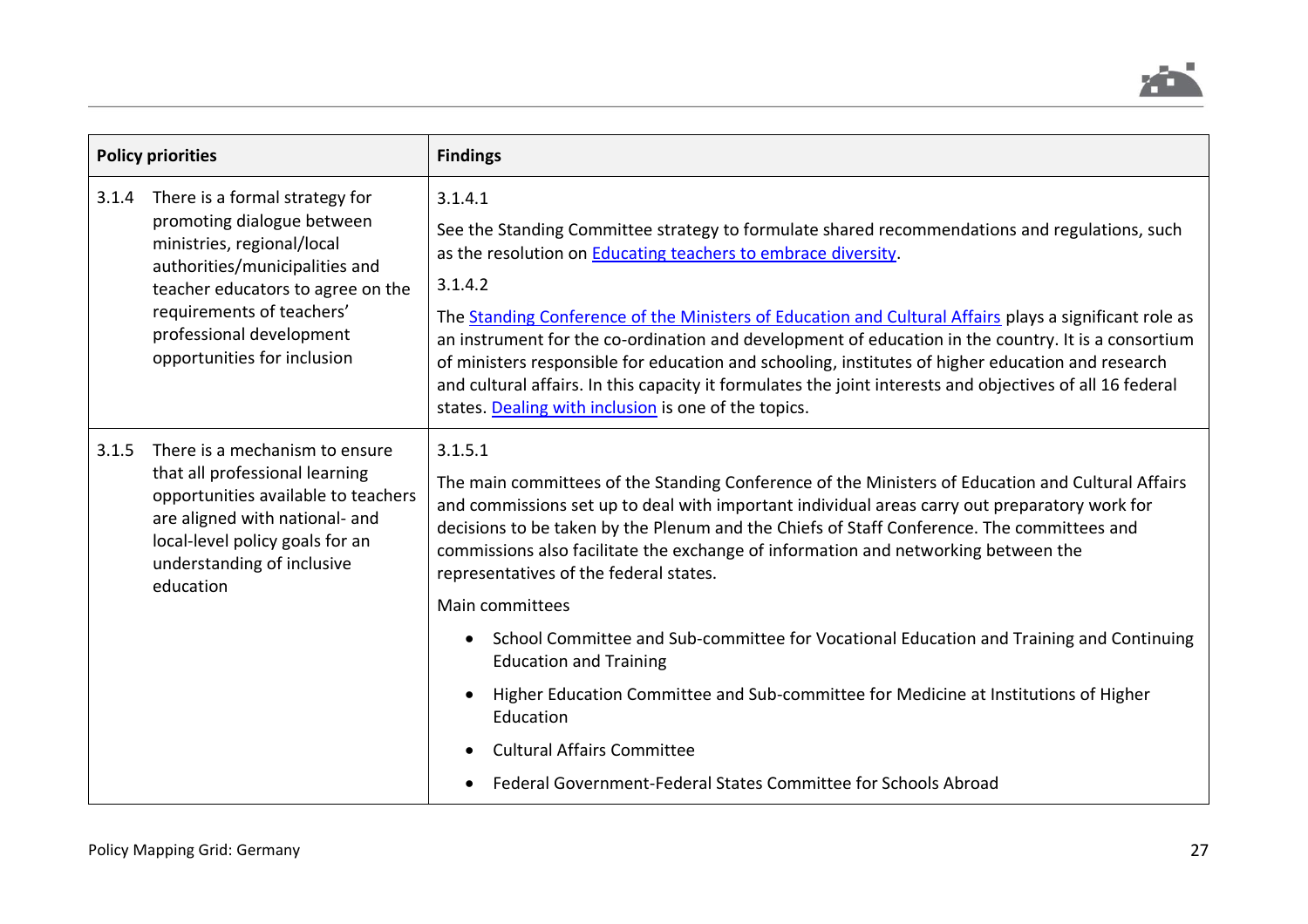

| <b>Policy priorities</b> |                                                                                                                                                                                                             | <b>Findings</b>                                                                                                                                                                                                                                                                                                                                                                                                                                                                                                                                                                                              |
|--------------------------|-------------------------------------------------------------------------------------------------------------------------------------------------------------------------------------------------------------|--------------------------------------------------------------------------------------------------------------------------------------------------------------------------------------------------------------------------------------------------------------------------------------------------------------------------------------------------------------------------------------------------------------------------------------------------------------------------------------------------------------------------------------------------------------------------------------------------------------|
|                          |                                                                                                                                                                                                             | <b>Standing Commissions</b><br>Chiefs of Staff Commission for Quality Assurance in Schools<br>$\bullet$<br>Chiefs of Staff Commission for Quality Assurance at Institutes of Higher Education<br>$\bullet$<br>Commission for European and International Affairs<br>$\bullet$<br><b>Commission for Statistics</b><br>$\bullet$<br><b>Commission for Teacher Training</b>                                                                                                                                                                                                                                      |
|                          |                                                                                                                                                                                                             | <b>Sports Commission</b><br>$\bullet$<br>(Standing Conference of the Ministers of Education and Cultural Affairs)                                                                                                                                                                                                                                                                                                                                                                                                                                                                                            |
| 3.1.6                    | There are strategies to ensure that<br>local-level professional<br>opportunities for teachers are<br>flexible/adaptable to local school<br>contexts and school development<br>plans for inclusive education | 3.1.6.1<br>For CPD, the Gemischte Kommission Lehrerbildung has formulated the following principles:<br>Institutionalised in-service teacher training is regarded as only one part of a general and<br>continuous 'learning on the job'. Measures should encourage further learning on the job<br>individually or within a group of colleagues as a natural element of professional practice.<br>The intensification of in-service training should not lead to the cancellation of more lessons.<br>$\bullet$<br>It can therefore be demanded of teaching staff to participate in in-service training courses |
|                          |                                                                                                                                                                                                             | when they have no teaching commitments.<br>In addition, it is particularly important to overcome the selective and individual character of<br>$\bullet$<br>in-service teacher training in order to influence the level of classroom activity more broadly.<br>As far as voluntary or obligatory participation in in-service training is concerned, it is of<br>$\bullet$<br>central significance to perceive the participation in measures for in-service training not as an<br>individual decision but as a contribution to the development of the individual school and part                               |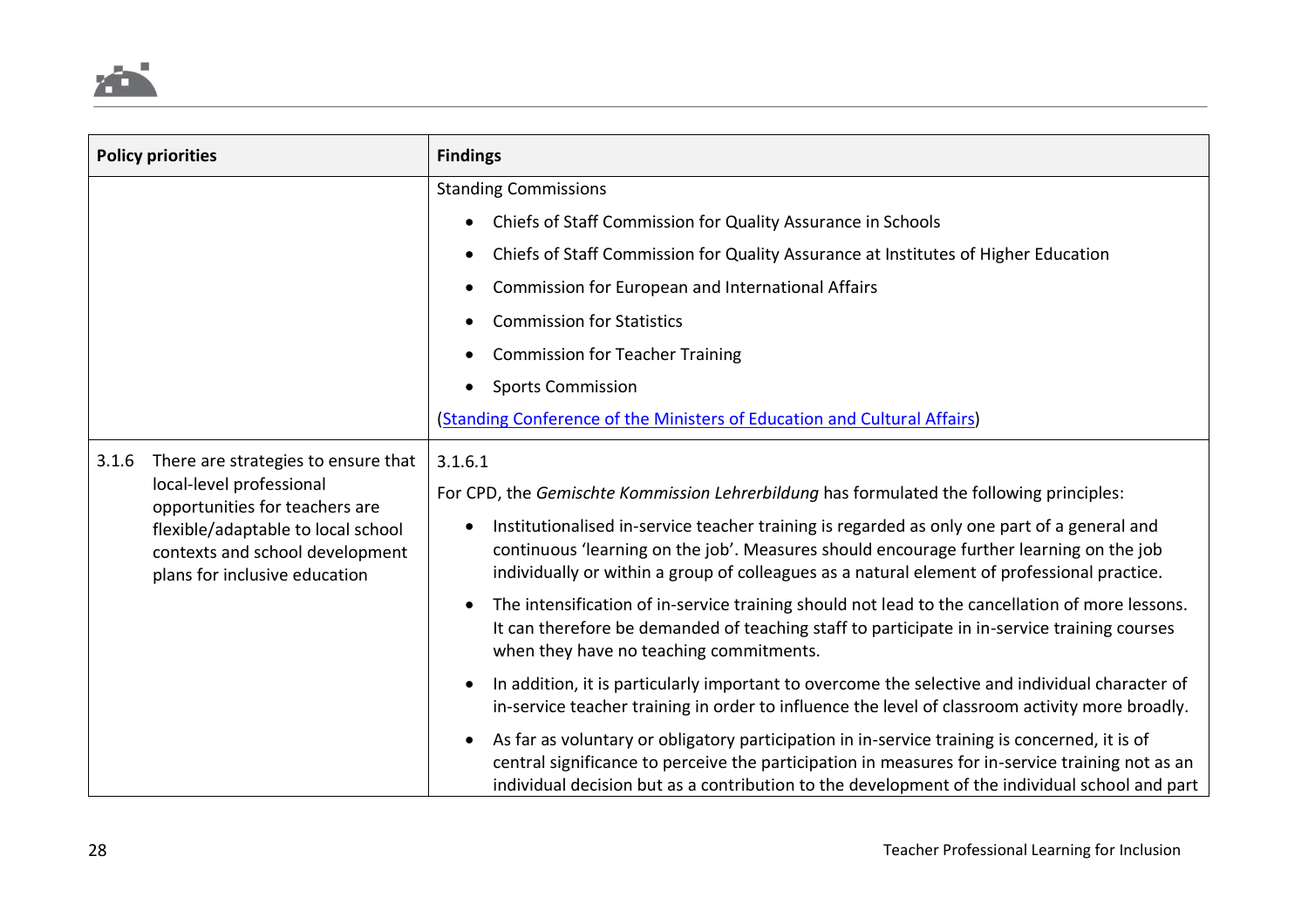

| <b>Policy priorities</b> |                                                                                                                                                                                             | <b>Findings</b>                                                                                                                                                                                                                   |
|--------------------------|---------------------------------------------------------------------------------------------------------------------------------------------------------------------------------------------|-----------------------------------------------------------------------------------------------------------------------------------------------------------------------------------------------------------------------------------|
|                          |                                                                                                                                                                                             | of the development of teaching staff within the individual school. (Eurydice, National<br>Education Systems, Germany, Continuing Professional Development for Teachers Working in<br><b>Early Childhood and School Education)</b> |
| 3.1.7                    | There is a medium- and long-term<br>review strategy for teachers'<br>professional learning opportunities<br>to ensure they meet system<br>requirements for an inclusive<br>education system |                                                                                                                                                                                                                                   |

### **Evaluative comments for 'Goals'**

3.1.6

At Länder level, regulated by Länder law

Example (there are similar regulations in all Länder): Through a school programme, the school sets the framework in which it exercises its pedagogical responsibility for its own development and the quality of its educational work. Part of the school programme is a training plan that covers the training needs of teachers. The programme should be revised regularly, especially if the framework conditions for its implementation have changed or the school wants to redefine its educational goals. The school develops its programme in co-operation with the schools with which it collaborates, e.g. the special schools or within the school alliances. (Hessian School Law, §127b)

Additional qualification [\(Goethe University\)](https://www.uni-frankfurt.de/78779640/RMU): By acquiring the additional 'inclusion-oriented school' qualification, students will gain comprehensive knowledge of inclusive education, strengthen their skills in dealing with inclusive classes and gain expertise in inclusive school and classroom development. The additional qualification can be acquired parallel to the university studies. It comprises two sub-modules:

- Fundamentals of Inclusion and Exclusion in the Education System
- Theory-Practice-Project: Inclusion and Exclusion.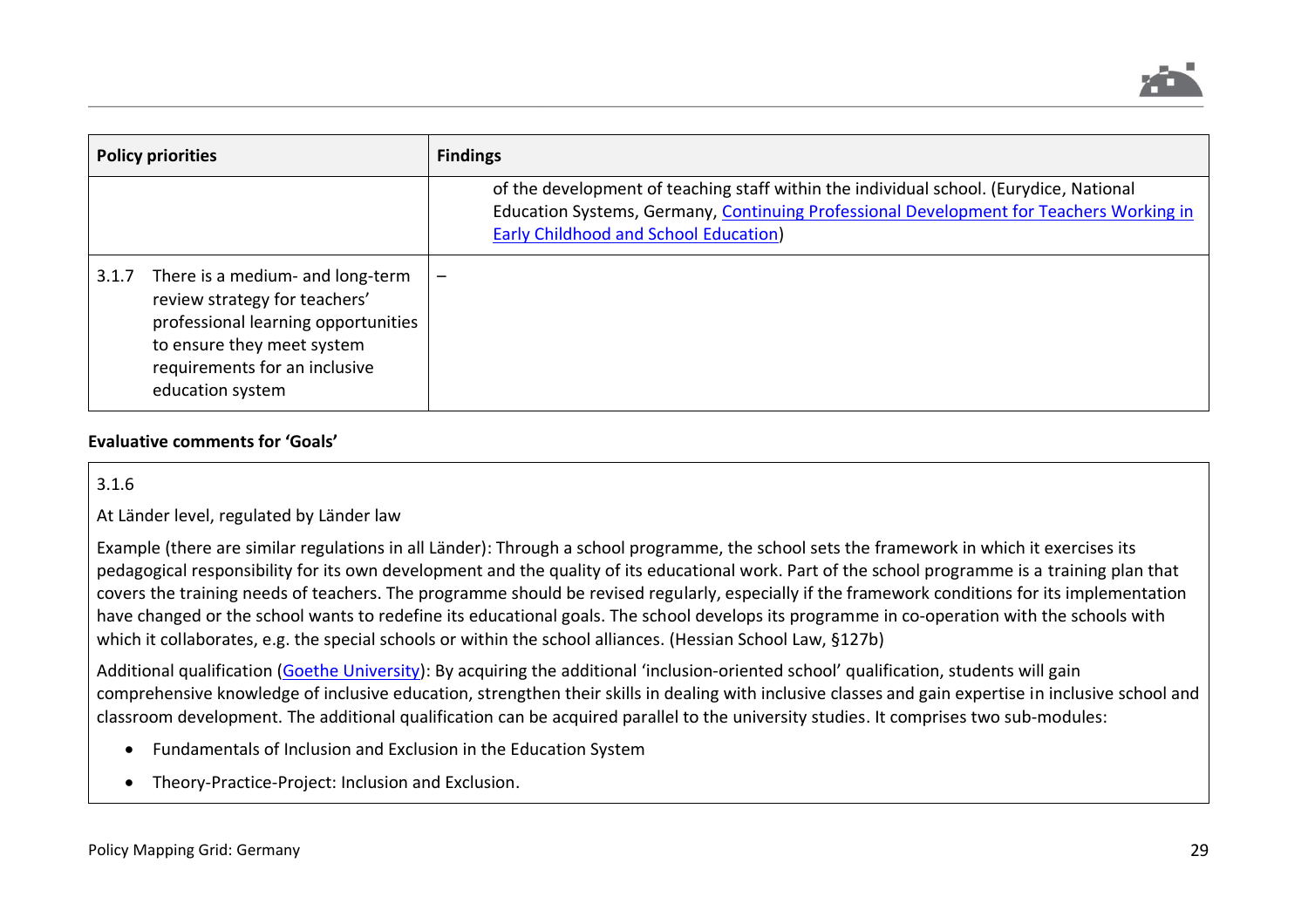# **3.2 Continuum of support**

| <b>Policy priorities</b> |                                                                                                                                                                                                                                                                                           | <b>Findings</b>                                                                                                                                                                                                                                                                                                                                                                                                                                                                                                                                                                                                                                                                                                                                                                                                                                                                                                                                                                                                                                                                                                                                                                                                                                                                                                                                                                                      |
|--------------------------|-------------------------------------------------------------------------------------------------------------------------------------------------------------------------------------------------------------------------------------------------------------------------------------------|------------------------------------------------------------------------------------------------------------------------------------------------------------------------------------------------------------------------------------------------------------------------------------------------------------------------------------------------------------------------------------------------------------------------------------------------------------------------------------------------------------------------------------------------------------------------------------------------------------------------------------------------------------------------------------------------------------------------------------------------------------------------------------------------------------------------------------------------------------------------------------------------------------------------------------------------------------------------------------------------------------------------------------------------------------------------------------------------------------------------------------------------------------------------------------------------------------------------------------------------------------------------------------------------------------------------------------------------------------------------------------------------------|
| 3.2.1                    | There is a strategy to ensure a<br>continuum of diverse professional<br>learning opportunities for inclusive<br>education - for pre-service,<br>beginning and experienced<br>teachers, as well as teacher<br>educators and support teachers -<br>across all levels where teachers<br>work | 3.2.1.1<br>This is regulated by Länder law.<br>In Hessen, for example, the <i>Hessische Lehrkräfteakademie</i> , the state school boards and the<br>universities provide and ensure in-service training on learning strategies, different subjects, dealing<br>with heterogeneity in the classroom, classroom management, special needs and more.<br>There is, for example, an overall concept for further training in special education with a focus on<br>dealing with pupils with behavioural problems. School management teams in general schools and<br>the regional and supra-regional advice and support centres get support to design inclusive school<br>development in concrete terms. They also establish structures that enable teachers to meet the<br>challenging behaviour of pupils in a pedagogically meaningful way.<br>Training is provided for individual teachers, groups and the entire school staff in various settings.<br>All training and counselling offers are published in the <i>Veranstaltungskatalog</i> and can be filtered<br>according to specific keywords or criteria such as 'date', 'school form', 'target group' or 'subject /<br>occupational field'. A targeted search for in-service training on prioritised topics is also possible.<br>(For an overview, see Teacher Education for Inclusion in the German Länder and Monitoring Teacher<br>Education). |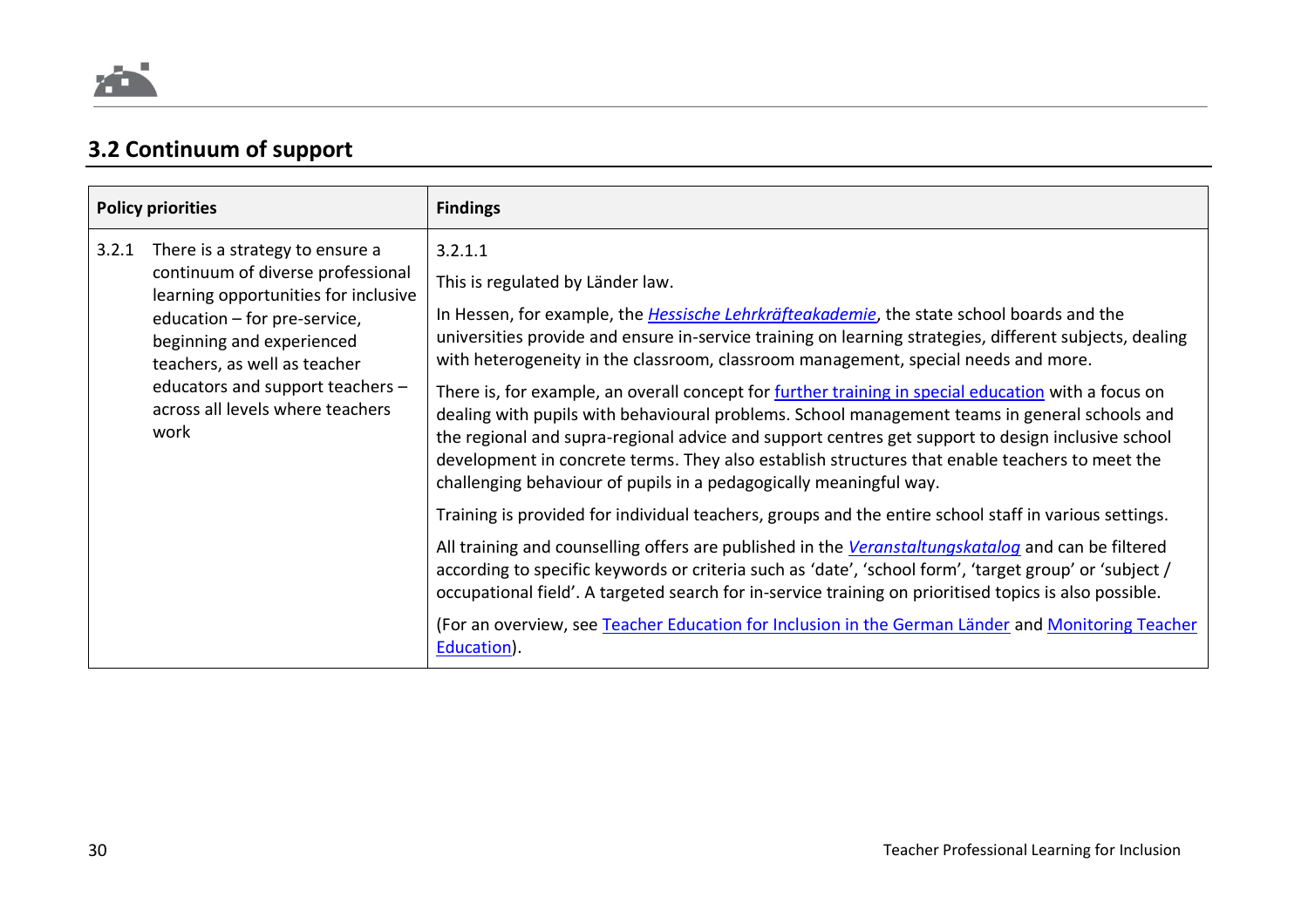

|       | <b>Policy priorities</b>                                                                                                                                                                                            | <b>Findings</b>                                                                                                                                                                                                                                                                                                                                                                                                                                                                              |
|-------|---------------------------------------------------------------------------------------------------------------------------------------------------------------------------------------------------------------------|----------------------------------------------------------------------------------------------------------------------------------------------------------------------------------------------------------------------------------------------------------------------------------------------------------------------------------------------------------------------------------------------------------------------------------------------------------------------------------------------|
| 3.2.2 | There are strategies for developing<br>leadership competences<br>(e.g. school leadership or learning<br>support leadership roles) for<br>inclusive education in all relevant<br>professional learning opportunities | 3.2.2.1<br>In central in-service training in particular, many courses are aimed at head teachers, counselling<br>teachers, heads of department at teacher training institutes and school supervisory officials'<br>(Eurydice, National Education Systems, Germany, Continuing Professional Development for Teachers<br>Working in Early Childhood and School Education).<br>3.2.2.2                                                                                                          |
|       |                                                                                                                                                                                                                     | Further training (vs. in-service training) courses exist. 'Further training usually extends over a longer<br>period and includes various courses of several hours per week and, where necessary, additional<br>intensive courses. For the length of the course participants are released from their teaching duties<br>or from several of their weekly teaching commitments provided that the school supervisory<br>authority recognises the need for the further training course concerned. |
|       |                                                                                                                                                                                                                     | Courses are conducted by higher education institutions or in-service training institutions. The<br>Ministries of Education and Cultural Affairs regulate admission, the number of hours, certificates<br>and final examinations' (Eurydice, National Education Systems, Germany, Continuing Professional<br>Development for Teachers Working in Early Childhood and School Education).<br>3.2.2.3                                                                                            |
|       |                                                                                                                                                                                                                     | All Länder provide in-service training for head teachers and school management, often with special<br>regard to inclusion.                                                                                                                                                                                                                                                                                                                                                                   |
|       |                                                                                                                                                                                                                     | In Hessen, for example, teachers who wish to become head teachers undergo binding,<br>comprehensive and thorough training. This consists of a preparation phase (reflection day and<br>qualification phase) and an aptitude assessment procedure. The offer is extra-occupational and lasts<br>about one year. Inclusion is one of the topics.                                                                                                                                               |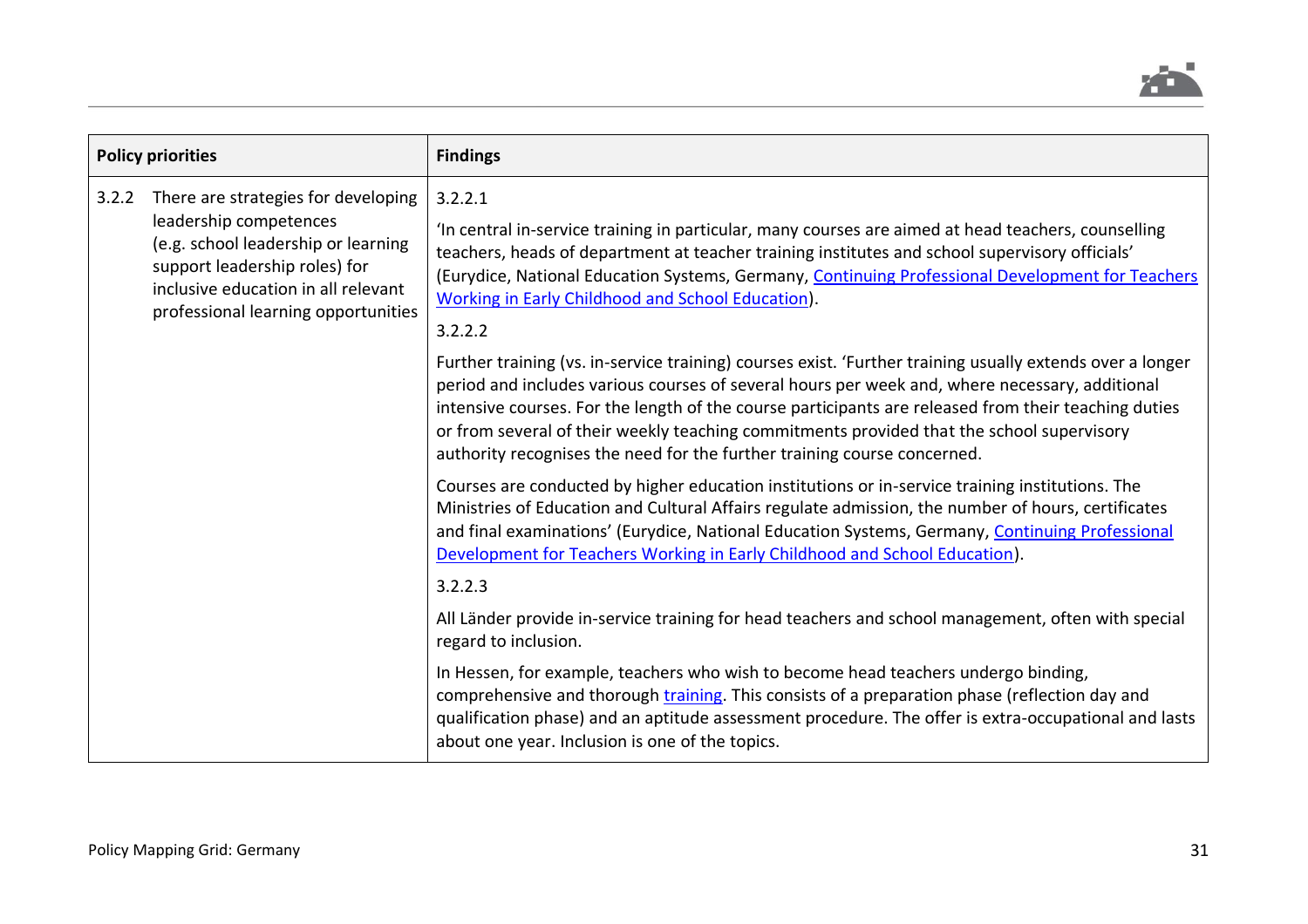

| <b>Policy priorities</b>                                                                                                                      |                                                                                                                                                                                                                                                           | <b>Findings</b>                                                                                                                         |
|-----------------------------------------------------------------------------------------------------------------------------------------------|-----------------------------------------------------------------------------------------------------------------------------------------------------------------------------------------------------------------------------------------------------------|-----------------------------------------------------------------------------------------------------------------------------------------|
| There are mechanisms to support<br>3.2.3<br>schools/higher education<br>institutions to develop strategic<br>plans for teachers' professional | 3.2.3.1<br>The Standing Conference has agreed on thematic areas for research questions of key importance for<br>educational policy that are regularly updated and which relate to key practical questions for the<br>development of schools and teaching: |                                                                                                                                         |
|                                                                                                                                               | learning in inclusive education                                                                                                                                                                                                                           | Dealing with heterogeneity: individual support in heterogeneous learning groups including<br>inclusion and support for gifted students, |
|                                                                                                                                               |                                                                                                                                                                                                                                                           | Development of teaching: effects of teaching methods and didactic concepts,                                                             |
|                                                                                                                                               | Use of the results of quality-assuring methods for the development of teaching and schools,<br>$\bullet$                                                                                                                                                  |                                                                                                                                         |
|                                                                                                                                               | The importance of teacher training and teacher commitment for the development of pupils'<br>competences,                                                                                                                                                  |                                                                                                                                         |
|                                                                                                                                               |                                                                                                                                                                                                                                                           | The effects of school quality assurance methods,<br>$\bullet$                                                                           |
|                                                                                                                                               |                                                                                                                                                                                                                                                           | All-day: effects on the learning success and<br>$\bullet$                                                                               |
|                                                                                                                                               |                                                                                                                                                                                                                                                           | Effects and strategies of school development: differences between schools in a comparable<br>situation.                                 |
|                                                                                                                                               |                                                                                                                                                                                                                                                           | (The Education System in the Federal Republic of Germany 2016/2017: Quality Assurance, p. 243)                                          |
|                                                                                                                                               | 3.2.4 There are strategies to support<br>effective collaboration and joint<br>work between schools and higher<br>education institutions/universities                                                                                                      |                                                                                                                                         |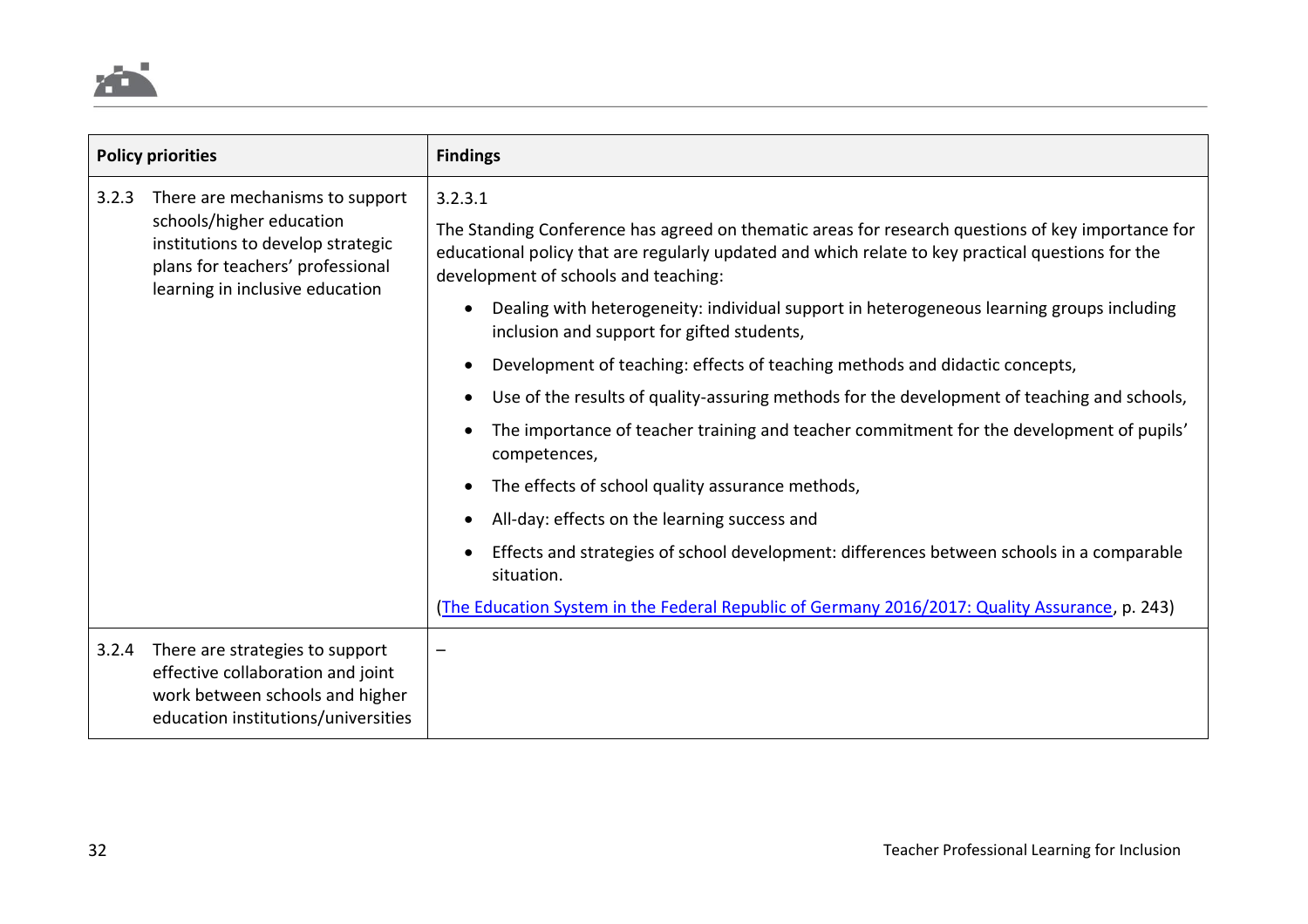

### **Evaluative comments for 'Continuum of support'**

In the Eurydice information on CPD in Germany, the difference between in-service training (CPD) and further training is stressed: 'In-service teacher training should not be confused with further training, the aim of which is to enable teachers to teach another subject or to teach in an additional special field. Further training also offers an opportunity to acquire qualifications for another teaching career. Many further training courses also serve to prepare teachers for special responsibilities (for example, work as a counselling teacher)' (Eurydice, National Education Systems, Germany, [Continuing Professional Development for Teachers Working in Early Childhood and School Education\)](https://eacea.ec.europa.eu/national-policies/eurydice/content/continuing-professional-development-teachers-working-early-childhood-and-school-education-28_en).

Although it is important to be aware of this conceptual difference and the concepts used make this very clear, in-service training/CPD and further training are not always mutually exclusive and in some cases are less differentiated. Sometimes both in-service training and further education lead to additional certificates and/or teacher qualifications or specialisations.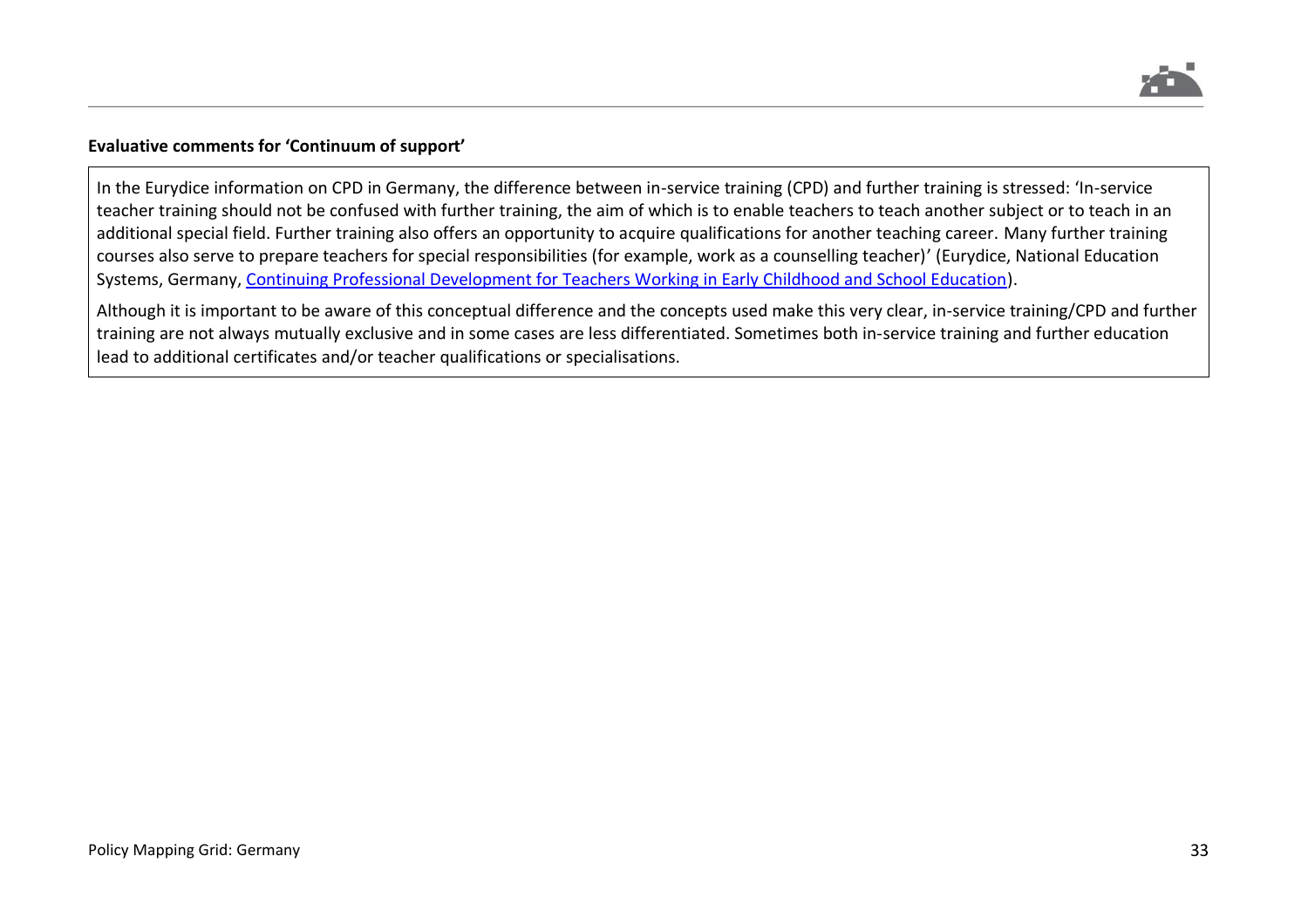

# **SECTION 4: CAPACITY BUILDING, FUNDING AND MONITORING OF TPL4I POLICY**

# **4.1 Capacity building**

| <b>Policy priorities</b>                                                                                                                                                                               | <b>Findings</b>                                                                                                                                                                                                                                                                                                                                                                                                                                                                                                                                                                                                                                                                                       |
|--------------------------------------------------------------------------------------------------------------------------------------------------------------------------------------------------------|-------------------------------------------------------------------------------------------------------------------------------------------------------------------------------------------------------------------------------------------------------------------------------------------------------------------------------------------------------------------------------------------------------------------------------------------------------------------------------------------------------------------------------------------------------------------------------------------------------------------------------------------------------------------------------------------------------|
| There are strategies to increase<br>the capacity of all schools/higher<br>education institutions to support<br>all teachers to engage in<br>professional learning activities on<br>inclusive education | 4.1.1.1<br>The KMK/HRK resolution states: 'Successful teaching of inclusion-specific topics needs to rely on<br>more research into the handling of heterogeneity and inclusion (in discipline-related diagnostics and<br>inclusive subject-specific didactics, for example) and appropriate qualification of early career<br>researchers to reach an adequate number of professors. Research programmes on a national scale<br>are needed to achieve this' (KMK, Educating teachers to embrace diversity, p. 4).                                                                                                                                                                                      |
|                                                                                                                                                                                                        | 4.1.1.2                                                                                                                                                                                                                                                                                                                                                                                                                                                                                                                                                                                                                                                                                               |
|                                                                                                                                                                                                        | Perspectives for a successful inclusion: Contributions of the national programme to enhance teacher<br>education (Qualitätsoffensive Lehrerbildung) to research and practice:                                                                                                                                                                                                                                                                                                                                                                                                                                                                                                                         |
|                                                                                                                                                                                                        | 'In today's rapidly changing world Germany needs excellently trained teachers which are equipped to<br>teach a diverse range of students at a very high quality. As to guarantee the continuous<br>improvement of German teacher education in times of change, the Federal Government and the<br>Länder have launched a joint programme, the Qualitätsoffensive Lehrerbildung, which at its core<br>aims at enhancing the quality and attractiveness of teacher training. Until 2023 the Federal Ministry<br>of Education and Research (BMBF) is awarding a total of up to 500 million euros to support these<br>goals' (Interim results of the 'Qualitätsoffensive Lehrerbildung', p. 2).<br>4.1.1.3 |
|                                                                                                                                                                                                        | 'Social change, scientific developments and rapid technological progress confront teachers as much<br>as teacher training and continuous professional development with numerous new challenges, which                                                                                                                                                                                                                                                                                                                                                                                                                                                                                                 |
|                                                                                                                                                                                                        |                                                                                                                                                                                                                                                                                                                                                                                                                                                                                                                                                                                                                                                                                                       |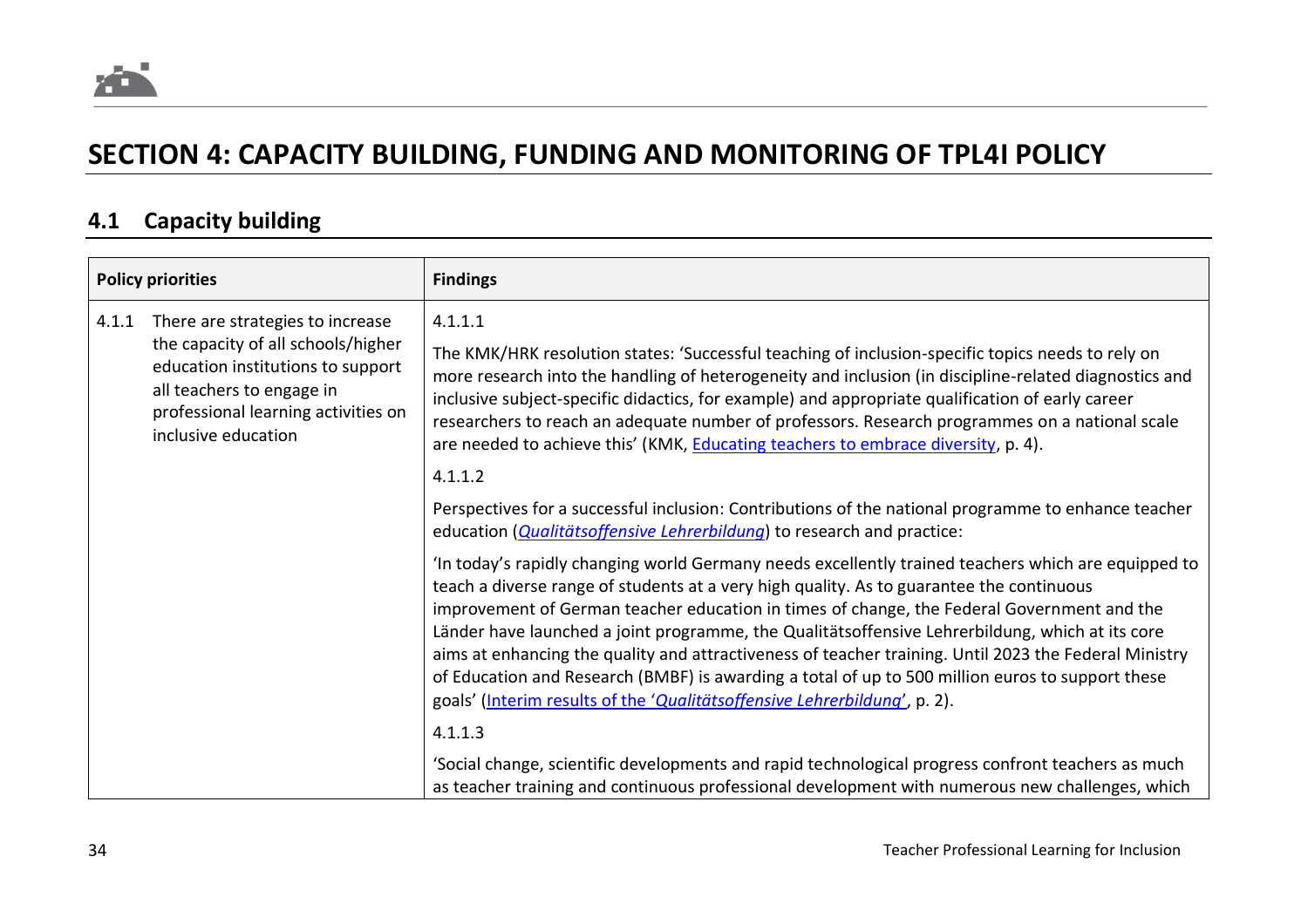

| <b>Policy priorities</b> | <b>Findings</b>                                                                                                                                                                                                                                                                                                                                                                                                                                                                                                                                                                                                                                                                                                                                                                                                                                                                                                          |
|--------------------------|--------------------------------------------------------------------------------------------------------------------------------------------------------------------------------------------------------------------------------------------------------------------------------------------------------------------------------------------------------------------------------------------------------------------------------------------------------------------------------------------------------------------------------------------------------------------------------------------------------------------------------------------------------------------------------------------------------------------------------------------------------------------------------------------------------------------------------------------------------------------------------------------------------------------------|
|                          | also change their daily professional practice. These changing professional requirements are reflected<br>in the programme's overall foci for action as well as at the level of the individual projects. For<br>example, more than half of the funded projects have implemented special student support services<br>and coaching offers for their teaching programmes. Over 80 percent of the projects focus on the<br>further development of their teacher training courses and curricula especially regarding issues of<br>heterogeneity and inclusion.'                                                                                                                                                                                                                                                                                                                                                                |
|                          | The measures within the programme have a practical impact, and at the same time, they are<br>research-oriented and data-based.                                                                                                                                                                                                                                                                                                                                                                                                                                                                                                                                                                                                                                                                                                                                                                                           |
|                          | Since 2015, 49 projects at 59 universities and universities of education have worked towards the<br>successful implementation of the Qualitätsoffensive Lehrerbildung. About every second teacher<br>educating institution at university level in Germany is participating in the programme' (Interim<br>results of the 'Qualitätsoffensive Lehrerbildung', p. 2).                                                                                                                                                                                                                                                                                                                                                                                                                                                                                                                                                       |
|                          | 4.1.1.4                                                                                                                                                                                                                                                                                                                                                                                                                                                                                                                                                                                                                                                                                                                                                                                                                                                                                                                  |
|                          | Educating teachers to embrace diversity:                                                                                                                                                                                                                                                                                                                                                                                                                                                                                                                                                                                                                                                                                                                                                                                                                                                                                 |
|                          | 'At any school, it is the teachers who will create an environment in which diversity is acknowledged<br>and appreciated as normality and as a strength. Teachers need professional competences to allow<br>them to recognise pupils' special gifts and any disadvantages, impediments and other obstacles that<br>they might exhibit or experience and to put in place appropriate pedagogical measures for<br>prevention or support. Cooperation and communication between teachers in different teaching<br>functions and between the various professions are gaining in importance. Therefore, degree<br>programmes, which lead to a teaching position in any type of school and at any level of schooling<br>should prepare prospective teachers cooperatively to take a constructive and professional approach<br>to diversity' (KMK, Educating teachers to embrace diversity, p. 2; Monitoring Teacher Education). |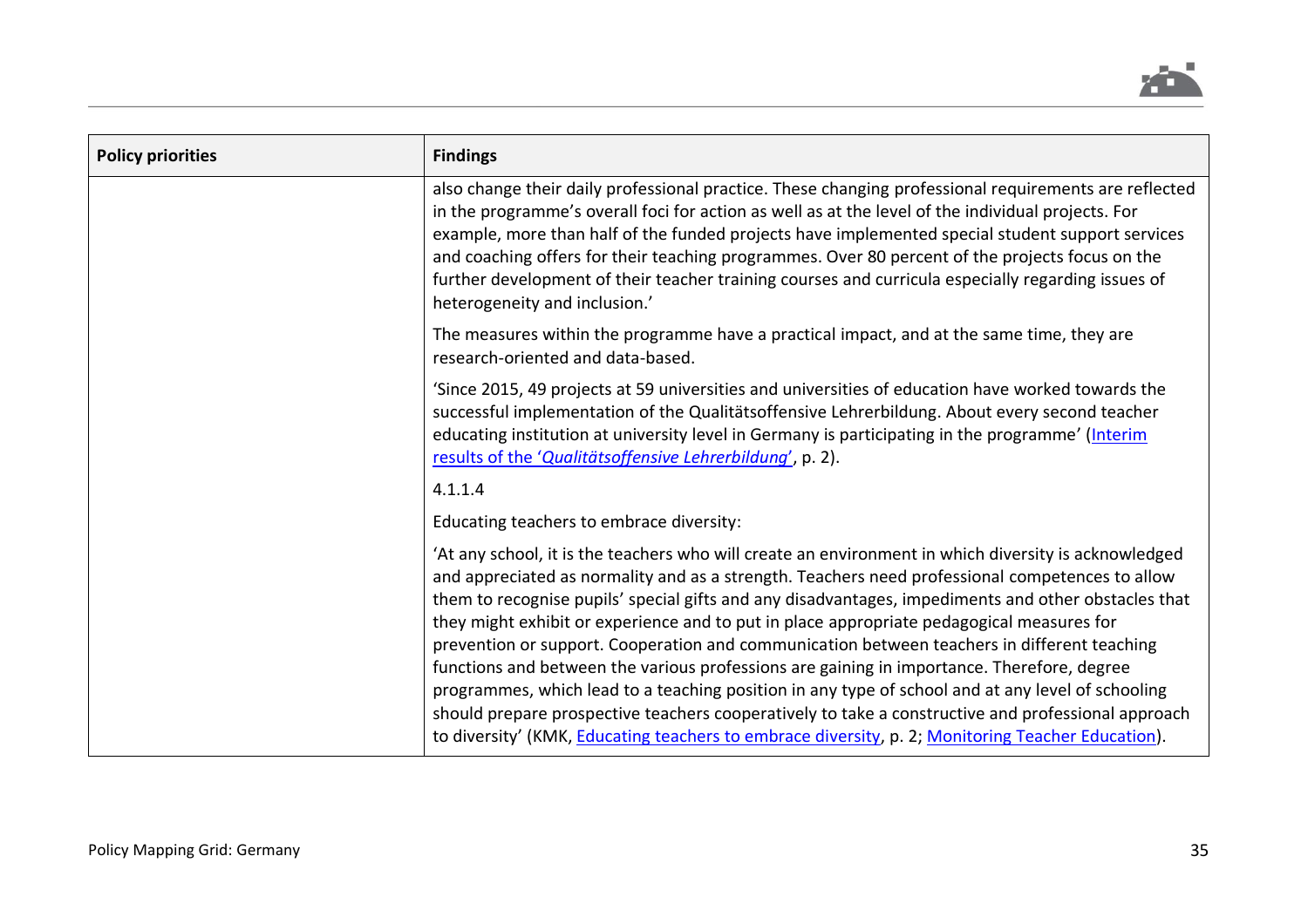

| <b>Policy priorities</b> |                                                                                                                                                                                                                                                   | <b>Findings</b>                                                                                                                                                                                                                                                                                                                                                                                                                                                                                                                                                                                                                                                                                                                                                                                                                                                                                                                                                                                                                                                                                                                                                                                                                                                  |
|--------------------------|---------------------------------------------------------------------------------------------------------------------------------------------------------------------------------------------------------------------------------------------------|------------------------------------------------------------------------------------------------------------------------------------------------------------------------------------------------------------------------------------------------------------------------------------------------------------------------------------------------------------------------------------------------------------------------------------------------------------------------------------------------------------------------------------------------------------------------------------------------------------------------------------------------------------------------------------------------------------------------------------------------------------------------------------------------------------------------------------------------------------------------------------------------------------------------------------------------------------------------------------------------------------------------------------------------------------------------------------------------------------------------------------------------------------------------------------------------------------------------------------------------------------------|
| 4.1.2                    | There is a mechanism to facilitate<br>dialogue between all<br>teachers/leaders/other<br>stakeholders to develop a shared<br>understanding of inclusive<br>education as an approach that<br>ensures high-quality learning<br>opportunities for all | 4.1.2.1<br>Regulated at Länder level.                                                                                                                                                                                                                                                                                                                                                                                                                                                                                                                                                                                                                                                                                                                                                                                                                                                                                                                                                                                                                                                                                                                                                                                                                            |
| 4.1.3                    | There is guidance on how teachers<br>working in mainstream school<br>settings/higher education<br>institutions can understand and<br>enact inclusive education                                                                                    | 4.1.3.1<br>'With its 'University for All' recommendations of 21 April 2009 and those on teacher education of<br>14 May 2013, the German Rectors' Conference (HRK) provided the initial impetus for dealing with<br>diversity in its own institutions and in the courses these institutions offer. The Standing Conference<br>of the Ministers of Education and Cultural Affairs of the States in the Federal Republic of Germany<br>(KMK) issued a recommendation entitled 'Inclusive education of children and young people with<br>disabilities in schools' in 2011, the 12 June 2014 reworking of 'Standards for Teacher Training in the<br>Educational Sciences' and the 'Jointly Issued Content Requirements of the Federal States for<br>Academic Disciplines and Subject-specific Didactics in Teacher Education' thus creating the necessary<br>framework that now needs to gain substance and authority in the curricula for teacher education.<br>[] The recommendation is intended to provide guidance on inclusion to higher education<br>institutions, ministries and authorities as part of teacher education and to encourage all those<br>involved to engage with the issue' (KMK, 2015. <b>Educating teachers to embrace diversity</b> , p. 2). |
| 4.1.4                    | There are guidelines that support<br>all teachers to collaborate to<br>support all learners                                                                                                                                                       | 4.1.4.1<br>The KMK provides updated overviews on guidelines and recommendations.                                                                                                                                                                                                                                                                                                                                                                                                                                                                                                                                                                                                                                                                                                                                                                                                                                                                                                                                                                                                                                                                                                                                                                                 |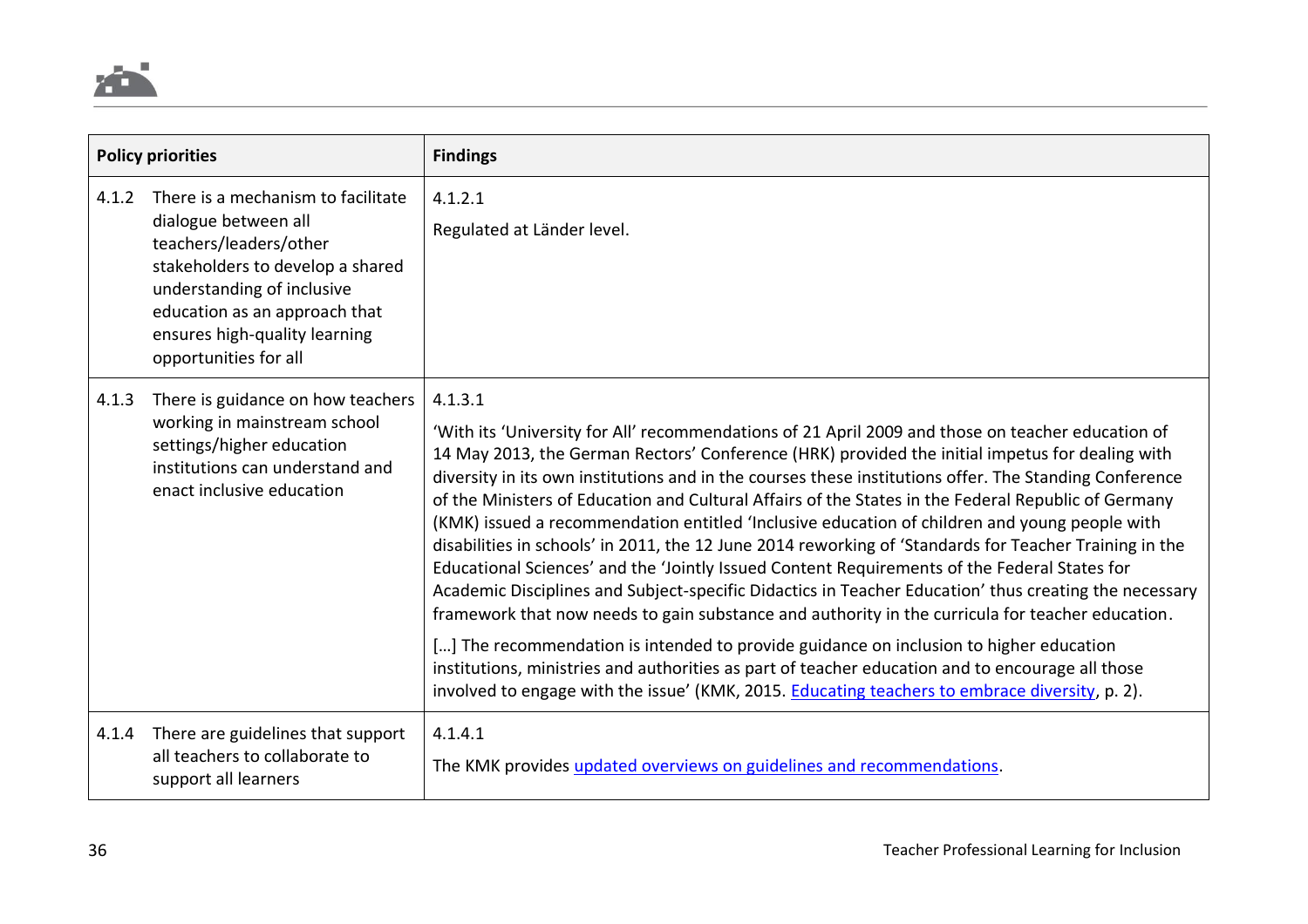

| <b>Policy priorities</b> |                                                                                                                                                                                                                                                                | <b>Findings</b>                                                                                                                                                                                                                                                                                                                                                                                                                                                                                                                                  |
|--------------------------|----------------------------------------------------------------------------------------------------------------------------------------------------------------------------------------------------------------------------------------------------------------|--------------------------------------------------------------------------------------------------------------------------------------------------------------------------------------------------------------------------------------------------------------------------------------------------------------------------------------------------------------------------------------------------------------------------------------------------------------------------------------------------------------------------------------------------|
|                          |                                                                                                                                                                                                                                                                | 4.1.4.2<br>KMK, Guidelines and standards for teacher education.                                                                                                                                                                                                                                                                                                                                                                                                                                                                                  |
| 4.1.5                    | There are guidelines on how<br>methods of quality assessment,<br>school evaluation, inspections and<br>other accountability measures<br>contribute to planning/identifying<br>priority areas of professional<br>learning activities for inclusive<br>education | 4.1.5.1<br>Regulated at Länder level.                                                                                                                                                                                                                                                                                                                                                                                                                                                                                                            |
| 4.1.6                    | There are strategies to support<br>schools/higher education<br>institutions to build strong<br>leadership teams that are aware<br>of the inclusive education agenda                                                                                            | 4.1.6.1<br>Regulated at Länder level.                                                                                                                                                                                                                                                                                                                                                                                                                                                                                                            |
| 4.1.7                    | There are incentives stated in<br>policy for all teachers to engage in<br>professional learning activities for<br>inclusive education                                                                                                                          | 4.1.7.1<br>In general, 'In-service teacher training - and to an even greater extent further training for teachers -<br>opens up new career prospects in some cases, such as the opportunity of teaching a new subject, a<br>new post and possibly promotion. However, there is no change in the status of the teacher, who is<br>already a member of the teaching profession after all' (Eurydice, National Education Systems,<br>Germany, Continuing Professional Development for Teachers Working in Early Childhood and School<br>Education). |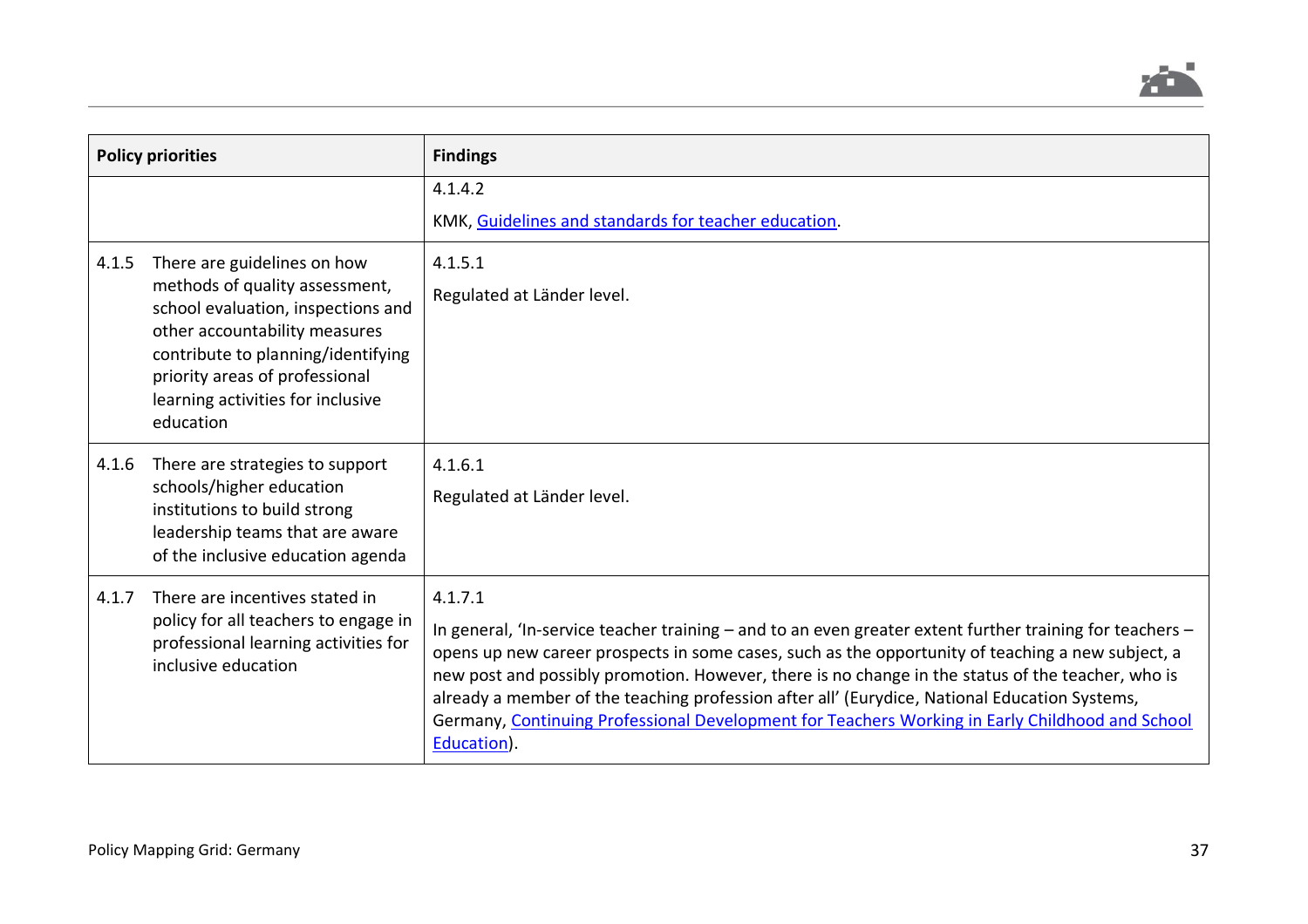

|       | <b>Policy priorities</b>                                                                                                       | <b>Findings</b>                                                                                                                                                                                                                                                                                                                                                                                                                                                                                                                                                                                                                                                                                                                                                                                                               |
|-------|--------------------------------------------------------------------------------------------------------------------------------|-------------------------------------------------------------------------------------------------------------------------------------------------------------------------------------------------------------------------------------------------------------------------------------------------------------------------------------------------------------------------------------------------------------------------------------------------------------------------------------------------------------------------------------------------------------------------------------------------------------------------------------------------------------------------------------------------------------------------------------------------------------------------------------------------------------------------------|
|       |                                                                                                                                | 4.1.7.2                                                                                                                                                                                                                                                                                                                                                                                                                                                                                                                                                                                                                                                                                                                                                                                                                       |
|       |                                                                                                                                | 'In-service training serves to maintain and extend the professional competence of teachers. It helps<br>teachers to meet the current requirements of their teaching career and to fulfil the educational<br>mission of their school. Attendance of in-service training courses serves to deepen and extend the<br>knowledge and skills in the fields of educational theory, psychology, didactics and subject-related<br>studies, which the teacher requires as part of his job. Great importance is attached to in-service<br>training for teachers at special education institutions, especially in connection with the integration or<br>inclusion of children with disabilities in mainstream schools' (KMK, The Education System in the<br>Federal Republic of Germany 2016/2017: Teachers and education staff, p. 215). |
|       |                                                                                                                                | 4.1.7.3                                                                                                                                                                                                                                                                                                                                                                                                                                                                                                                                                                                                                                                                                                                                                                                                                       |
|       |                                                                                                                                | In central in-service training in particular, many courses are aimed at head teachers, counselling<br>teachers, heads of department at teacher training institutes and school supervisory officials.                                                                                                                                                                                                                                                                                                                                                                                                                                                                                                                                                                                                                          |
|       |                                                                                                                                | Teachers attending in-service training courses are not usually appraised [] Attendance of courses<br>for in-service training for teachers has, as a rule, no impact on the appraisal or pay of teachers.<br>However, it can have an indirect effect in that regular attendance of in-service training courses is<br>viewed positively in applications for senior posts (such as head teacher). In Bayern teachers are<br>obliged to undertake regular personal further training. Compliance with this obligation will be<br>considered a criterion in the regular teacher assessment' (KMK, The Education System in the Federal<br>Republic of Germany 2016/2017: Teachers and education staff, p. 216).                                                                                                                      |
| 4.1.8 | There are strategies stated in<br>policy to develop the role of<br>specialist teachers as a resource<br>for mainstream schools | 4.1.8.1<br>Special teachers are delegated from special education centres to mainstream schools as a resource.<br>The aim of special teachers in special education centres (sonderpädagogische Förderzentren) 'is to<br>meet individual special needs or a range of different needs (e.g. physical and motor development,<br>hearing and sight, and so on) and to guarantee special education in inclusive or specific forms.                                                                                                                                                                                                                                                                                                                                                                                                  |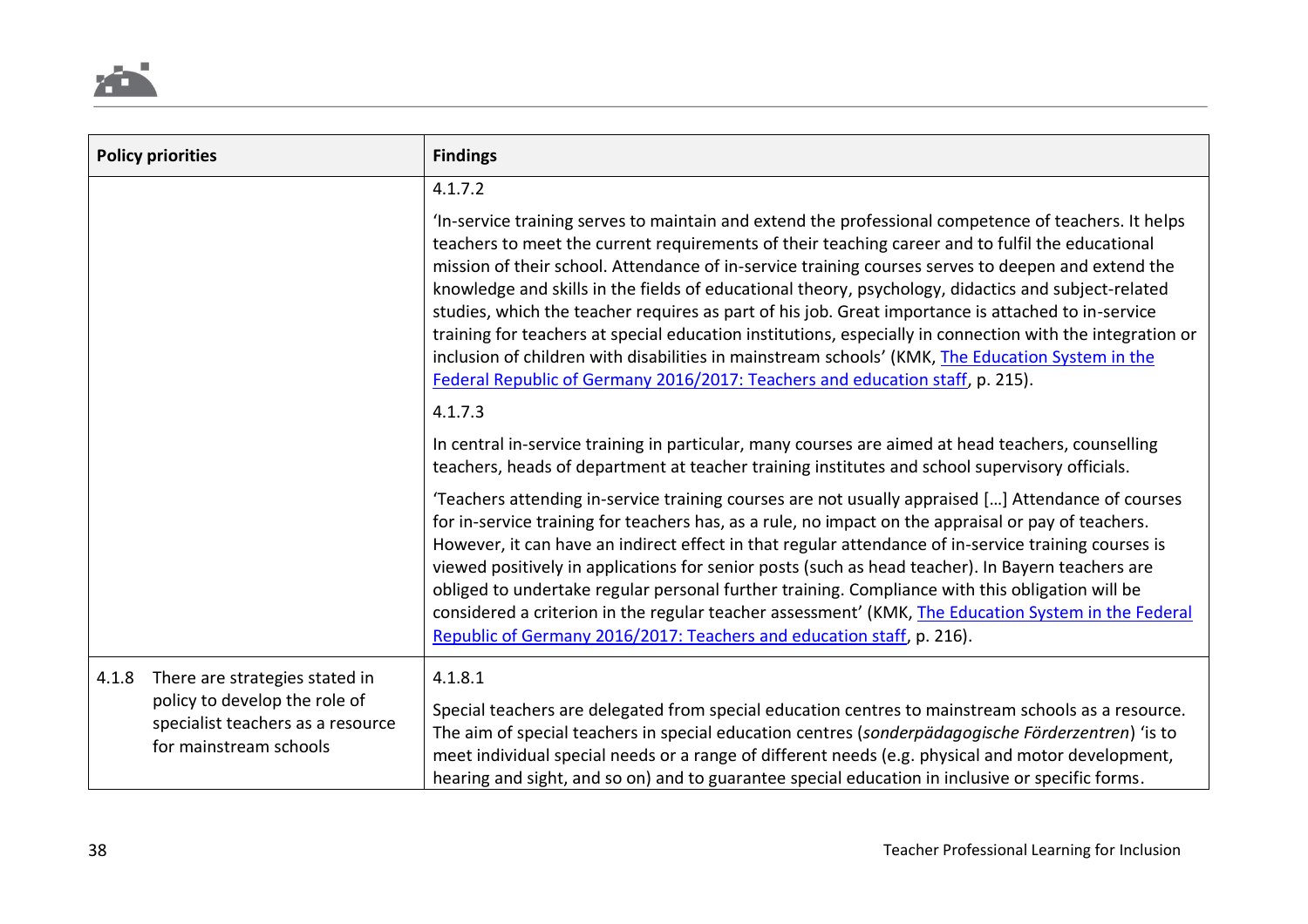

| <b>Policy priorities</b> |                                                                                                                                                                                                                                                                                                                  | <b>Findings</b>                                                                                                                                                                                                                                                                                                                                                  |
|--------------------------|------------------------------------------------------------------------------------------------------------------------------------------------------------------------------------------------------------------------------------------------------------------------------------------------------------------|------------------------------------------------------------------------------------------------------------------------------------------------------------------------------------------------------------------------------------------------------------------------------------------------------------------------------------------------------------------|
|                          |                                                                                                                                                                                                                                                                                                                  | [] Within the scope of the responsibility of special education centres for preventive measures,<br>support is provided even before the determination of special educational needs has taken place,<br>sometimes as early as Kindergarten' (KMK, The Education System in the Federal Republic of Germany<br>2016/2017: Educational support and guidance, p. 255). |
| 4.1.9                    | There are strategies to promote<br>professional learning for inclusion<br>in teachers' common competence<br>areas (e.g. experienced teachers<br>and specialist teachers are<br>expected to engage in<br>professional learning activities<br>that promote inclusive education<br>pedagogies, such as co-teaching) | 4.1.9.1<br>The KMK provides a regularly updated dossier on teacher education for all German Länder, where<br>professional learning for inclusion is included.                                                                                                                                                                                                    |
|                          | 4.1.10 There are competences for<br>professional learning in inclusive<br>education for all teachers                                                                                                                                                                                                             |                                                                                                                                                                                                                                                                                                                                                                  |

### **Evaluative comments for 'Capacity building'**

### KMK, *[Sachstand in der Lehrerbildung](https://www.kmk.org/fileadmin/Dateien/pdf/Bildung/AllgBildung/2019-11-05-Sachstand_LB-veroeff.pdf)*.

The Institute for Quality Development in Education (*[Institut für Qualitätsentwicklung](https://www.iqb.hu-berlin.de/)* – IQB) supports the work of the Länder in the Federal Republic of Germany in the continuous development and assurance of educational developments in the school system. The IQB regularly reviews the extent to which these competence goals are achieved in German schools and supports the German states in implementing the educational standards. [Dealing with heterogeneity](https://www.iqb.hu-berlin.de/research/research2) is one of the focused aspects.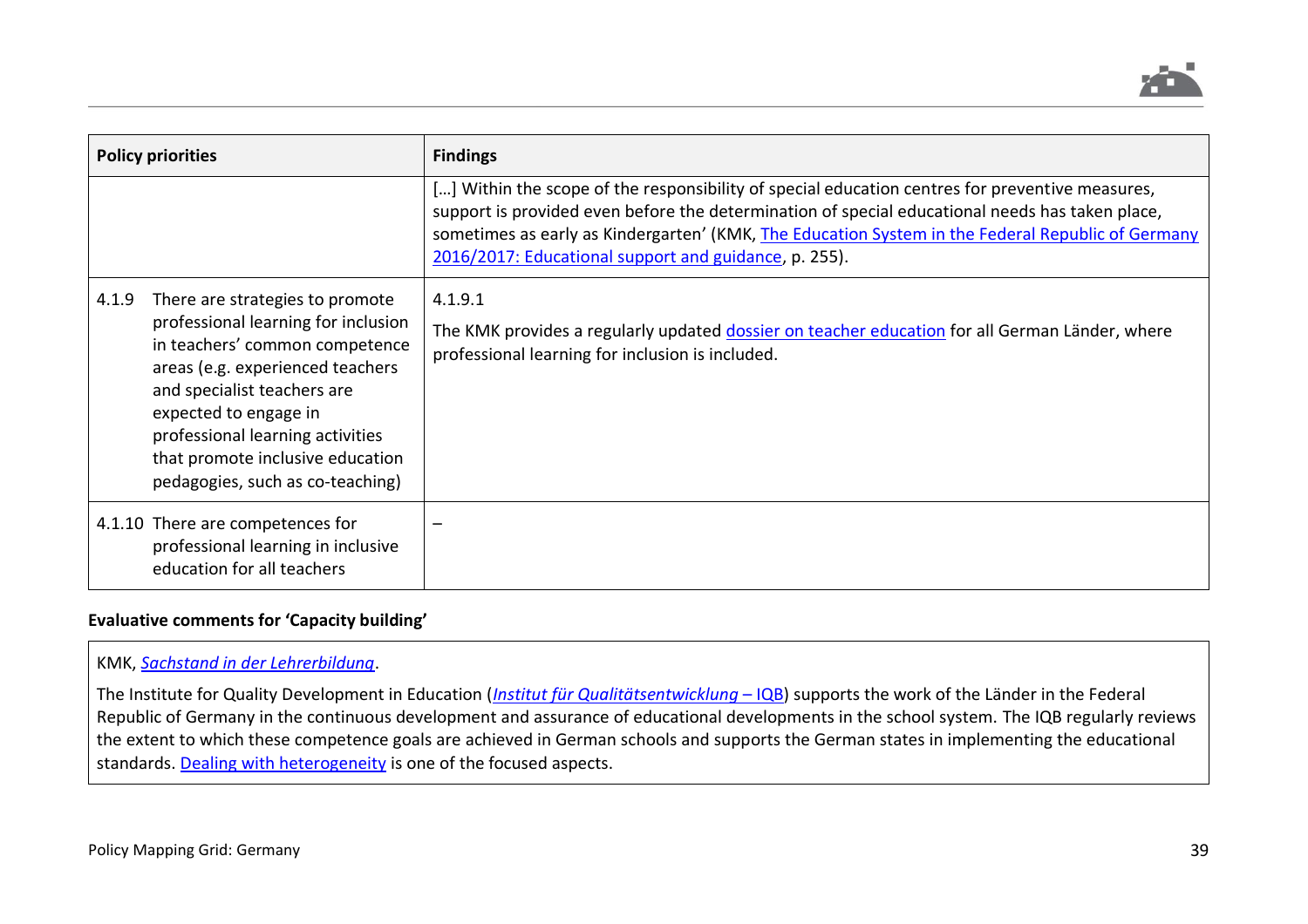

# **4.2 Funding**

| <b>Policy priorities</b> |                                                                                                                                                                                           | <b>Findings</b>                       |
|--------------------------|-------------------------------------------------------------------------------------------------------------------------------------------------------------------------------------------|---------------------------------------|
| 4.2.1                    | There are financial incentives to<br>encourage all schools/higher<br>education institutions to develop<br>policy and action plans for<br>teachers' professional learning for<br>inclusion | 4.2.1.1<br>Regulated at Länder level. |
| 4.2.2                    | There are mechanisms for<br>systematic data collection on<br>expenditure on teachers'<br>professional learning that informs<br>cost-effectiveness issues                                  | 4.2.2.1<br>Regulated at Länder level. |
| 4.2.3                    | There are flexible resourcing<br>mechanisms that foster teachers'<br>professional learning at school<br>level                                                                             | 4.2.3.1<br>Regulated at Länder level. |

## **Evaluative comments for 'Funding'**

Funding of teacher education and in-service training is regulated in the 16 Länder.

The financing of education is currently based on the following arrangements:

• Most educational institutions are maintained by public authorities.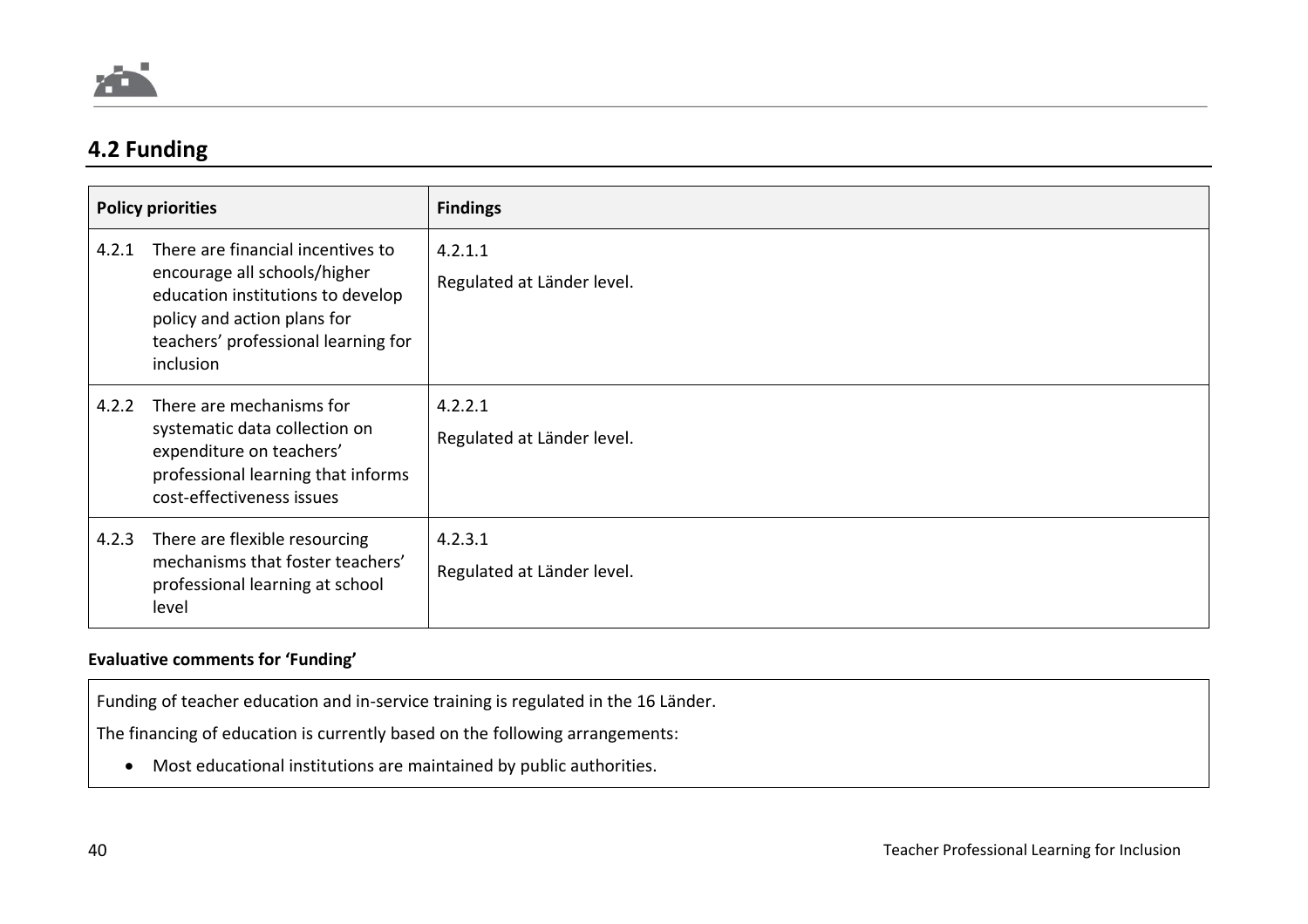

- They receive the greater part of their funds from public budgets.
- The public financing arrangements for the education system are the result of decision-making processes in the political and administrative system in which the various forms of public spending on education are apportioned between Federation, Länder and *Kommunen* (local authorities) and according to education policy and objective requirements.

(KMK, [The Education System in the Federal Republic of Germany 2016/2017: Funding,](https://www.kmk.org/fileadmin/Dateien/pdf/Eurydice/Bildungswesen-engl-pdfs/funding.pdf) p. 77)

# **4.3 Monitoring**

| <b>Policy priorities</b> |                                                                                                                                                                               | <b>Findings</b> |
|--------------------------|-------------------------------------------------------------------------------------------------------------------------------------------------------------------------------|-----------------|
| 4.3.1                    | There is a comprehensive<br>accountability framework for<br>monitoring and evaluating the<br>implementation of teachers'<br>professional learning for inclusion<br>activities | -               |
| 4.3.2                    | Monitoring mechanisms ensure<br>that inequalities in access to<br>professional learning opportunities<br>at regional or organisational levels<br>are addressed                | $\qquad \qquad$ |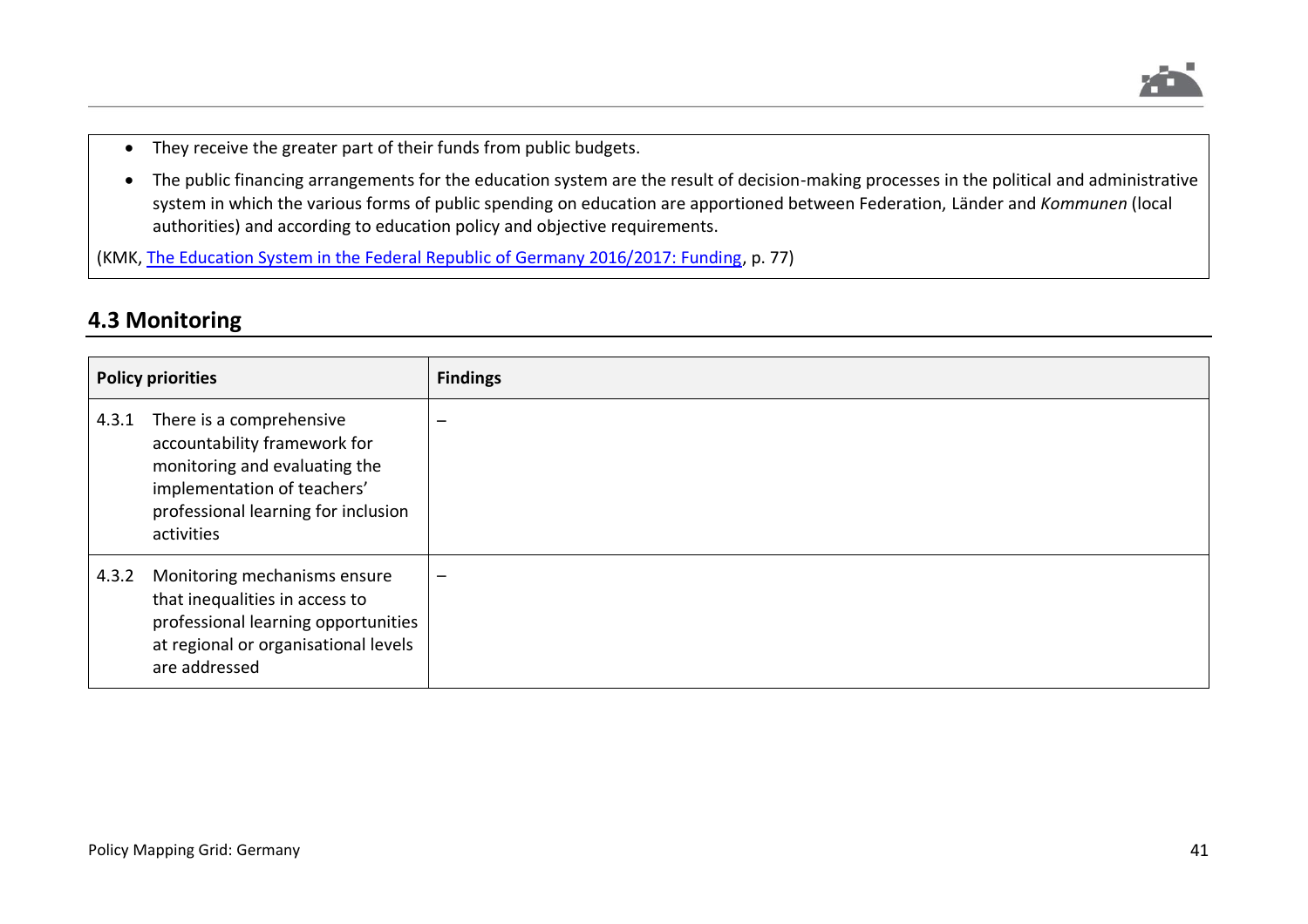

| <b>Policy priorities</b> |                                                                                                                                                                                                                            | <b>Findings</b>                                                                                                                                                                                                                                                                                                                                                                                                                                                                                                                                                             |
|--------------------------|----------------------------------------------------------------------------------------------------------------------------------------------------------------------------------------------------------------------------|-----------------------------------------------------------------------------------------------------------------------------------------------------------------------------------------------------------------------------------------------------------------------------------------------------------------------------------------------------------------------------------------------------------------------------------------------------------------------------------------------------------------------------------------------------------------------------|
| 4.3.3                    | There are mechanisms to support<br>schools/teacher education<br>departments/higher education<br>institutions to have ownership of<br>review and improvement<br>processes in relation to teachers'<br>professional learning | 4.3.3.1<br>The KMK/HRK resolution refers to the accreditation mechanisms of higher education courses as an<br>instrument for monitoring teachers' professional learning for inclusion: 'Evaluation procedures<br>aimed at enhancing quality can support the further development of degree programmes.<br>Procedures for (re-)accreditation will allow the higher education institutions to demonstrate that<br>potential teachers can obtain the competences required by an inclusive school at their institution'<br>(KMK, Educating teachers to embrace diversity, p. 5). |
| 4.3.4                    | There are mechanisms to share<br>and analyse data to inform<br>improvement processes in relation<br>to teachers' professional learning<br>at national and local level                                                      |                                                                                                                                                                                                                                                                                                                                                                                                                                                                                                                                                                             |
| 4.3.5                    | There is data available on whether<br>teachers are engaged in<br>professional learning that is<br>relevant to the level of education<br>they teach                                                                         |                                                                                                                                                                                                                                                                                                                                                                                                                                                                                                                                                                             |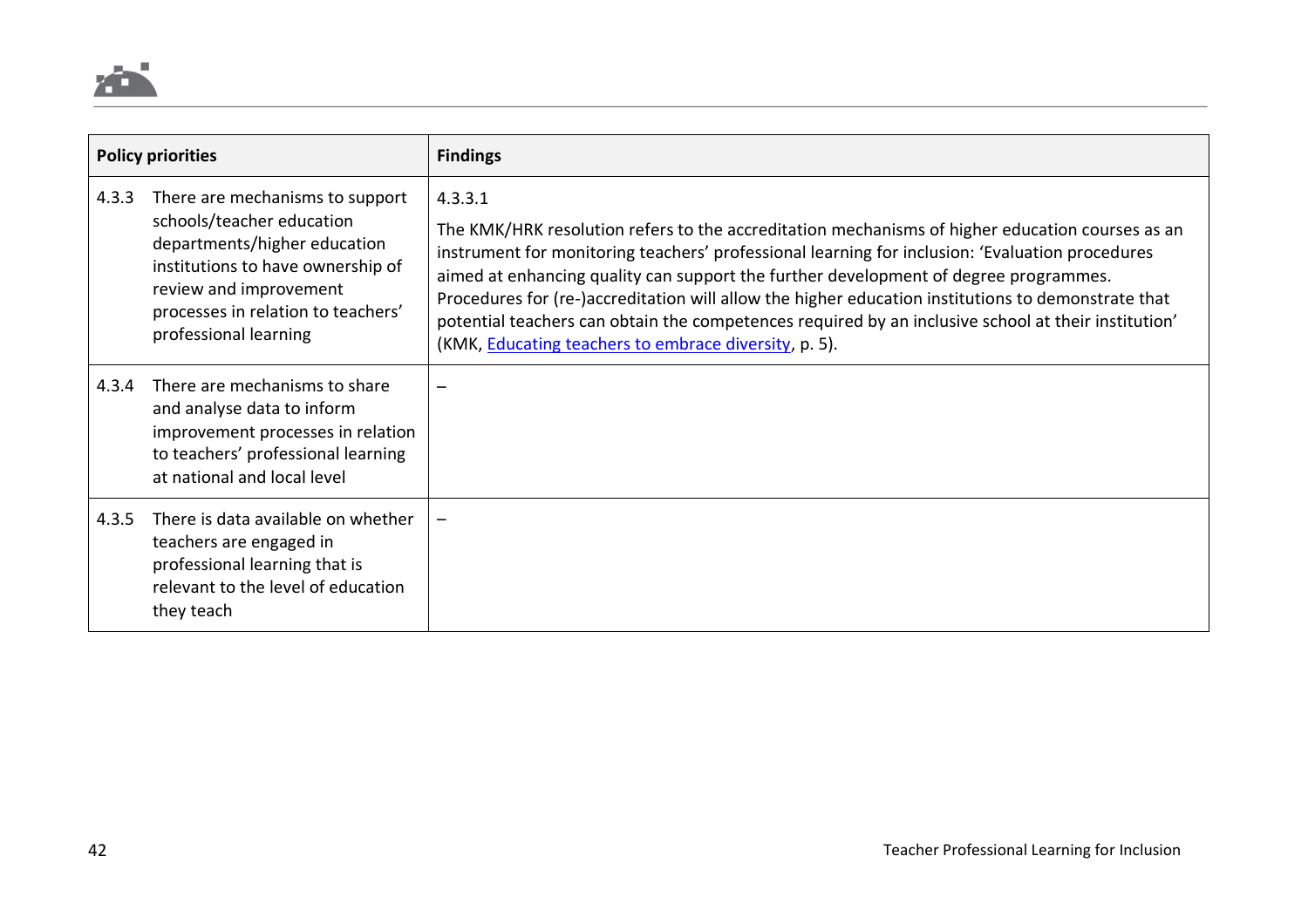

| <b>Policy priorities</b> |                                                                                                                                                                                                                                         | <b>Findings</b> |
|--------------------------|-----------------------------------------------------------------------------------------------------------------------------------------------------------------------------------------------------------------------------------------|-----------------|
| 4.3.6                    | There are mechanisms to ensure<br>that teachers' professional<br>learning contributes to improving<br>inclusive education practice at<br>school level/the level of a teacher<br>education department or higher<br>education institution |                 |

#### **Evaluative comments for 'Monitoring'**

The debate about evaluation in the education system, in other words the systematic assessment of organisational structures, teaching and learning processes and performance criteria with a view to improving quality, did not start in Germany until the end of the 1980s, later than in other European countries.

Although the actual concept of evaluation may not have been institutionalised before, this does not mean that no control mechanisms existed. The following are used for quality assurance and evaluation purposes:

- state supervisory authorities for schools and higher education;
- statistical surveys carried out by the Federal Statistical Office and by the Statistical Offices of the Länder;
- educational research in institutes that are subordinate to federal or Land ministries or jointly funded by the Federal Government and the Länder.

Within the school system, the Standing Conference of the Ministers of Education and Cultural Affairs of the Länder (*Kultusministerkonferenz* – KMK), in the *Konstanzer Beschluss* of October 1997, took up quality assurance processes that had already been introduced in several Länder in the school sector and declared these a central issue for its work. Since then the Länder have developed evaluation instruments in the narrower sense, which may be employed depending on the objective.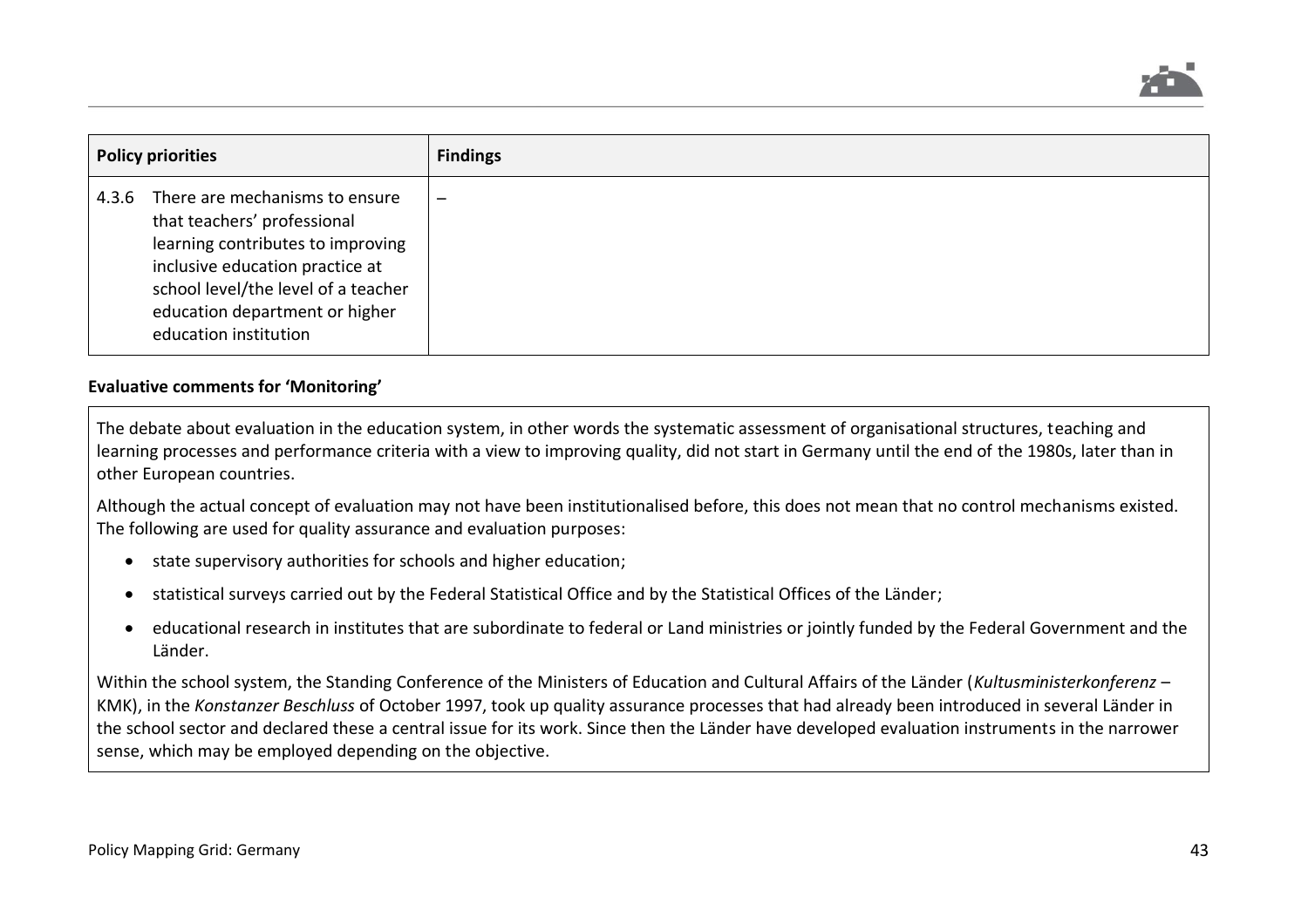

In 2003 and 2004, educational standards were adopted for the primary sector, the *Hauptschulabschluss* and the *Mittlerer Schulabschluss*. In October 2012 the Standing Conference resolved educational standards for the *Allgemeine Hochschulreife* (general higher education entrance qualification) in German and Mathematics and in follow-on courses in the foreign languages English and French.

In June 2006, the Standing Conference adopted a comprehensive strategy for educational monitoring which was revised in June 2015. The evaluation of research and teaching has been provided for in the higher education sector since the amendment to the Framework Act for Higher Education (*Hochschulrahmengesetz* – HRG, R122, 1998). The evaluation of study courses and subjects is also established in the higher education legislation of most Länder.

In a resolution of March 2002, the Standing Conference laid down the future development of quality assurance for all Länder and institutions of higher education. In the long-term, this should lead to an overall concept for quality assurance, taking account of all types of higher education institution and all study courses. With the introduction of the accreditation of study courses, the setting up of the Accreditation Council (*Akkreditierungsrat*), the foundation of accreditation agencies and the adoption of joint structural requirements for all Länder for Bachelor's and Master's study courses, standards and procedures were established for the teaching sector. These should provide students and employers with reliable orientation and create transparency in international co-operation with regard to the study offer and study qualifications in Germany. In September 2005, the Standing Conference of the Ministers of Education and Cultural Affairs of the Länder passed a comprehensive quality assurance framework concept for teaching (*Qualitätssicherung in der Lehre*).

#### *Evaluation measures in schools*

In recent years, initiatives have been taken in all Länder to develop measures for assuring the quality of education at both the school and system level. This goes beyond the customary range of instruments of the school supervisory authority and project supervision. The Länder have taken a number of evaluation measures in which various quality assurance and quality development procedures interact. These procedures include:

- the development or further development of framework curricula;
- comparative tests across the Länder and schools in core subjects;
- the extension of external evaluation;
- the development of standards and their review;
- the development of quality management in schools;